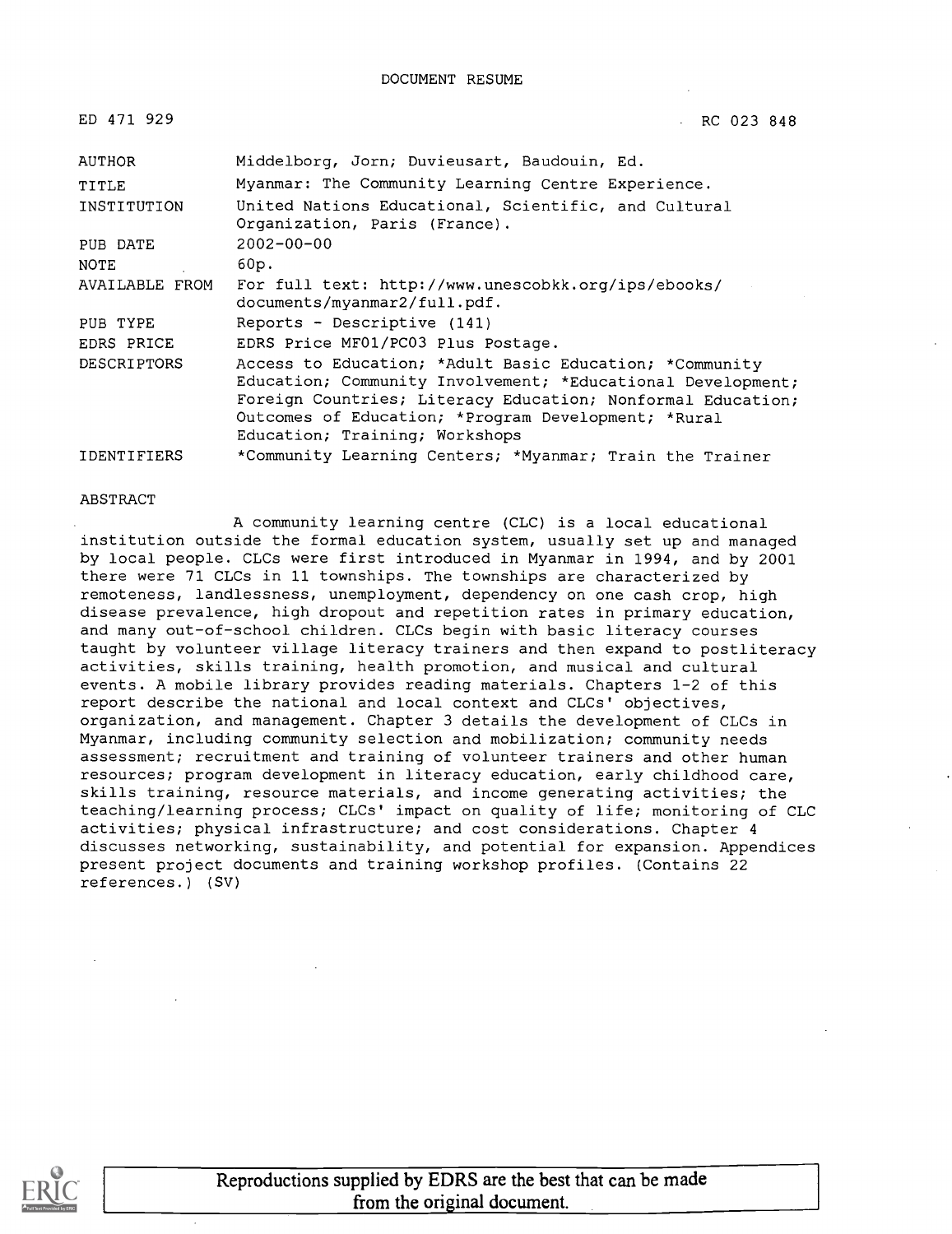#### UNESCO MYAJ99/004

Improving Access of Children, Women and Men of Poorest Communities to Primary Education for All







# MYANMAR The Community Learning Centre Experience

U.S. DEPARTMENT OF EDUCATION<br>Office of Educational Research and Improvement<br>EDUCAȚIONAL RESOURCES INFORMATION

CENTER (ERIC) his document has been reproduced as received from the person or organization originating it.

Minor changes have been made to improve reproduction quality.

Points of view or opinions stated in this document do not necessarily represent official OERI position or policy.

PERMISSION TO REPRODUCE AND DISSEMINATE THIS MATERIAL HAS BEEN GRANTED BY

<u>Ilanyeva</u>

TO THE EDUCATIONAL RESOURCES INFORMATION CENTER (ERIC)

1

Text by Jørn Middelborg UNESCO Consultant

Edited by Baudouin Duvieusart Agency Project Manager UNESCO

UNESCO ASIA AND PACIFIC REGIONAL BUREAU FOR EDUCATION Bangkok, 2002

r)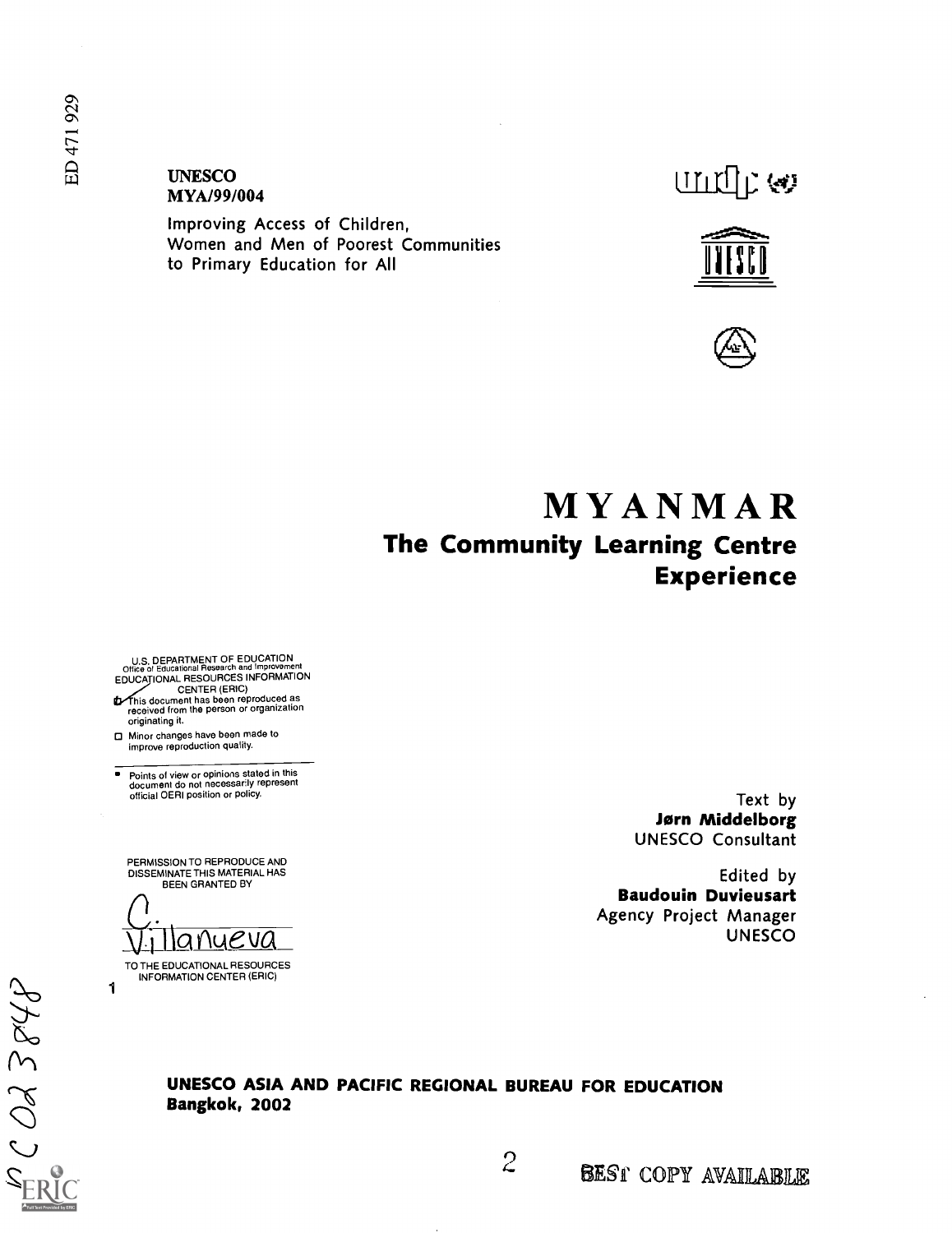Middelborg. Jørn

Myanmar: the Community Learning Centre Experience / edited by Baudouin Duvieusart. Bangkok: UNESCO Asia and Pacific Regional Bureau for Education, 2002. 60 p.

 $\sim$ 

1. COMMUNITY LEARNING CENTRES. 2. PRIMARY EDUCATION. 3. MYANMAR. I. Title.

371.19

0 UNESCO 2002

Published by the UNESCO Asia and Pacific Regional Bureau for Education P.O. Box 967, Prakanong Post Office Bangkok 10110, Thailand

Printed in Thailand

The designations employed and the presentation of material throughout the publication do not imply the expression of any opinion whatsoever on the part of UNESCO concerning the legal status of any country, territory, city or area or of its authorities, or concerning its frontiers or boundaries.

PSA/02/0P/38-500

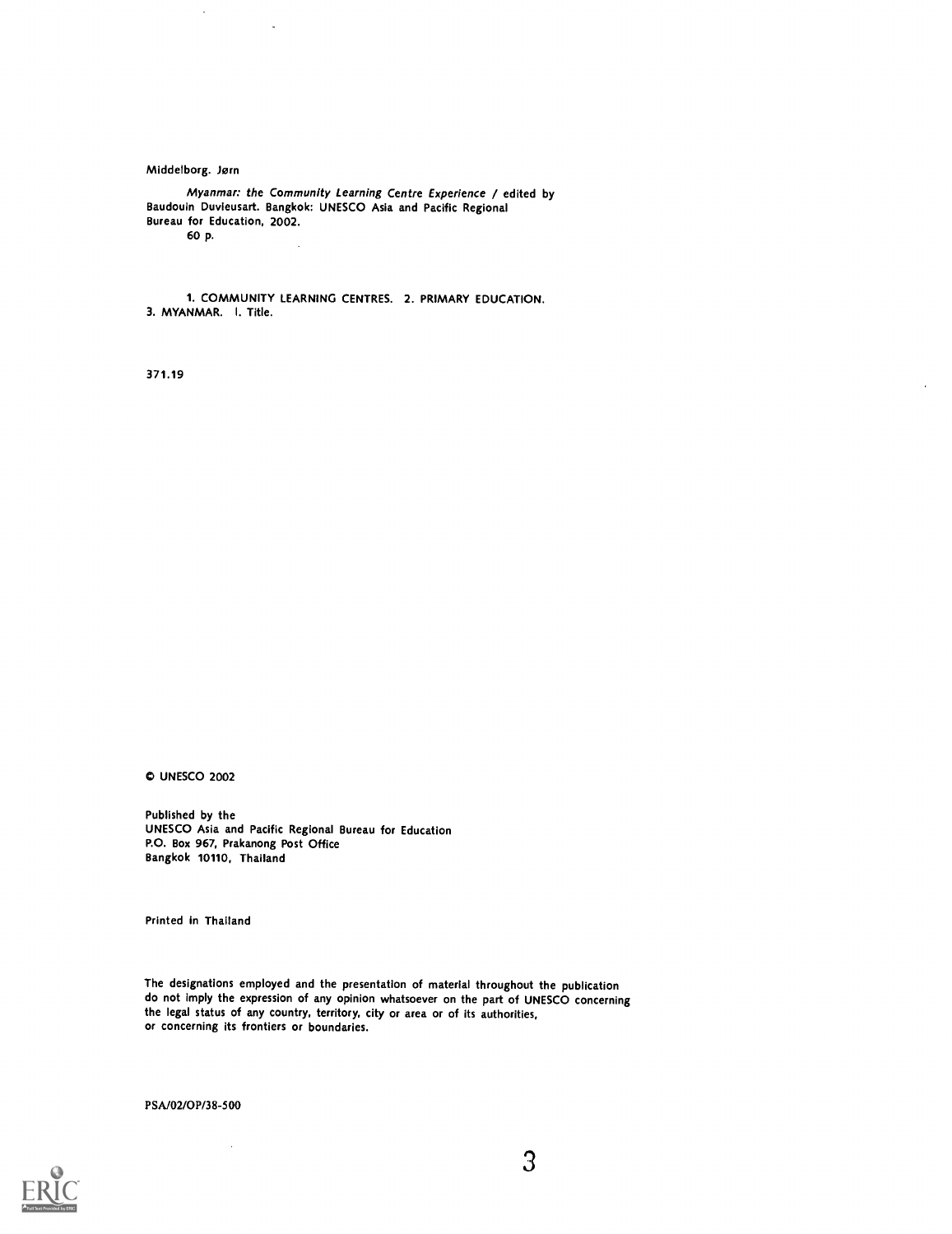# List of Acronyms

| ACCU          | Asia/Pacific Cultural Centre for UNESCO, Tokyo, Japan                          |
|---------------|--------------------------------------------------------------------------------|
| <b>APM</b>    | Agency Project Manager (UNESCO staff)                                          |
| <b>APPEAL</b> | Asia-Pacific Programme of Education for All<br>(at UNESCO PROAP, Bangkok)      |
| <b>ATEO</b>   | Assistant Township Education Officer<br>(Government staff at township level)   |
| <b>CLC</b>    | Community Learning Centre                                                      |
| CLC MC        | Community Learning Centre Management Committee                                 |
| <b>CLCo</b>   | Community Learning Coordinator (project staff at township level)               |
| <b>CLO</b>    | Community Learning Organizer (villager selected by the CLC MC)                 |
| DBE           | Department of Basic Education, Ministry of Education                           |
| <b>DEPT</b>   | Department of Educational Planning and Training, Ministry of Education         |
| ECCD          | Early Childhood Care and Development                                           |
| <b>FAO</b>    | Food and Agricultural Organization of the UN                                   |
| HDI           | Human Development Initiative<br>Phases: HDI-1, HDI-E (for Extension) and HDI-3 |
| <b>IEC</b>    | Information, Education, Communication                                          |
| IGA           | Income Generating Activities                                                   |
| <b>MERB</b>   | Myanmar Education Research Bureau                                              |
| <b>NFE</b>    | Non-formal Education                                                           |
| <b>NFPE</b>   | Non-formal Primary Education                                                   |
| <b>PROAP</b>  | Principal Regional Office for Asia and the Pacific (UNESCO, Bangkok)           |
| TEO           | Township Education Officer (Government staff at township level)                |
| TPA           | Township Project Assistant (Government staff at township level)                |
| TPO           | Township Project Officer (project staff)                                       |
| <b>UNDP</b>   | United Nations Development Programme                                           |
| <b>UNESCO</b> | United Nations Educational, Scientific and Cultural Organization               |
| VLT           | Village Literacy Trainer                                                       |
| <b>VPDC</b>   | Village Peace and Development Council                                          |

# **Credits**

| Cover: |                           | Photo by U Aung Htun, project IEC specialist |
|--------|---------------------------|----------------------------------------------|
|        | Figures 1.1, 3.2 and 3.3: | Photos by Jørn Middelborg                    |



 $\hat{\mathcal{A}}$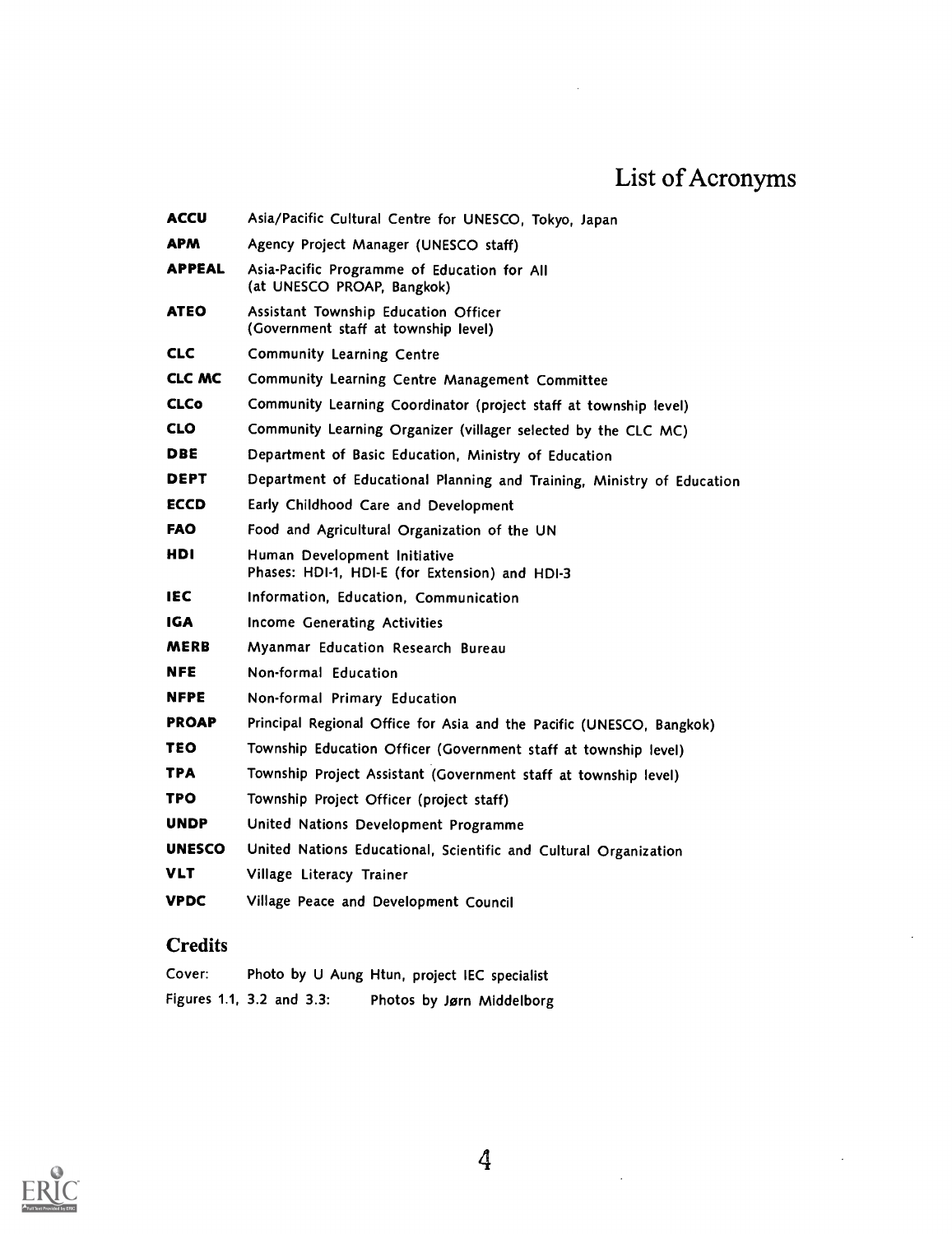# Contents

#### LIST OFACRONYMS

| 1.1<br>1.2<br>1.3<br>1.4<br>2.1<br>2.2<br>2.3<br>2.4<br>Organization and Management of the CLC Process in Myanmar  5<br>2.5<br>3.1<br>Selection and Mobilization of Communities:<br>3.2<br>3.3<br>3.3.1 CLC Management Committee (CLC MC)<br>3.4<br>3.5<br>3.6<br>3.7<br>3.8<br>3.9 |  |  |
|-------------------------------------------------------------------------------------------------------------------------------------------------------------------------------------------------------------------------------------------------------------------------------------|--|--|
|                                                                                                                                                                                                                                                                                     |  |  |
|                                                                                                                                                                                                                                                                                     |  |  |
|                                                                                                                                                                                                                                                                                     |  |  |
|                                                                                                                                                                                                                                                                                     |  |  |
|                                                                                                                                                                                                                                                                                     |  |  |
|                                                                                                                                                                                                                                                                                     |  |  |
|                                                                                                                                                                                                                                                                                     |  |  |
|                                                                                                                                                                                                                                                                                     |  |  |
|                                                                                                                                                                                                                                                                                     |  |  |
|                                                                                                                                                                                                                                                                                     |  |  |
|                                                                                                                                                                                                                                                                                     |  |  |
|                                                                                                                                                                                                                                                                                     |  |  |
|                                                                                                                                                                                                                                                                                     |  |  |
|                                                                                                                                                                                                                                                                                     |  |  |
|                                                                                                                                                                                                                                                                                     |  |  |
|                                                                                                                                                                                                                                                                                     |  |  |
|                                                                                                                                                                                                                                                                                     |  |  |
|                                                                                                                                                                                                                                                                                     |  |  |
|                                                                                                                                                                                                                                                                                     |  |  |
|                                                                                                                                                                                                                                                                                     |  |  |
|                                                                                                                                                                                                                                                                                     |  |  |
|                                                                                                                                                                                                                                                                                     |  |  |
|                                                                                                                                                                                                                                                                                     |  |  |
|                                                                                                                                                                                                                                                                                     |  |  |
|                                                                                                                                                                                                                                                                                     |  |  |
|                                                                                                                                                                                                                                                                                     |  |  |
|                                                                                                                                                                                                                                                                                     |  |  |
|                                                                                                                                                                                                                                                                                     |  |  |
|                                                                                                                                                                                                                                                                                     |  |  |



TABLE OF CONTENTS  $\bullet$  i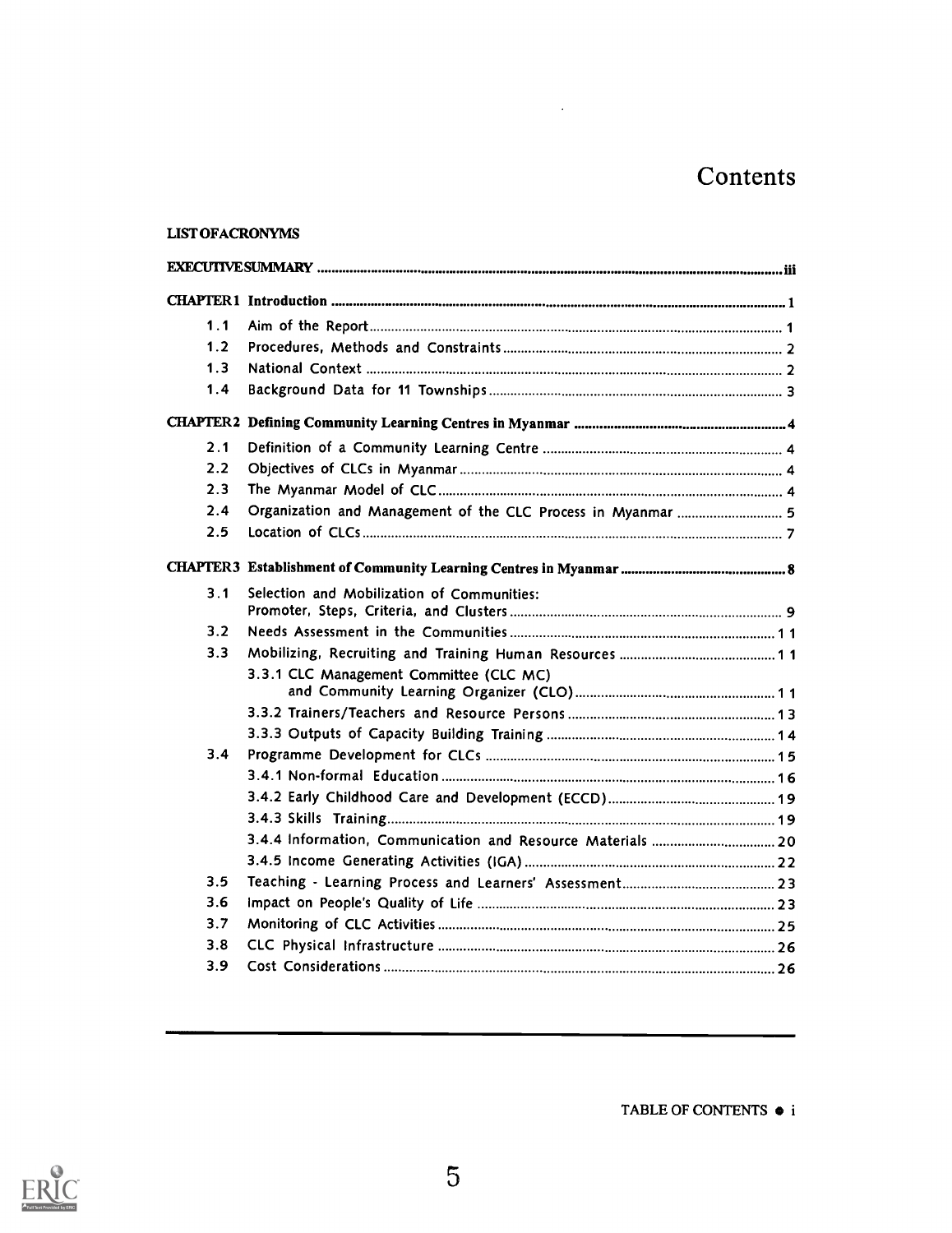# **Contents**

| 4.1                    |                                                                                                                                          |  |
|------------------------|------------------------------------------------------------------------------------------------------------------------------------------|--|
| 4.2                    |                                                                                                                                          |  |
| 4.3                    |                                                                                                                                          |  |
|                        |                                                                                                                                          |  |
| <b>APPENDICES</b>      |                                                                                                                                          |  |
| Appendix 1             |                                                                                                                                          |  |
| Appendix 2             |                                                                                                                                          |  |
| Appendix 3             |                                                                                                                                          |  |
| Appendix 4             |                                                                                                                                          |  |
| Appendix 5             | Workshop Profiles for Capacity Building                                                                                                  |  |
| <b>LISTOFTABLES</b>    |                                                                                                                                          |  |
| Table 1.1              | The Education Projects of the Human Development Initiative                                                                               |  |
| Table 2.1              |                                                                                                                                          |  |
| Table 3.1              | Participation in Capacity Building Workshops Related                                                                                     |  |
| Table 3.2              | Participation in Non-formal Education Activities                                                                                         |  |
| Table 3.3              | Organization of the Monitoring System of CLCs in Myanmar  25                                                                             |  |
| Table 3.4              |                                                                                                                                          |  |
| Table 3.5              | Direct Project Expenditures for CLCs under HDI-3 (in US\$)<br>(excluding construction and project staff costs - as of November 2001)  27 |  |
| Table 3.6              | Essential Training Sessions, and their Cost for One CLC (in US\$)  28                                                                    |  |
| <b>LIST OF FIGURES</b> |                                                                                                                                          |  |
| Figure 1.1             | Tha Pyay Pin Thit CLC in Nyaung Shwe Township, Shan State 2                                                                              |  |
| Figure 2.1             | Structural Chart of the Organization                                                                                                     |  |
| Figure 2.2             | Map of Myanmar with the Location of 11 Townships Covered by HDI  7                                                                       |  |
| Figure 3.1             |                                                                                                                                          |  |
| Figure 3.2             | CLC Management Committee of Hta Min Paung CLC,                                                                                           |  |
| Figure 3.3             | Basic Literacy Class in Inn Ni CLC, Kalaw Township, Shan State 17                                                                        |  |
|                        |                                                                                                                                          |  |

×

ii  $\bullet$  MYANMAR The Community Learning Centre Experience

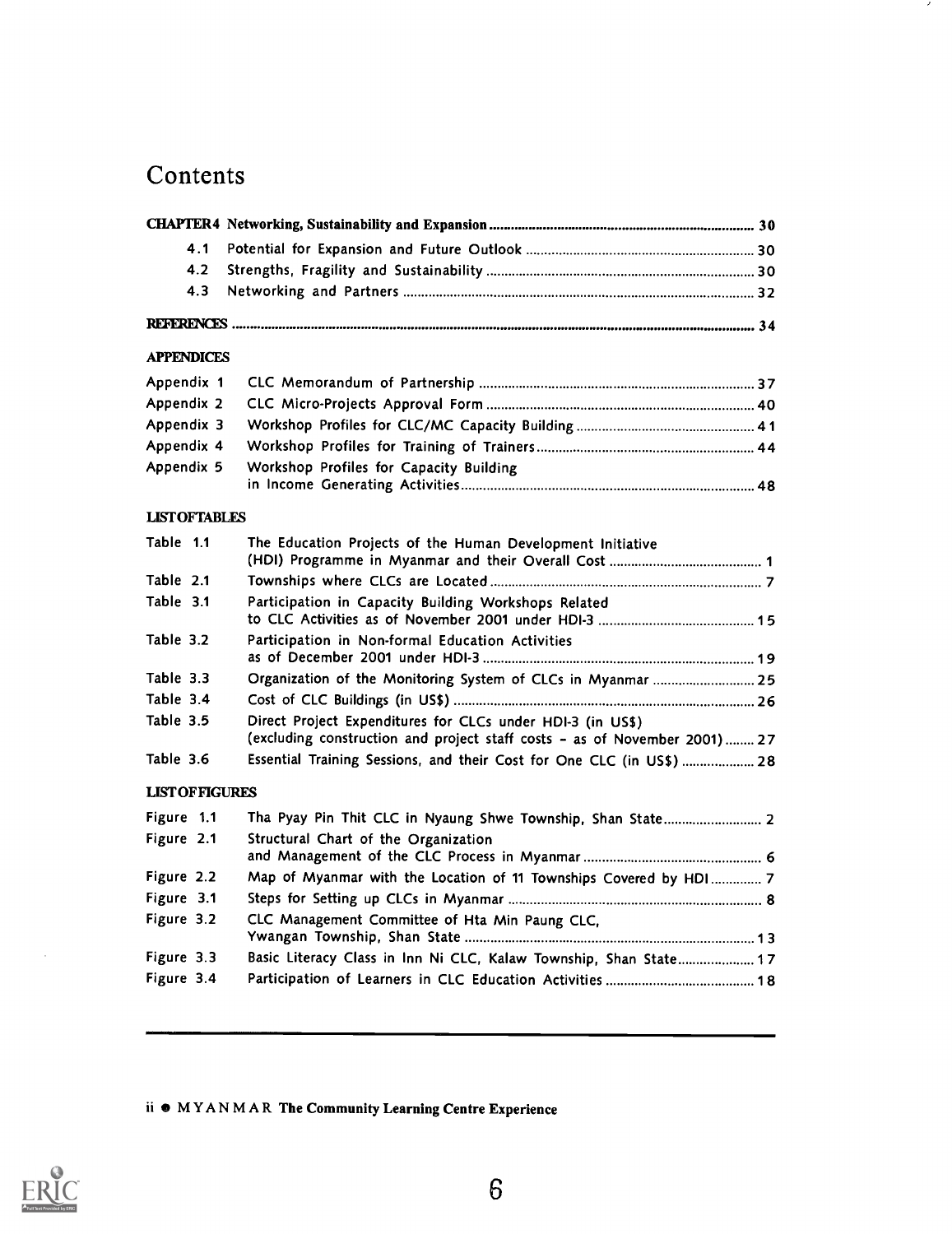# EXECUTIVE SUMMARY

A Community Learning Centre (CLC) is a local educational institution outside the formal education system, for villages or urban areas, usually set up and managed by local people to provide various learning opportunities for community development and improvement of people's quality of life. The ultimate goal of the CLC is empowerment of individuals and communities and improving people's quality of life through education and community development activities.

The Community Learning Centre component was first introduced in Myanmar in 1994 as a small part of the education project under the Human Development Initiative (HDI) programme of UNDP. Under the first phase of the HDI education project, (HDI-1) seven centres were established; and under the subsequent phases, (HDI-E and HDI-3) more centres were added hence, a total of 71 centres exist at the end of 2001 in 11 townships in three different socio-economic zones. Common characteristics of the 11 townships include remoteness, isolation, landlessness, unemployment, underemployment, dependency on one cash crop, high disease prevalence rate, high drop-out and repetition rates in primary education, and a significant number of out-of-school children.

CLCs are created at the initiative of the communities with the assistance from the HDI education project. They mainly function thanks to the good will of a few very dedicated volunteers from the community. They receive the support of the project staff, the 11 Community Learning Coordinators (CLCo) and the three zonal sector specialists, and are sustained by the benefits of income generating activities funded by the project.

The first two elements in establishing a CLC: selection of a community where the CLC will be set up and assessment of community needs, are extremely important factors for the creation of a sustainable CLC. If the community is not ready to accept and endorse CLC activities, and CLC programmes and activities are not based on real, identified needs in that community, no amount of training or funds for physical structures will be sufficient to contribute to a long-lasting, self-sustainable CLC. A core CLC often serves a cluster of neighbouring satellite villages and in this way utilizes limited resources more effectively.

The CLCs offer several forms of non-formal education. They began with basic literacy courses. Over the past thirty months, 106 courses have taken place, with the assistance of volunteer Village Literacy Trainers (VLTs). 1,479 participants followed the courses, three quarters of them being women. Almost 80% of the participants have reached a satisfactory level of literacy and numeracy. The CLCs also offer post-literacy activities: 39 classes have been functioning over the project period, and 718 villagers participated in these courses, 84% being women. There are also 11 CLCs, one in each township, that are experimenting a new Non-Formal Primary Education (NFPE) model with 12 classes and 247 participants, consisting mainly of out-of-school youth and neo-literates.

EXECUTIVE SUMMARY  $\bullet$  iii

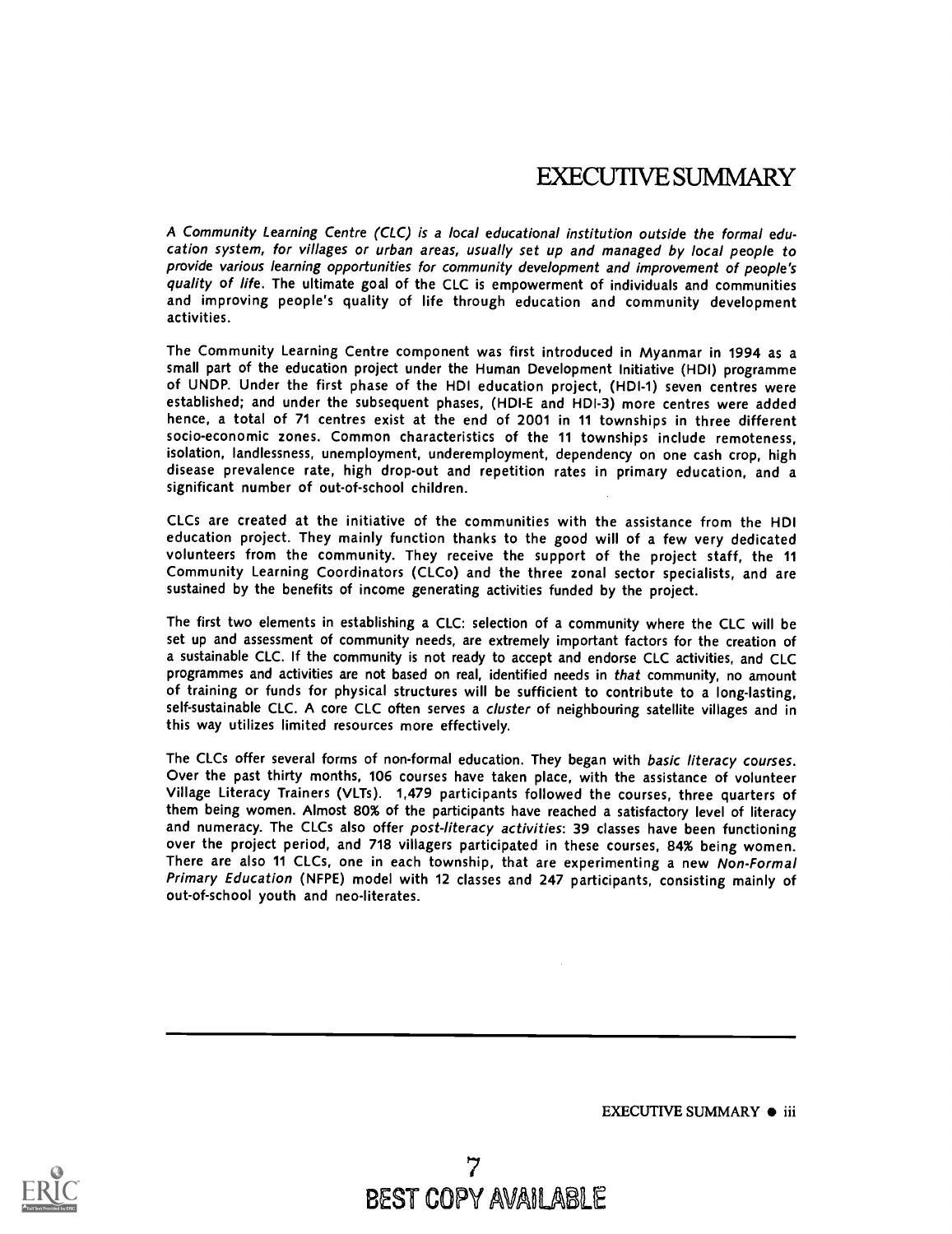Eight Community Learning Centres are providing early childhood care (ECCD). All CLCs offer continuing education opportunities such as skills training, health or agriculture talks, musical and cultural events that are appreciated by the population. Moreover, all of them manage a very active mobile library providing opportunities to read books and periodicals to the 3 or 4 villages forming a cluster around the core centre. This is very often the only opportunity for village dwellers to access written information.

Important impacts of the CLCs have been: increased confidence among learners to deal with each other and outsiders, as well as better collaboration and understanding among community members. CLC activities have also contributed to breaking the isolation, not only physical but mainly mental, many communities in Myanmar endure due to lack of education opportunities.

Capacity building has received high priority and attention from the project and 817 members of the Community Learning Centre Management Committees have participated in 31 workshops in HDI-3, 22% being women. Also, 160 VLTs have taken part in 12 capacity building workshops, and other training sessions have been held to strengthen capacities in non-formal primary education, work skills, puppet shows used for communication purposes, and others. Well-trained, dedicated human resources are a major factor in determining whether the CLC will succeed in reaching its objectives. It is of great advantage that all CLC volunteers are indigenous members of the community; hence, they are less likely to view their work as temporary and leave their functions after taking part in capacity building.

In the particular case of Myanmar, the costs for establishing one CLC and operating it during a two-year period amounts to US\$ 2,600. This excludes construction of any building. The costs for constructing a CLC building will amount to an additional US\$ 2,400 per centre (including the community contribution); though, it should be noted that a physical building is not always a prerequisite for conducting CLC activities. Funding includes an initial capital of US\$ 480 per CLC aimed at undertaking income-generating activities (IGAs). Profits from IGAs are the main source the communities have to cover recurring costs such as VLT honorarium, operation of library, and purchase of materials.

The demand for CLCs is high: word of mouth has spread from successful CLCs to neighbouring villages, and this has resulted in requests to the project by other communities to organize CLC activities.

In the next phase of HDI (HDI-4), the Community Learning Centres created earlier may, if communities so request, continue receiving attention from UNDP. They may even become the vector for broader objectives of local development and be utilized for all capacity building actions of the HDI programme at village level. This would lead to a much hoped broadening in the scope of action of the CLC model, to strengthening further local capacities already well anchored, and to opening new opportunities for networking and partnership that are considered as key factors for sustainability.

iv  $\bullet$  MYANMAR The Community Learning Centre Experience

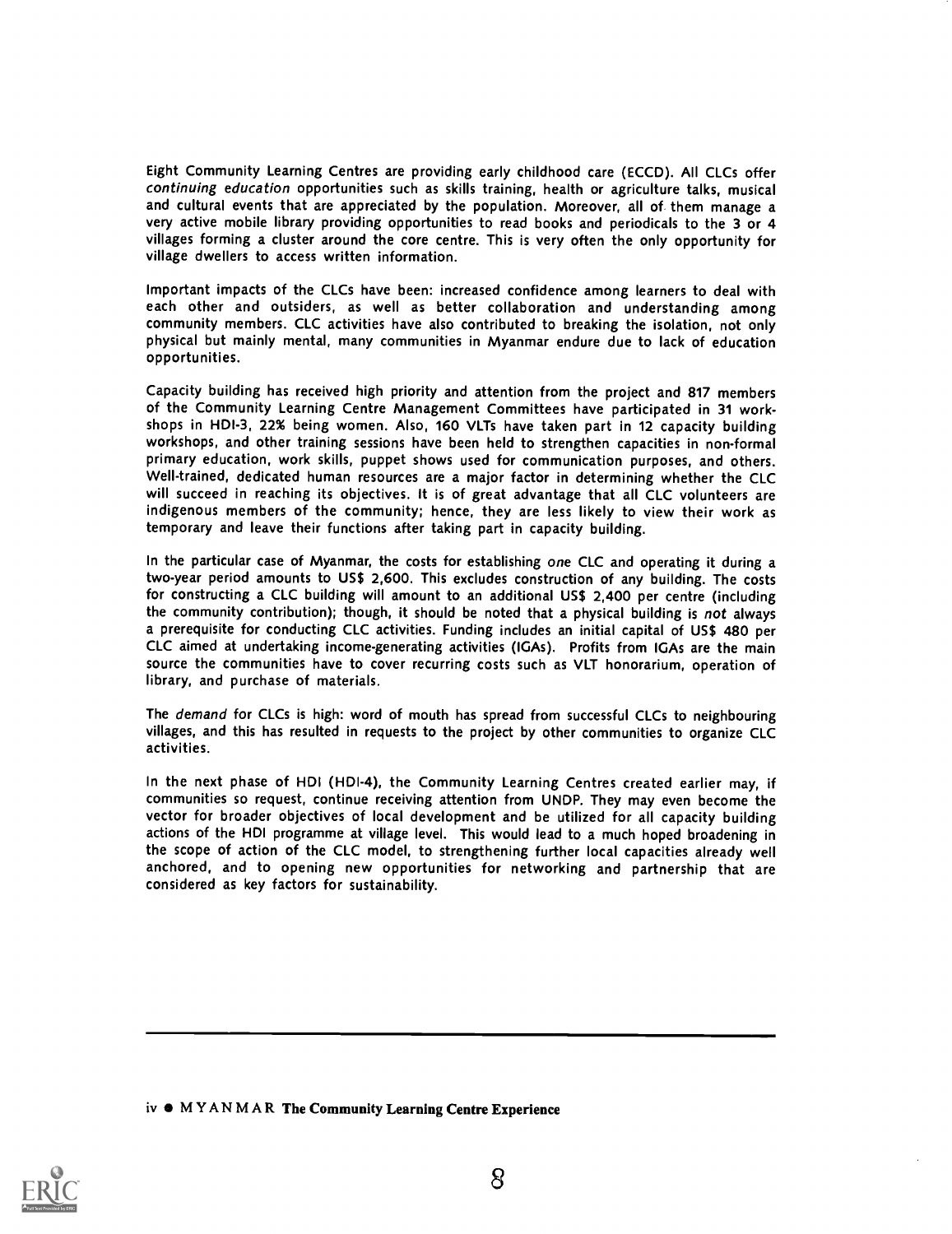# CHAPTER ONE Introduction

# 1.1 Aim of the Report

This report has been produced by UNESCO as part of the project MYA/99/004: Improving Access of Children, Women and Men of Poorest Communities to Primary Education for All to record the establishment and development of Community Learning Centres (CLCs) in Myanmar under the project, to describe the process that allowed the set up of these centres and to describe the outcomes as well as their impact on individuals and communities in terms of people's quality of life improvement.

The Community Learning Centre component was first introduced in Myanmar in 1994 as a small part of the education project under the Human Development Initiative (HDI) programme of UNDP. Under the first phase of the Human Development Initiative (HDI-1), seven centres were established; and under the subsequent phases, HDI-Extension (HDI-E) and HDI-3, more centres were added. A total of 71 centres existed at the end of 2001. Over the years, the establishment criteria and procedures have been reviewed and amended, and the objectives refocused.

| Programme | <b>Projects</b>              | <b>Duration</b> | <b>Project Budget</b> |
|-----------|------------------------------|-----------------|-----------------------|
| $HDI-1$   | MYA/93/028<br>and MYA/93/033 | 1994 - 1996     | US\$ 3.8 million      |
| HDI-E     | MYA/96/004                   | 1996 - 1999     | US\$ 5.7 million      |
| $HDI-3$   | MYA/99/004                   | $1999 - 2002$   | US\$ 4.3 million      |

Table 1.1 The Education Projects of the Human Development Initiative (HDI) Programme in Myanmar and their Overall Cost

The statement that "Myanmar is unlike other countries in many ways" (MYA/99/004, 2001e) is largely valid and has implications both for the implementation of projects in Myanmar and for a possible application of the Myanmar experiences to other countries. The project described in this report is funded by UNDP and executed by UNESCO in collaboration with the Government counterpart - the Department of Educational Planning and Training (DEPT). However, due to political constraints imposed by the UNDP Executive Board, HDI activities have not been fully integrated into DEPT structures, policies and activities, but to some extent run as a parallel system. This rather unique approach may have implications for the sustainability of the project. On the other hand, the UNDP/UNESCO approach may have elements in it and caused effects which would not have been achieved by a project implemented solely by the Government of Myanmar.



INTRODUCTION  $\bullet$  1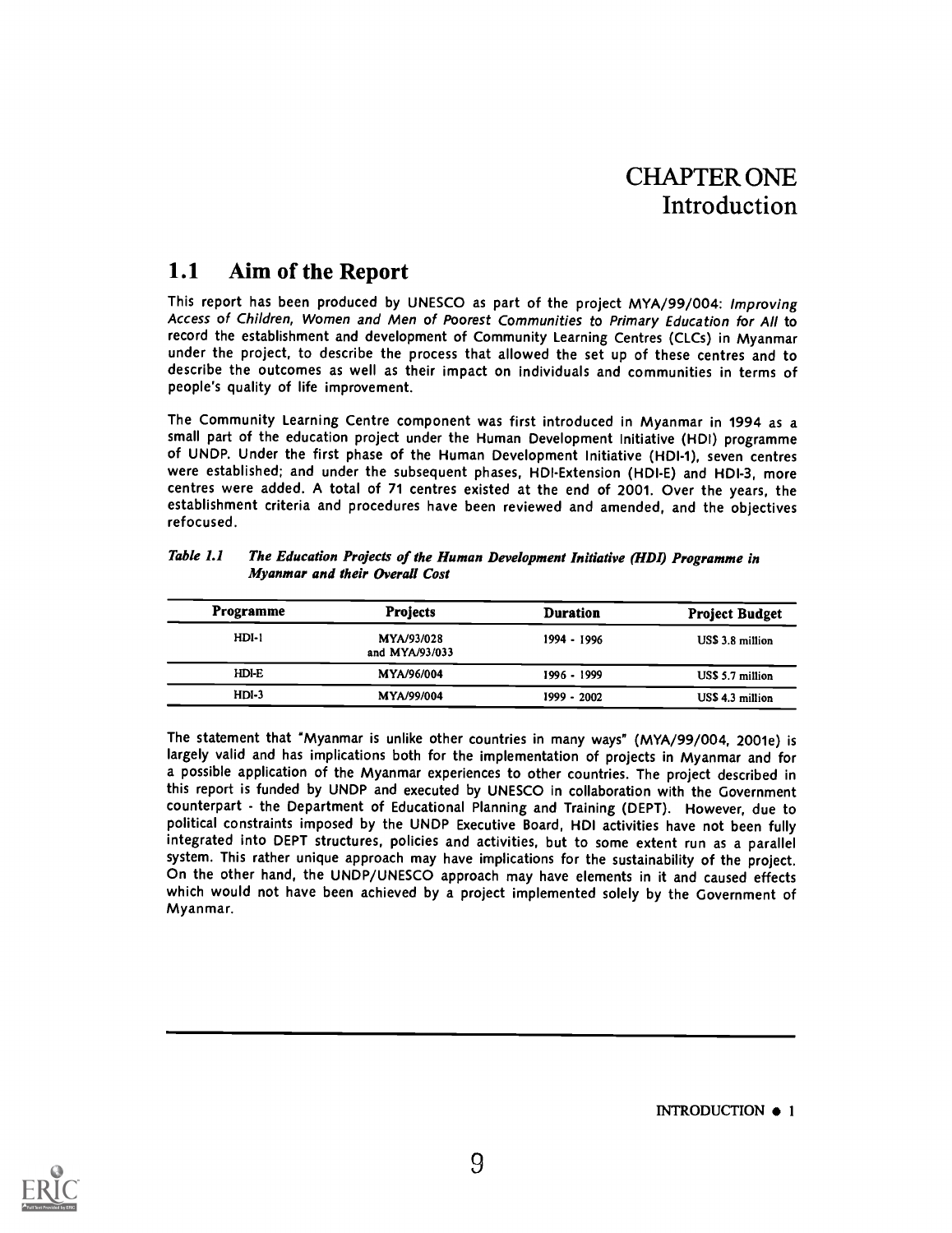Figure 1.1 Tha Pyay Pin Thit CLC in Nyaung Shwe Township, Shan State



# 1.2 Procedures, Methods and Constraints

The information presented in this report draws upon several sources, first of all on a number of earlier reports, documents and papers that have been produced by the project staff and by external consultants. In addition more data, and in particular qualitative information, have been obtained from an in-depth survey carried out in June 2001, from discussions with the Agency Project Manager (APM) and project staff in Myanmar as well as through interviews with community members. The CLC structures, programmes, activities, outcomes and impact described in this report are mostly based on experiences from the third phase of the HDI (HDI-3) since the monitoring system has been greatly enhanced as compared with earlier phases.

# 1.3 National Context

Myanmar is the largest country in mainland South-East Asia with a population of around 52 million inhabitants. The country is highly diverse in terms of physical geography and also in terms of ethnic groups since there are an estimated 135 different ethnic groups, of which "Bamar" is the largest (Han Tin, 2000). The latest World Bank estimates (2000) place the GNP per capita around \$300, which makes Myanmar one of the poorest countries in the world. The UNDP Human Development Index for 2000 ranked Myanmar 125th among 174 countries. The monthly salary of a primary school teacher is 4,200 Kyats which equals US\$6 based on current market rate (November 2001).

2  $\bullet$  MYANMAR The Community Learning Centre Experience

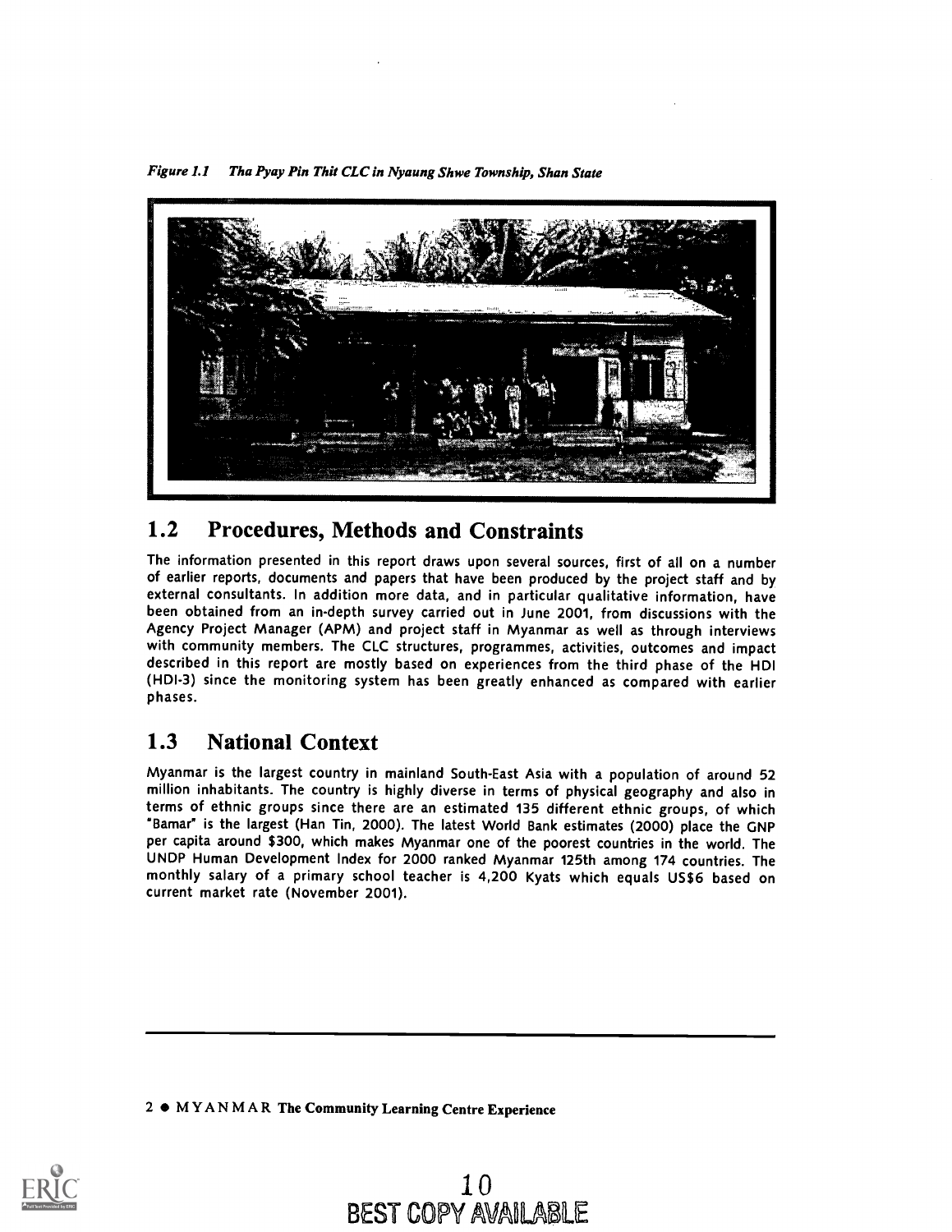## Primary Education

The formal primary education in rural areas in Myanmar has a host of problems. In a survey in 1991 it was found that less than 30% of pupils completed the five year cycle of primary education. A sample survey undertaken by the project in 2001 shows that there has been important improvements in both access and internal efficiency in primary education. However, 5% of the age group will not enroll in the first grade and probably 25% of the pupils will drop out before they reach the fifth grade with, generally, an insufficient level of education to stay fully literate (MYA/99/004, 2001e). It clearly reveals that primary education in rural areas is still facing serious problems related to universal access, equity, quality, internal and external efficiency and physical conditions of education. The underlying reason is poverty. As a result, primary education in these areas is not in a position to fully contribute towards individual and national development.

### Non-formal Education (NFE)

Buddhist monasteries have been the traditional sites for non-formal and life-long learning in Myanmar since there is a monastery in every village throughout the country; though, the monastic education has mainly catered to boys and men. Non-formal education in Myanmar is hampered by a weak infrastructure and delivery system, and very little funds are allocated for non-formal education in the Government's budgets. The (basic) literacy rate is around 83% (Han Tin, 2000). However, the latest census was carried out in 1983. Hence current numbers are estimates and projections are usually carried upwards. Also, the functional literacy rate may be substantially lower. As a consequence of the poor quality of primary education, there is a large number of semi-literates in the country.

## 1.4 Background Data for 11 Townships

The HDI programme covers 11 townships in Myanmar: 5 townships in the Shan State, 3 townships in the Dry Zone and 3 townships in the Delta Zone. The 11 townships cover a total of 3,743 villages, 313,667 households, 1,621,050 persons, 2,458 schools and 8,827 (formal school) teachers (MYA/99/004, 2000a). Common characteristics of the <sup>11</sup> townships include remoteness, isolation, landlessness, unemployment, underemployment, dependency on one cash crop, high disease prevalence rate, high drop-out and repetition rate in primary education, and a significant number of out-of-school children.



INTRODUCTION  $\bullet$  3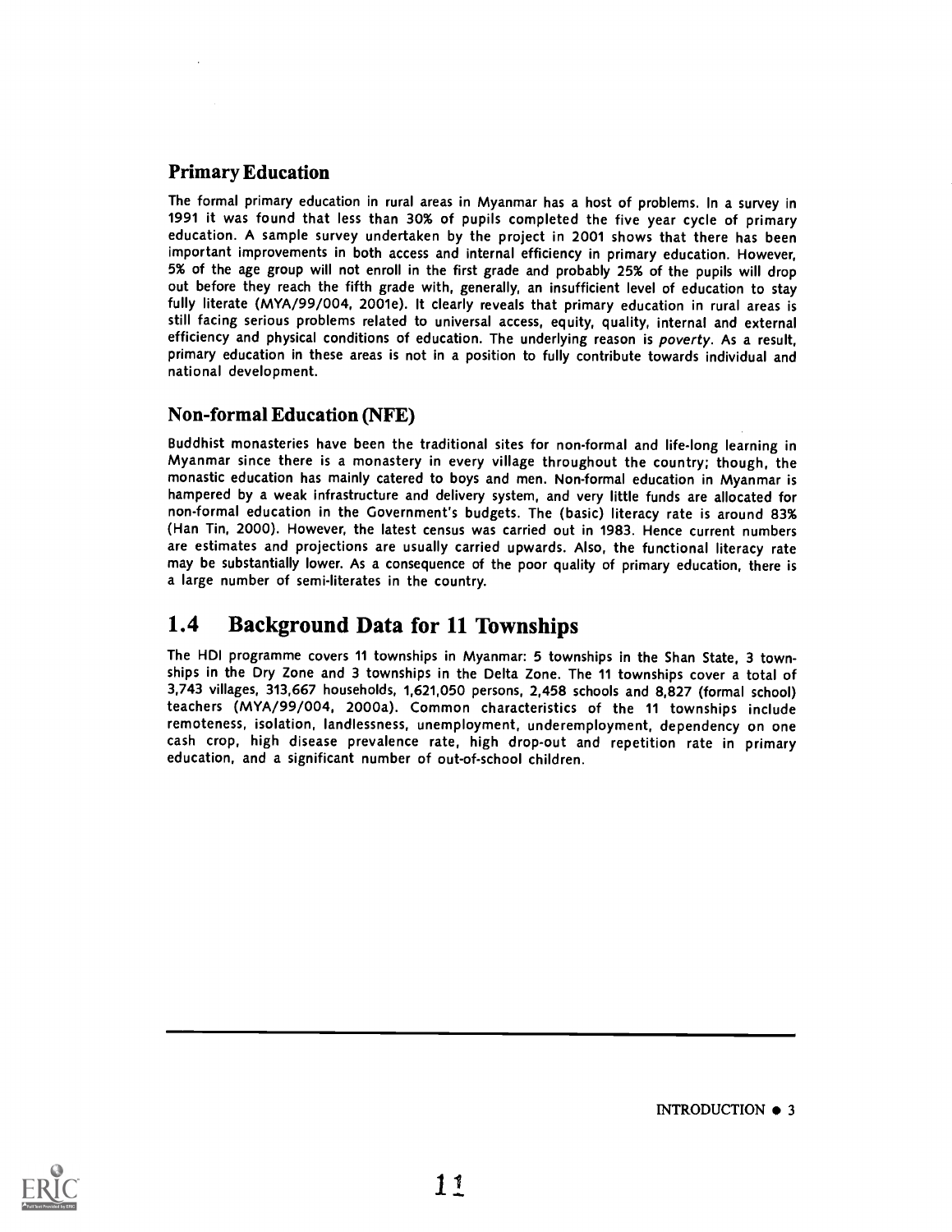# CHAPTER TWO Defining Community Learning Centres in Myanmar

# 2.1 Definition of a Community Learning Centre

The definition of a Community Learning Centre (CLC) is adopted from the APPEAL Training Materials for Continuing Education Personnel, as follows (APPEAL, 1995):

A CLC is a local educational institution outside the formal education system, for villages or urban areas, usually set up and managed by local people to provide various learning opportunities for community development and improvement of people s quality of life.

# 2.2 Objectives of CLCs in Myanmar

The project outcomes must be viewed in accordance with the two general objectives of the HDI education project, which are to:

- Improve access to primary education for all
- Promote quality in the learning process of both formal and non-formal basic education

The more specific objectives which relate to CLCs in HDI-3 (MYA/99/004, 2001b) are to:

- Provide non-formal, continuing education and skills training programmes responding to needs identified by the community
- Provide access to information in fields of interest to the community
- Strengthen capacities of communities to carry out by themselves education programmes leading to the improvement of the quality of their life and contributing to poverty alleviation

# 2.3 The Myanmar Model of CLC

The concept of Community Learning Centre, which was unknown in Myanmar at the beginning of the project, has been concretising over the years and has now reached a national specificity. Unlike for the formal education, the Government of Myanmar neither allocates resources nor teachers for non-formal education. CLCs are, therefore, created at the initiative of the communities with the assistance from the education project. They mainly function thanks to the good will of a few very dedicated volunteers from the community. CLCs receive the support of the project staff, the 11 Community Learning Coordinators (CLCo) and the three zonal sector specialists, and are sustained by the benefits of income generating activities funded by the project.

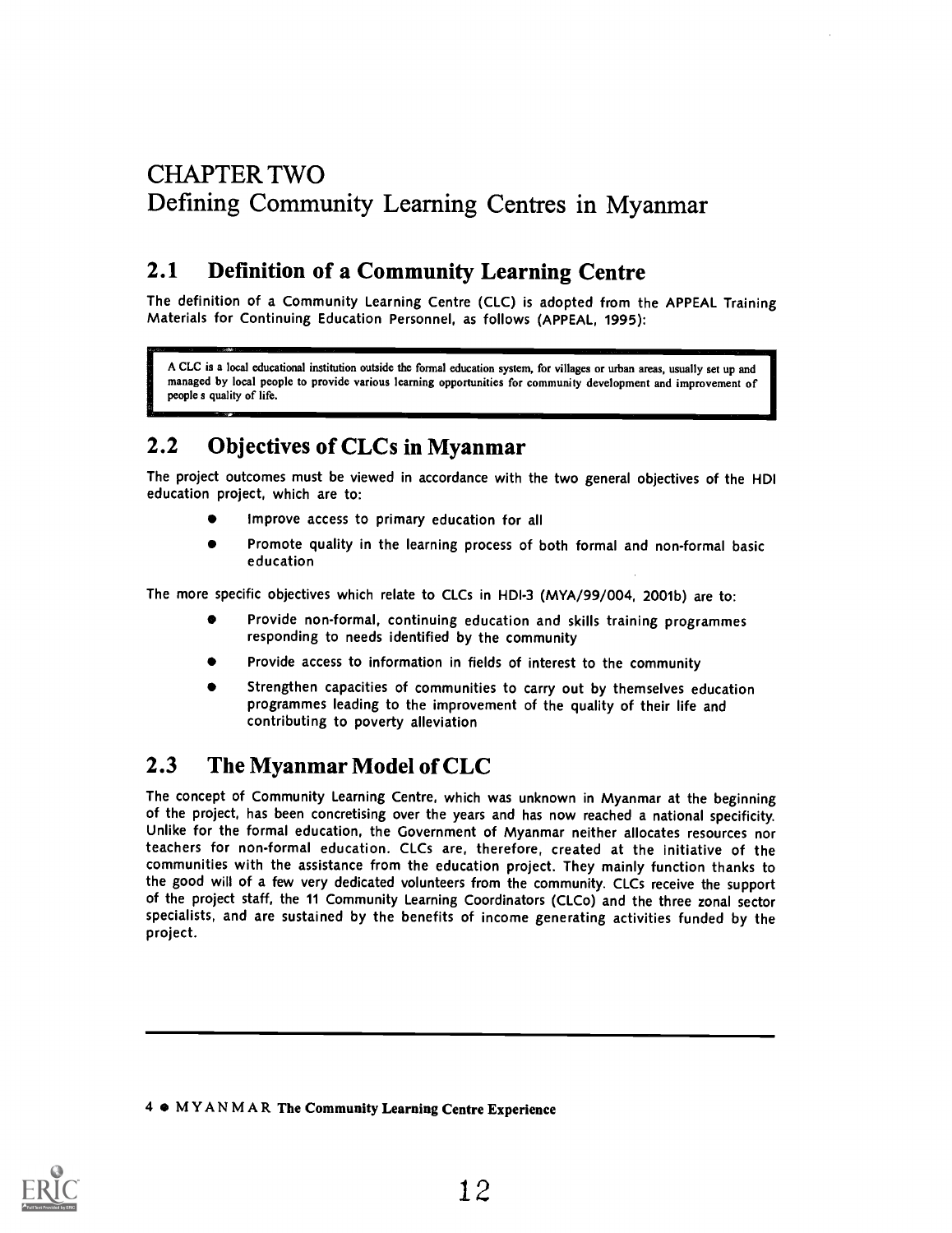These centres offer several forms of non-formal education. They began with basic literacy courses. Over the past eighteen months, 98 courses have taken place, with the assistance of volunteer Village Literacy Trainers (VLT). 1,659 participants followed the courses, three quarters of them being women. Almost 80% of the participants have reached a satisfactory level of literacy and numeracy. The CLCs also offer post-literacy activities: 45 classes have been functioning over the past 18 months and 734 villagers participated in these courses, 82% being women. There are also 11 CLCs, one in each township, that are experimenting a new Non-Formal Primary Education (NFPE) model with 12 classes and 254 participants, consisting mainly of out-of-school youth and neo-literates.

Eight Community Learning Centres are providing early childhood care (ECCD). All CLCs offer continuing education opportunities such as skills training, talks on health or agriculture, musical and cultural events that are appreciated by the population. Moreover, all of them manage a very active mobile library providing opportunities to read books and periodicals to the 3 or 4 villages forming a cluster around the core centre.

## 2.4 Organization and Management of the CLC Process in Myanmar

As mentioned under Section 1.1, the implementation of the HDI programme, and more specifically the CLC component, follows a rather unique approach, different from most other countries. Figure 2.1 is a structural chart showing the institutions and personnel involved in the organization and management of the CLC process in Myanmar. UNDP, UNESCO and the Government of Myanmar have agreed on this structure to most effectively reach out to the communities and at the same time take into account the mandate of UNDP.

As can be seen from Figure 2.1, one of the key persons in the structure is the Community Learning Coordinator (CLCo). She/he is the link between the education project, the public sector and the communities through the Community Learning Organizer (CLO) and the CLC Management Committee (CLC MC). The CLCo has a multitude of tasks, the major being the following:

- Assist in capacity building of the CLCs through planning, supporting and organizing training activities in consultation with the CLC MC, CLO, and ATEO/TPA
- Assist in planning, organizing and monitoring non-formal education, ◙ non-formal primary education (NFPE) activities and skills training for learners
- Assist in planning, organizing and monitoring the income generating activities (IGA) carried out by the communities
- Record, supervise and monitor CLC activities and report back to the zonal specialist and the APM

Since the CLCo profile is very-particular and no CLCo are readily available on the job market, the staff recruited for this position present a wide variety of specialties: seven educators/ teachers, but also one agronomist, one veterinary, one socio-economist, one geologist and one psychologist. The project had to make an important effort of capacity building to share <sup>a</sup> coherent vision among its own personnel.

DEFINING COMMUNITY LEARNING CENTRES IN MYANMAR  $\bullet$  5

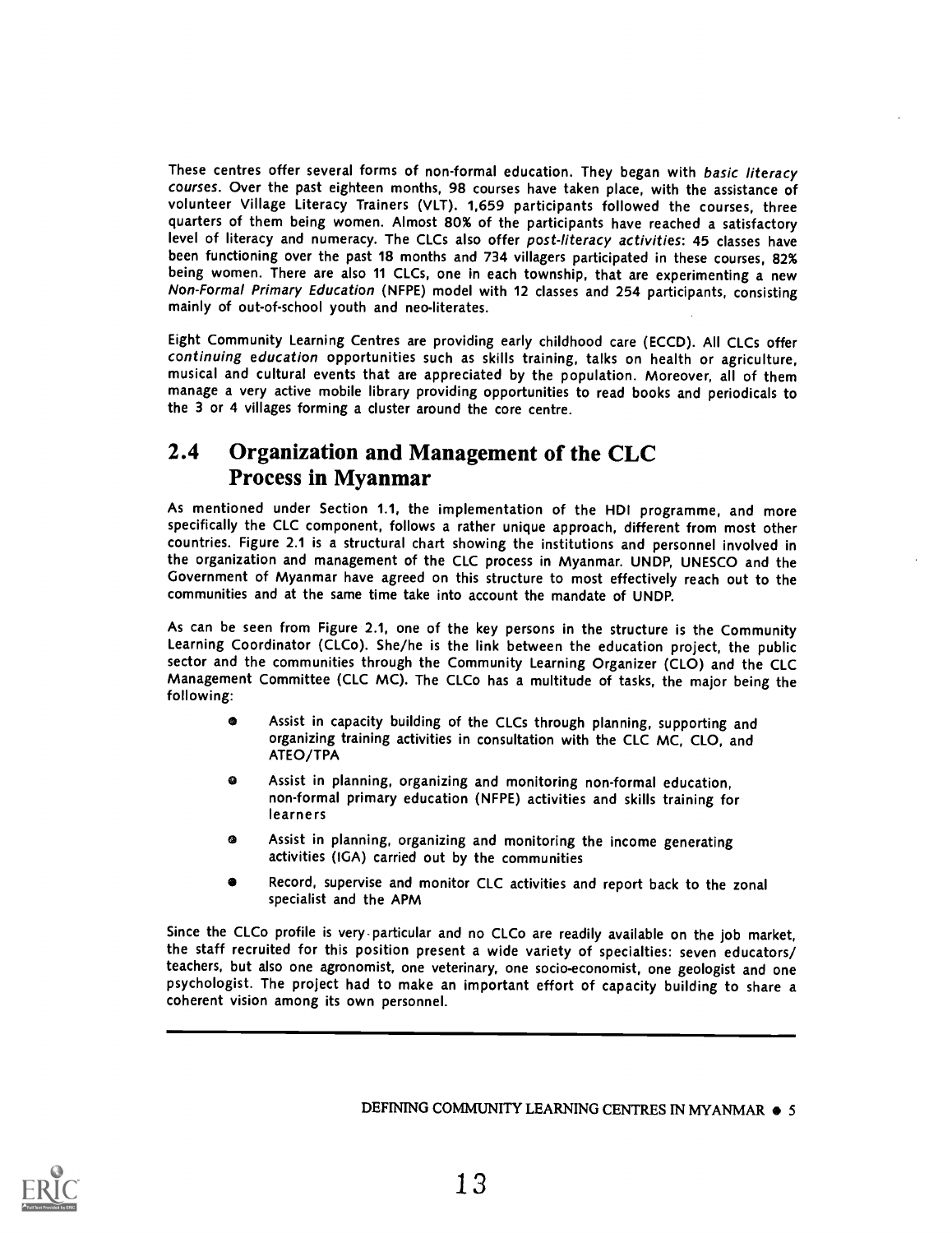

Figure 2.1 Structural Chart of the Organization and Management of the CLC Process in Myanmar

#### 6 MYANMAR The Community Learning Centre Experience

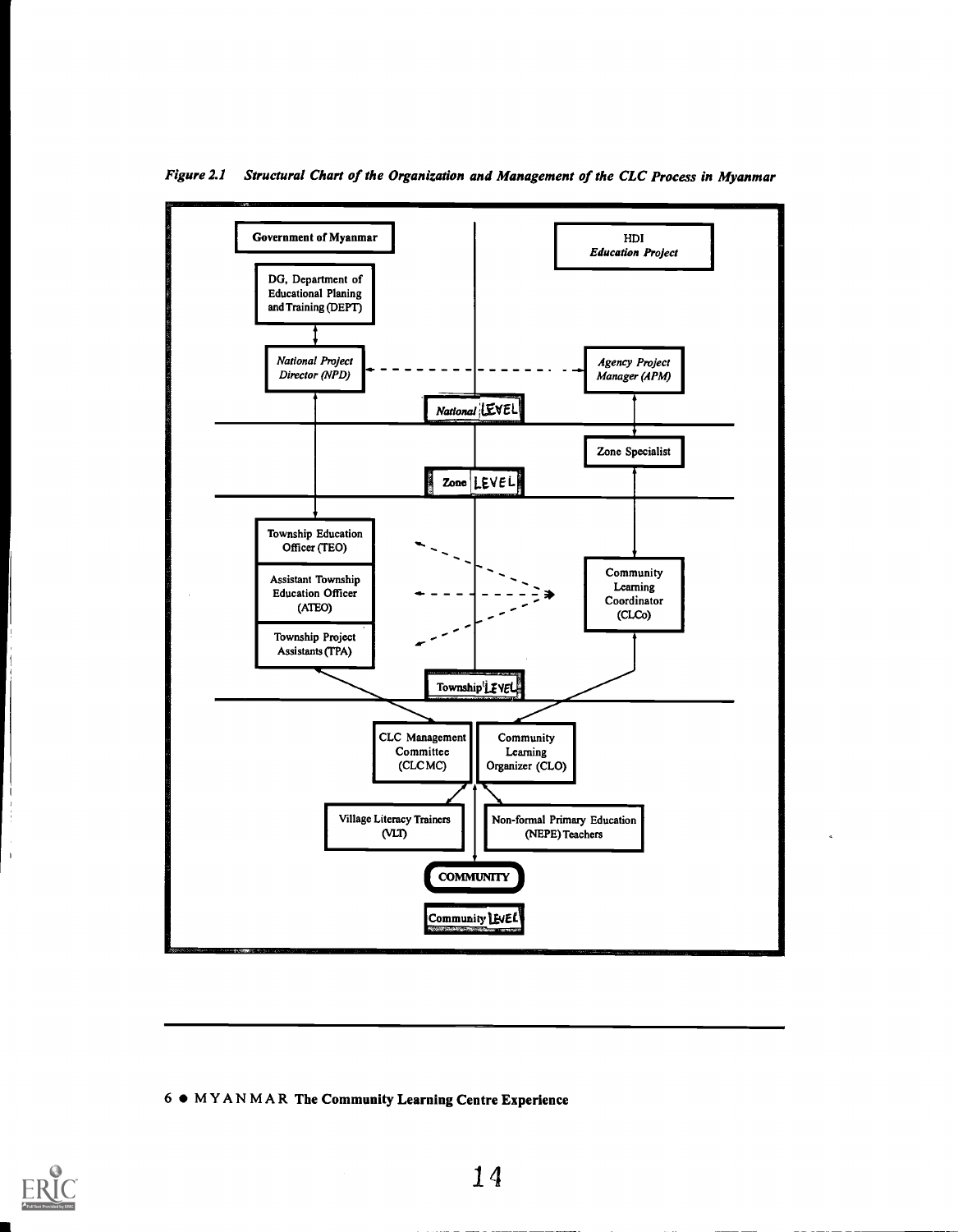# 2.5 Location of CLCs

Seven CLCs were established and constructed during HDI-1 in seven townships in three areas: Dry Zone, Delta Zone and Shan State. During HDI-E, 31 more centres were established in 11 townships, (October, 2001). Under HDI-3, 33 more CLCs are being set up; hence, the total number of CLCs is now 71, and the coverage includes at the end of the programme 183 villages and 80,000 potential participants.

Figure 2.2 Map of Myanmar with the Location of 11 Townships Covered by HDI



| Table 2.1 | Townships where CLCs are Located |  |
|-----------|----------------------------------|--|
|-----------|----------------------------------|--|

| Townships         | $HDI-1$<br>$\alpha$     | <b>HDI-E</b><br>$\alpha$ | $HDI-3$<br>$\alpha$ | <b>Total</b><br>$\alpha$ |
|-------------------|-------------------------|--------------------------|---------------------|--------------------------|
| Delta Zone        |                         |                          |                     |                          |
| <b>Bogalay</b>    |                         | 1                        |                     |                          |
| Laputta           |                         |                          |                     |                          |
| Mawlamyaingyun    |                         |                          |                     | 6                        |
| Sub-total         | 2                       | 7                        | 9                   | 18                       |
| Dry Zone          |                         |                          |                     |                          |
| Chaung U          |                         |                          |                     |                          |
| Kyaukpadaung      |                         |                          |                     |                          |
| Magway            |                         | 3                        |                     |                          |
| Sub-total         | $\overline{\mathbf{3}}$ | 9                        | 9                   | 21                       |
| <b>Shan State</b> |                         |                          |                     |                          |
| Kalaw             |                         |                          |                     |                          |
| Nyaung Shwe       |                         |                          |                     |                          |
| Pindaya           |                         |                          |                     | n                        |
| Pinlaung          |                         |                          |                     |                          |
| Ywangan           |                         |                          |                     |                          |
| Sub-total         | $\mathbf{z}$            | 15                       | 15                  | 32                       |
| <b>Total</b>      | 7                       | 31                       | 33                  | 71                       |

#### DEFINING COMMUNITY LEARNING CENTRES IN MYANMAR  $\bullet$  7

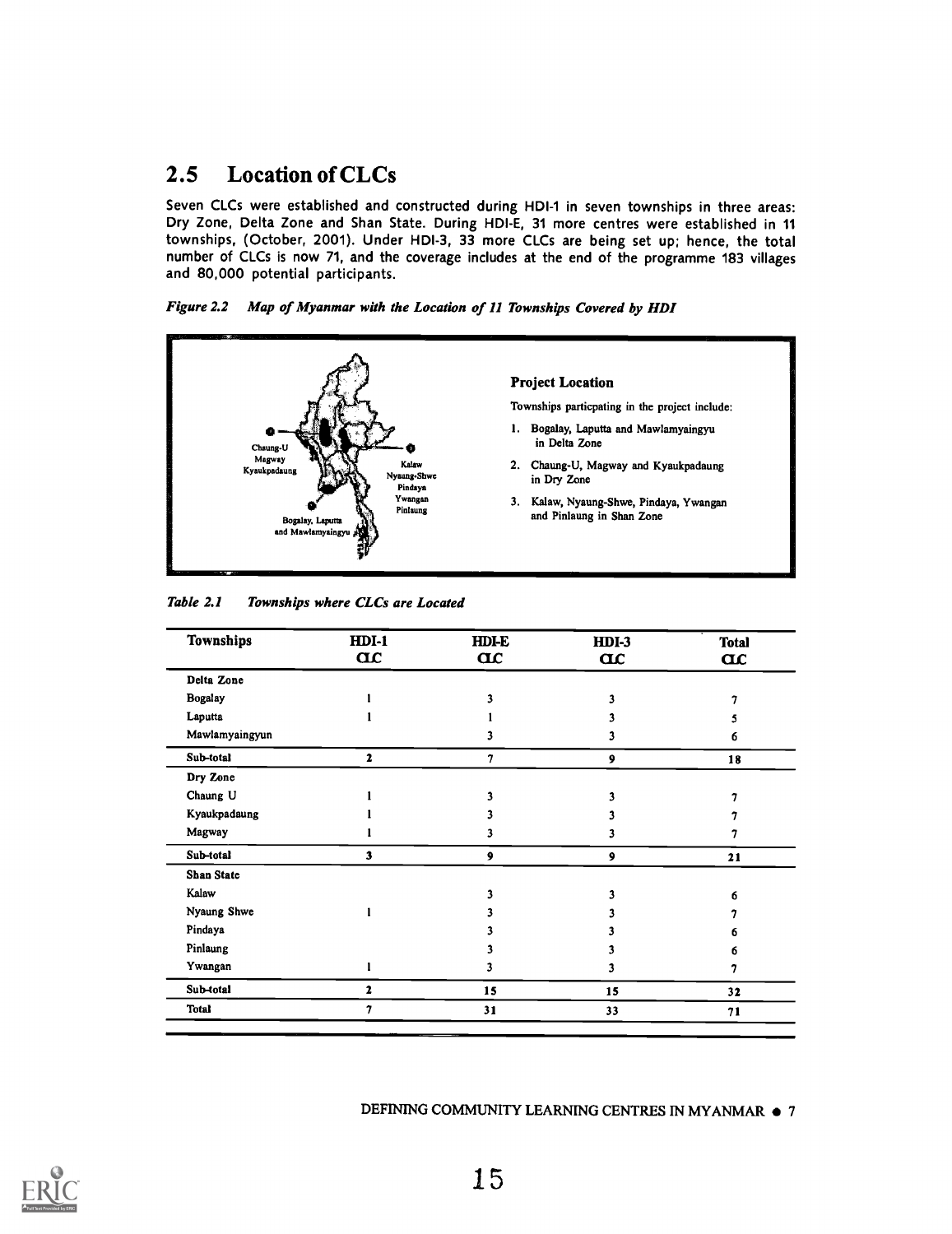# CHAPTER THREE Establishment of Community Learning Centres in Myanmar

In general, it can be said that HDI-1 was the initiation phase of CLCs in Myanmar and that the project started without solid knowledge and experiences regarding these centres. Some advice and experiences were drawn from Thailand, though the development situation in Myanmar is rather different. HDI-E was much a learning and growth phase for everybody involved in the CLCs. It should be pointed out that the dedication and enthusiasm of the project staff pushed the drive for CLCs forward. HDI-3 has been the consolidation phase, particularly with the appointment of one CLCo by township. A broad range of experiences have been recorded, and the CLC component has reached a stage where procedures and initiatives are rather clear and well defined.





Adapted from: APPEAL, 2001

#### 8  $\bullet$  MYANMAR The Community Learning Centre Experience

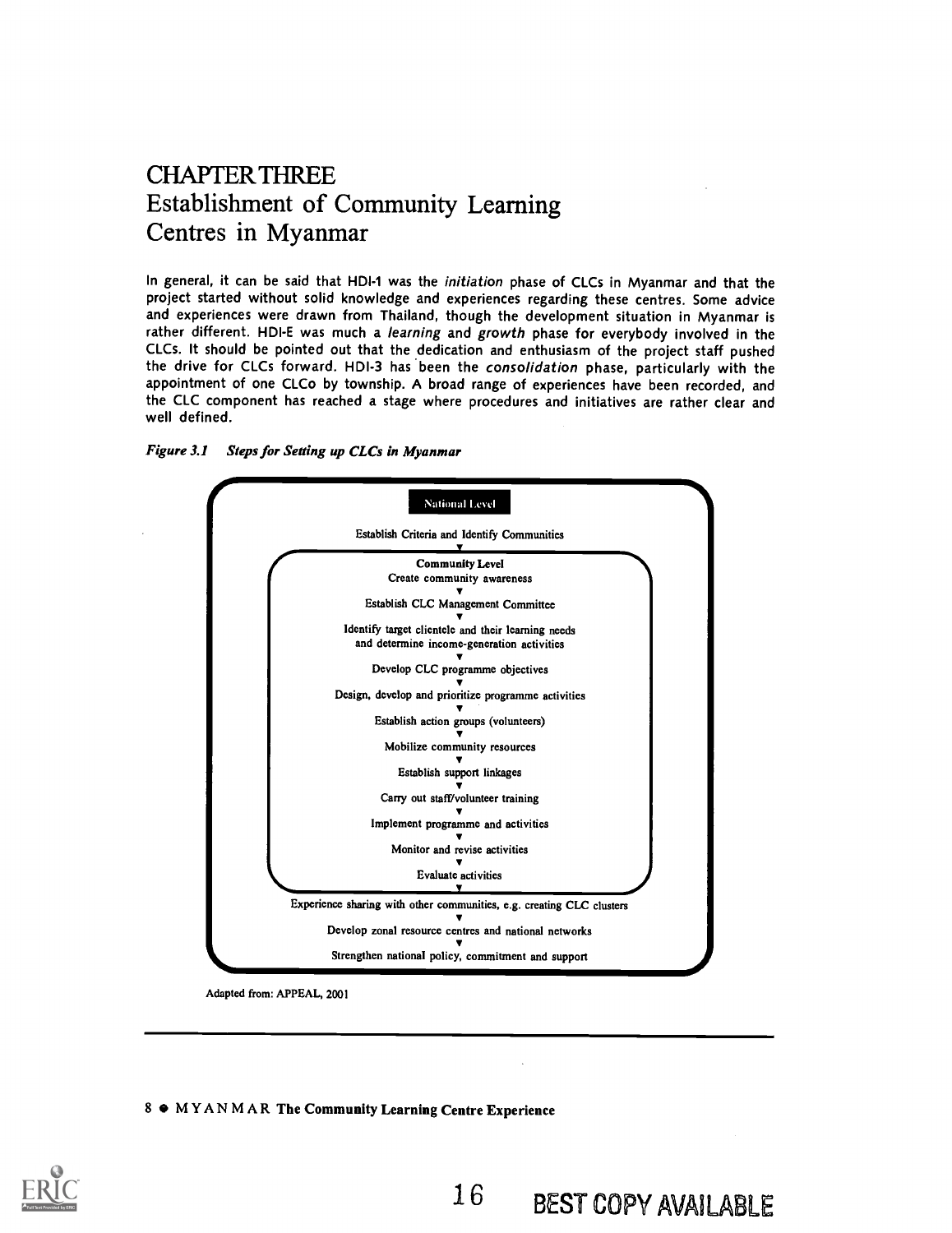# 3.1 Selection and Mobilization of Communities: Promoter, Steps, Criteria, and Clusters

The first two elements in establishing a CLC: selection of a community where the CLC will be set up, and, assessment of community needs, are extremely important factors for the creation of a sustainable CLC. If the community is not ready to accept and endorse CLC activities, and CLC programmes and activities are not based on real, identified needs in that community, no amount of training or funds for physical structures will be sufficient to contribute to a long-lasting, self-sustainable CLC.

### Promoter

It is evident that a remote, poor community cannot start a CLC completely on its own. It may neither have the human, physical, nor financial resources needed. Hence, Community Learning Centres need a promoter or initiator. In the case of Myanmar, the HDI education project serves as a promoter, and at local level the Community Learning Coordinator (CLCo) plays this role. In other countries, the promoter may be a research centre, an education institution, a department, an NGO or others.

## Steps for Selecting Community

In Myanmar, the project has established a series of steps which are followed for selecting appropriate communities where a CLC can be set up:

- 1. Analyze the socio-economic situation of a geographical area<sup>\*</sup> and produce a short list, identifying promising villages where there seems to be a potential for establishing a CLC, including those participating in other UN supported projects. The population size of the core village or cluster should range from 400 to 1,500
- 2. Provide advocacy and training by promoter to promising villages on the short list
- 3. Encourage 5 to 10 most promising villages to submit project proposals
- 4. Choose the best suited community from the proposals received, based on the criteria listed below

## Selection Criteria

The project has established criteria for selecting communities where a CLC may be set up and create a sustainable focus for learning and community development. The main criteria for selecting communities, including weight assigned to them (MYA/99/004, 2000b) are:

- $\bullet$ Acceptability and motivation of community to support and sustain CLC activities (20%)
- Relevance of CLC functions and activities to needs addressed by  $\bullet$ community (15%)



To help this selection process, the data of a socio-economic survey were analyzed. On this basis, villages were ranked according to a series of criteria. See Vine, Ken:<br>Possible locations for Community Leaming Centres. MYA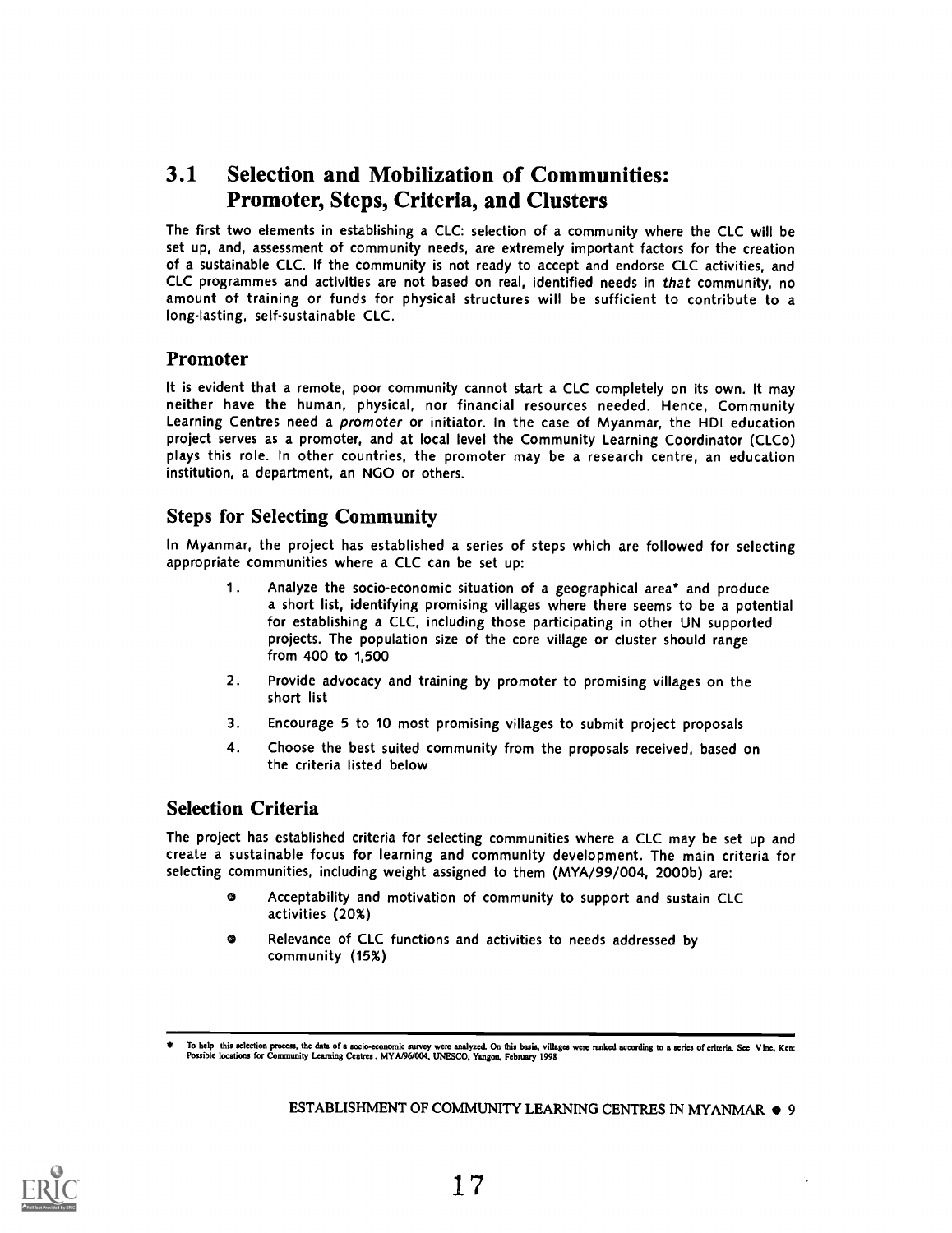- Possible mobilization of community based resources, human and physical. Presence of potential partners in the community, such as local resource bases, NGOs, health institutions, etc. (20%)
- Existence of development activities initiated by the communities themselves, indicating initiative and management skills (20%)
- Possibility of forming a cluster of villages (15%)
- Access to CLC core village by beneficiaries from satellite villages (10%)

The first two criteria should probably carry a higher weight, since the acceptability and motivation of the community is of paramount importance to ensure continuity and sustainability of the CLC. Also, it should be added that support and endorsement from key, influential figures in the community, such as the head monk, village leader and elders, and headmaster is a prerequisite for the creation of a learning centre.

The most important consideration is the demand driven approach, i.e. that the CLC must be something the community really wants and supports. Hence, sufficient time, resources and effort must be invested to understand the community's needs, attitudes and commitment.

### **Clusters**

A core CLC can serve neighbouring satellite villages and in this way utilize limited resources more effectively. The purposes of forming clusters are to:

- Form a population group that is sufficient for sustaining viable activities
- $\bullet$ Promote collaborative links among the villages
- Widen the pool of talents and resources
- Maximise the cost-benefit from the investment
- Overcome social and economic disparities among member villages by sharing available resources and by providing additional resources or attention to disadvantaged villages
- Promote a cluster development plan, leading to larger, area-based development activities

When establishing satellites, it is desirable that travel time from satellite villages to the core CLC village be as brief as possible, and not more than 30 minutes. Cluster formation is a voluntary process, and many of the criteria that apply to the selection of a CLC core village community also apply to the cluster villages, such as motivation of learners and relevance of programmes. The capacity of a CLC varies according to community and needs, but as a general consideration the project has set a ceiling of around 1,500 persons being the maximum number of potential learners which a CLC can accommodate. The project estimates that the formation of a cluster is not necessary if the core village has a population size exceeding 800 to 1,000.

Even though the creation of clusters has been indispensable to face the Myanmar geographical and demographic setting, experience has proven that maintaining cohesion among a cluster of villages is not always easy.

#### 10  $\bullet$  MYANMAR The Community Learning Centre Experience

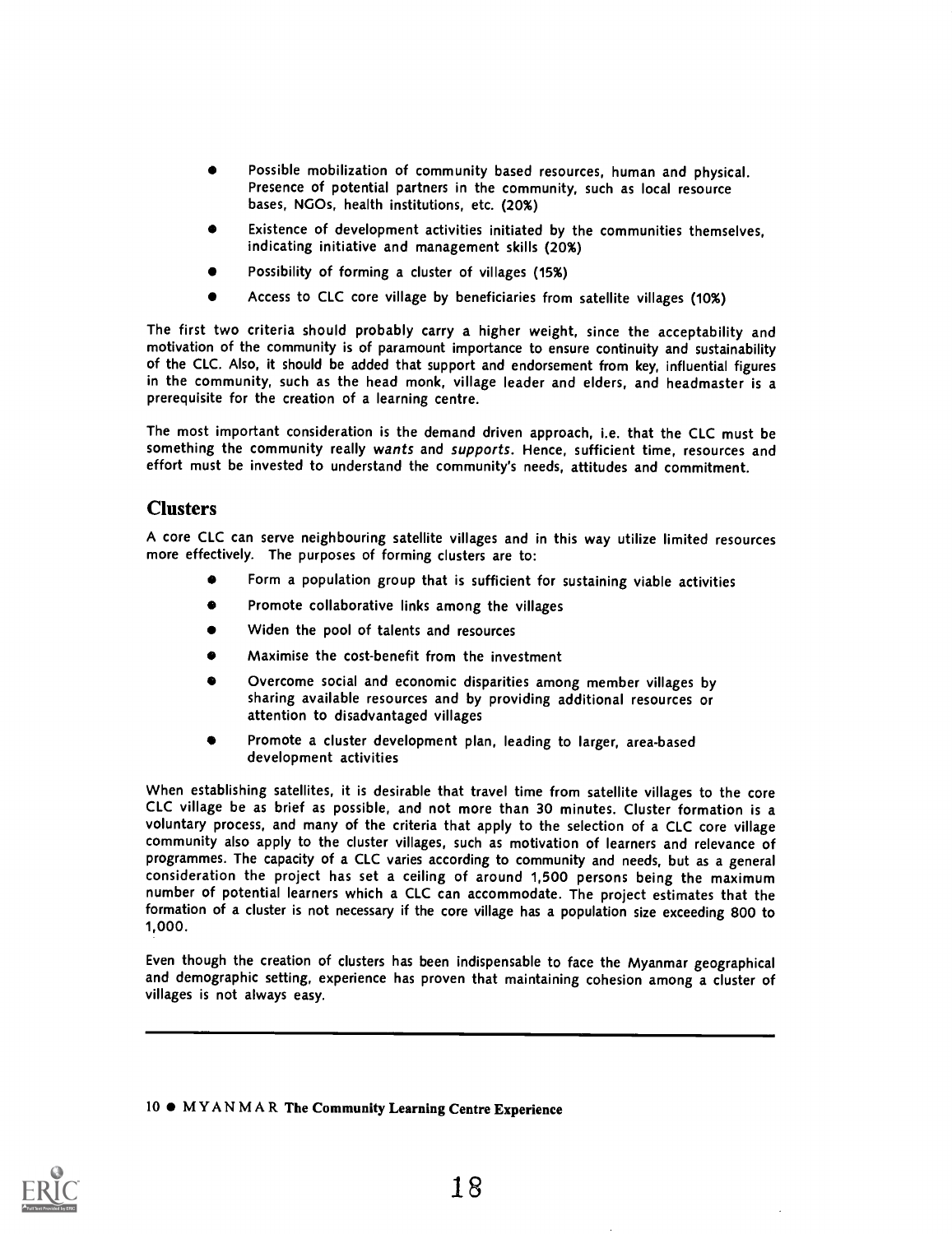## 3.2 Needs Assessment in the Communities

Needs assessment that will determine what kind of programmes and activities will take place in the CLCs, is carried out in a participatory manner. It means that all members or groups of the community are involved in identifying their learning as well as development needs. Since various groups in the community, such as pre-school and school-age children, young adults, parents, elderly, men, women, etc. have different learning needs which should be addressed by the CLC, interviews, group discussions, games and a variety of methods are utilized to record what the community members want and need. As a consequence, the CLCos spend a considerable part of their time to understand the dynamics of the community - such as who make the decisions, who are the followers, and what are the main obstacles to inter-personal interactions. Understanding the dynamics may prevent the unfortunate situation which sometimes happens - that a few community members capitalize on the CLC, while the majority of the villagers remain marginalized.

The approach to participatory needs assessment which has been applied draws on the following steps (MYA/99/004, 2000d):

- 1. Let the community know the present status of the village in health, agriculture, education, etc.
- 2. Let the community express their expected future for the village in the above aspects - expected changes as compared to the present status
- 3. Let the community decide who will bring about these changes
- 4. Let the community know that information is a useful tool for the change
- 5. Let the community find out the ways of getting information
- 6. Let the community find out their learning needs
- 7. Let the community find out their own resources
- 8. Equip the community to be able to prioritize their learning needs
- 9. Facilitate the community to be able to plan for their own learning programmes
- 10. Evaluate the proposed programmes

## 3.3 Mobilizing, Recruiting and Training Human Resources

## 3.3.1 CLC Management Committee (CLC MC) and Community Learning Organizer (CLO)

In villages where the creation of a CLC is foreseen, influential members of the community such as the head monk, headmaster, elders and the Village Peace and Development Council (VPDC) Chairman are invited to form an advisory council to provide advice on the organization of a Management Committee.

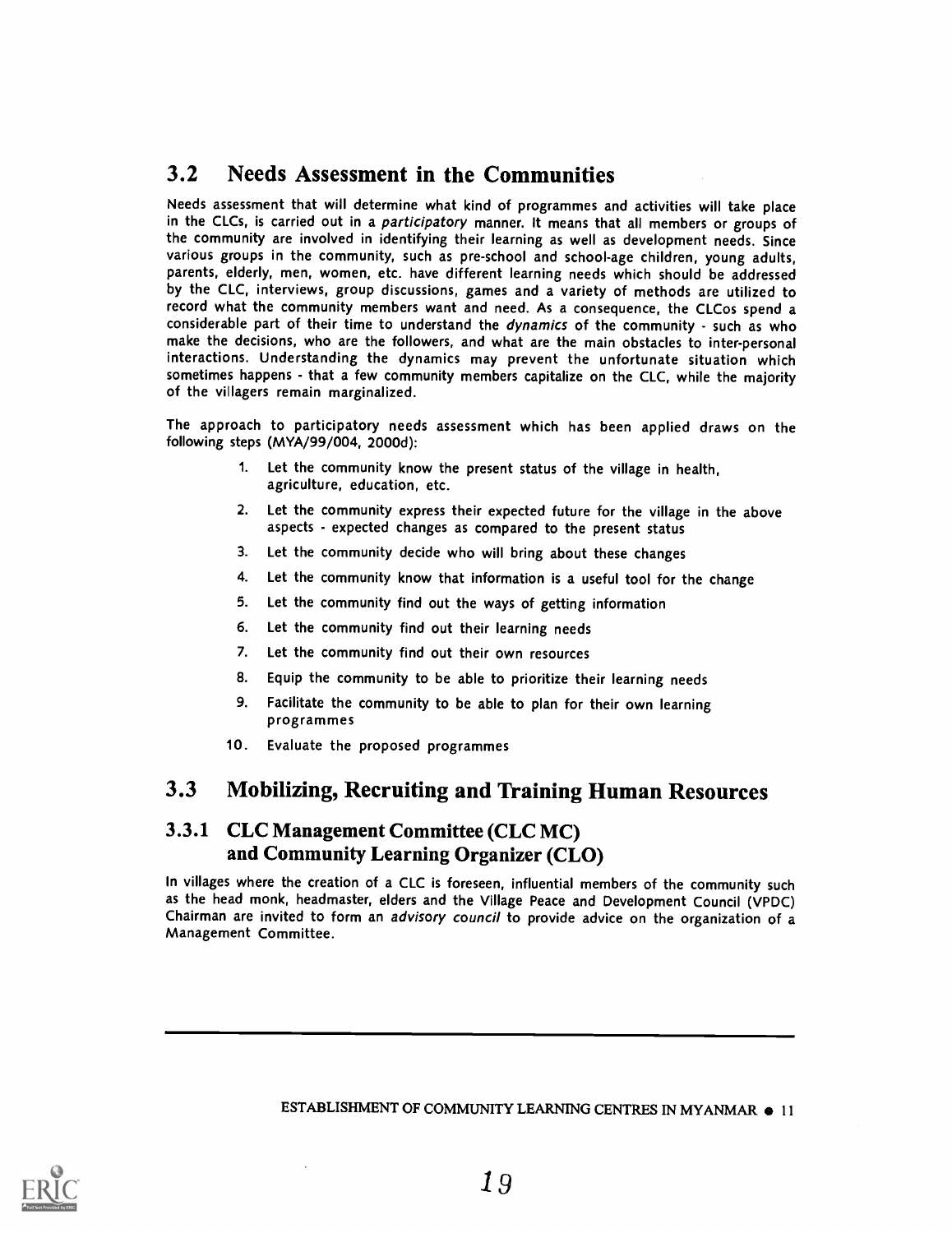This Community Learning Centre Management Committee (CLC MC) is an important element in the CLC structure. The CLC MC normally consists of 7 to 12 persons (according to the size of the cluster) who are elected in a plenary meeting by the community to represent them. The average percentage of female members in the existing CLC MCs is 24% (MYA/99/004, 2001e) though the target is a 40% female participation rate. Members of the CLC MC include Chairperson, Vice-Chairperson, Treasurer, Secretary, and representatives of the core and satellite villages.

The Management Committee selects a Community Learning Organizer (CLO), taking into account her/his capacity to mobilize the community, and appoints him. The CLO is the key actor at village level. Her/his responsibilities include assignments to organize activities in the village as well as being the link between the community and the promoter/project staff: the Community Learning Coordinator (CLCo). The CLO receives a salary from the project during the first six months of her/his assignment and will be supported by the community after this period.

As would be expected, management skills are very limited in poor and isolated communities in Myanmar, so extensive training and capacity building of the CLC MC is of utmost importance to enable the CLC MC to undertake its main functions, which are (MYA/96/004, 1999):

- Participatory needs assessment, surveys and programme formulation
- Advocacy and sensitizing the communities to need for change
- Promoting community participation by all members of the community
- Implement, manage and organize activities of the CLC
- Recruit staff, including CLO, volunteers and resource persons
- Mobilize human and physical resources; promote networking and linkages
- Supervise, monitor and evaluate the programme and its finances
- Formulate policies in response to changing needs, and
- Assist the Community Learning Coordinator (CLCo) in arranging resource persons for training programmes

The profile of the main workshops for capacity building of CLC MC are presented in Appendix 3: "CLC orientation workshop", "Management skills for CLC MC", and "Review workshop for CLC MC and Organizer"

12  $\bullet$  MYANMAR The Community Learning Centre Experience

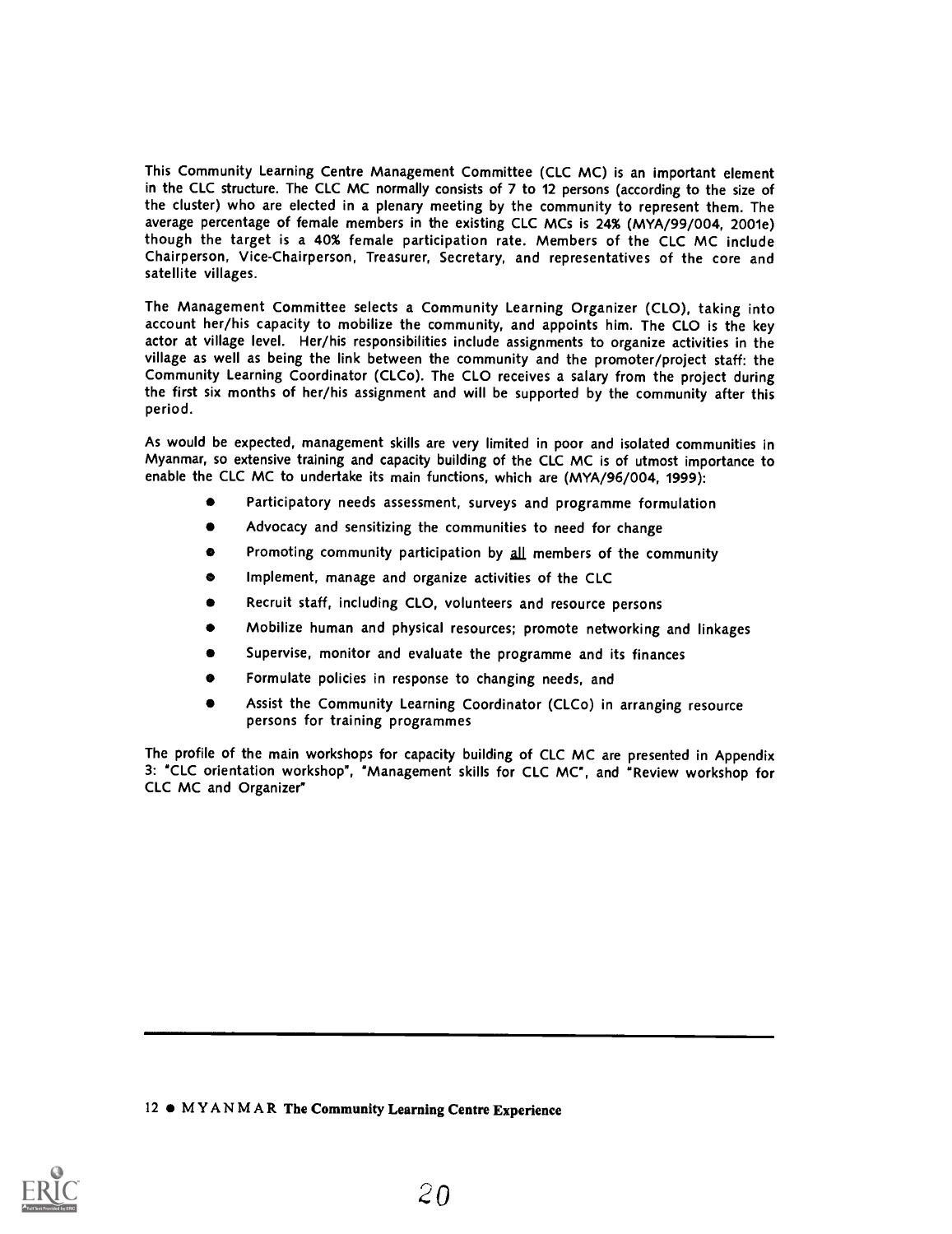Figure 3.2 CLC Management Committee of Hta Min Paung CLC, Ywangan Township, Shan State



## 3.3.2 Trainers/Teachers and Resource Persons

#### Trainers/teachers

Village Literacy Trainers (VLT) are volunteers recruited by the CLC Management Committee. Some guidelines applied for the selection of VLTs are:

- $\bullet$ The candidate should be selected from the community in order to best serve the interests of the community
- The candidate must be acceptable to the community
- Ø The candidate's background and attitude should reflect an interest in teaching and a dedication to volunteer service
- Female candidates should be encouraged
- The candidate should be graduate from at least 8th grade
- The candidate should be minimum 20 years old

ESTABLISHMENT OF COMMUNITY LEARNING CENTRES IN MYANMAR  $\bullet$  13

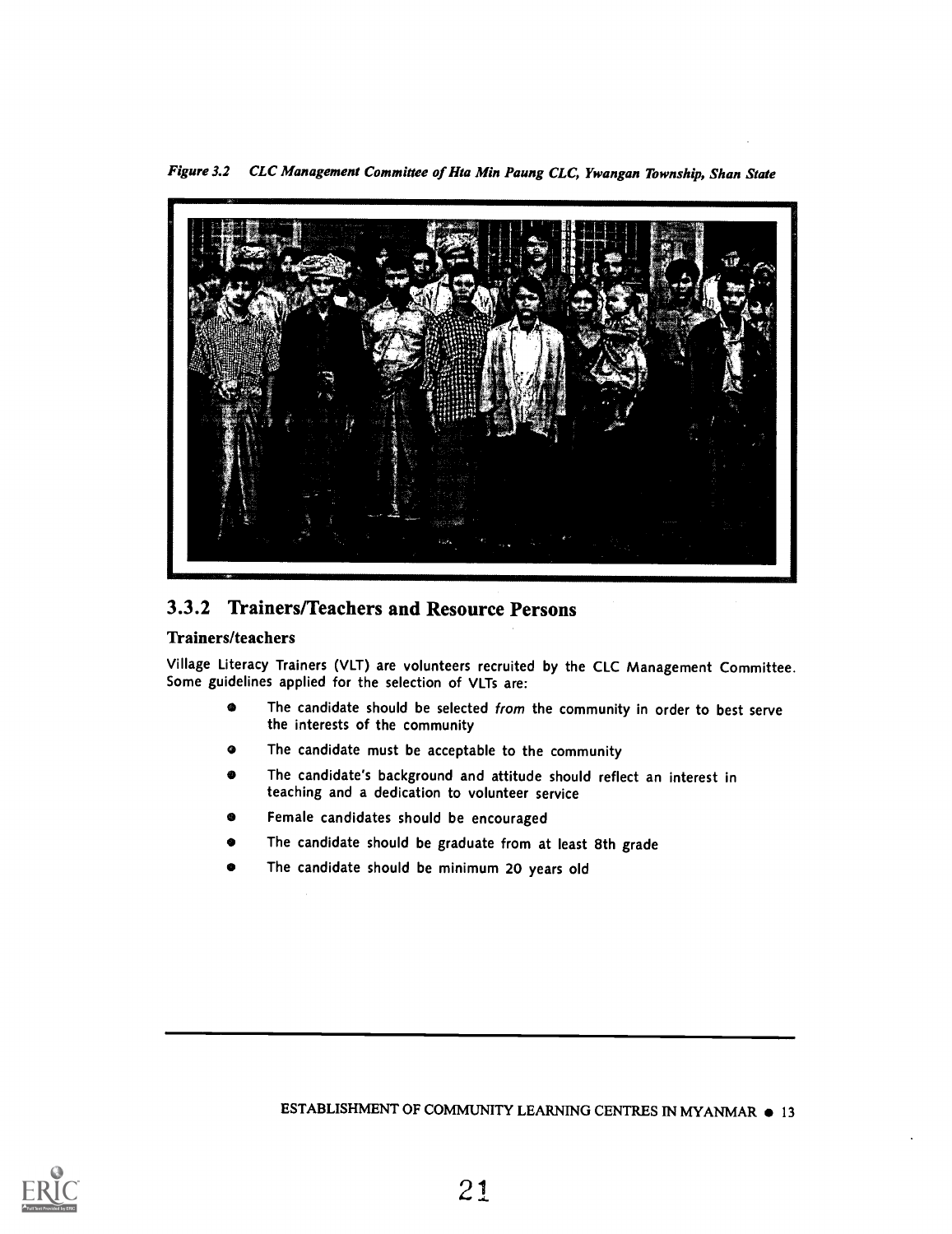The VLTs receive pre-service training for seven days (Shan State) or five days (Dry Zone or Delta Zone) plus in-service refresher training. The training package for the VLTs, based on APPEAL training materials for literacy personnel, has been adapted inside the project with the assistance of national experts. Workshop profiles for trainers are presented in Appendix 4. In application of the project policy, the majority of VLTs train other persons in the community to become assistant trainers so the training will have a multiplier effect, and possible defections will not affect the programme. VLTs work on a voluntary basis and do not receive a salary. The Management Committee may decide to give them a small honorarium taken out of the resources of the centre.

When the NFPE programme was initiated in May 2001, several VLTs were promoted to become NFPE teachers due to their involvement in previous training and their knowledge and experience in CLCs. They underwent a capacity building training programme. The project pays a salary to the NFPE teachers for a period of two years, which is the duration of the pilot programme, though it may be difficult to sustain paying it when the project ends. The decision to cover the NFPE teacher's salary from the project funds was taken because the main objective of the programme was to prepare, try-out and amend a curriculum for this new type of non-formal education.

#### Resource Persons

CLCs may require other types of resource persons, such as health workers, a veterinary or specialists in handloom weaving who can help in holding skills training sessions. Before recruiting experts from outside the village to train the community members, local resource persons can often be identified. Without proper support, however, communities do not easily count on their own human resources. Actually, these local specialists have intimate knowledge of their own environment and are often most willing to share their knowledge and provide information, training and input for free. These resource persons are often knowledgeable in areas such as traditional medicine, agriculture, health, traditional music and dance, and local handicraft.

Older persons are a particularly important resource for the CLC and its activities. In several occasions they have been fully involved in community development activities and, when utilized as resource persons, they willingly share their skills and experiences. Although they may be illiterate, they often possess extensive local knowledge and experience.

### 3.3.3. Outputs of Capacity Building Training

The number of persons who participated in capacity building training workshops is shown in Table 3.1. It can be noted that almost one-third of participants are women, their participation ranging from 14.6% to 53.8% according to the topic.

14 MYANMAR The Community Learning Centre Experience

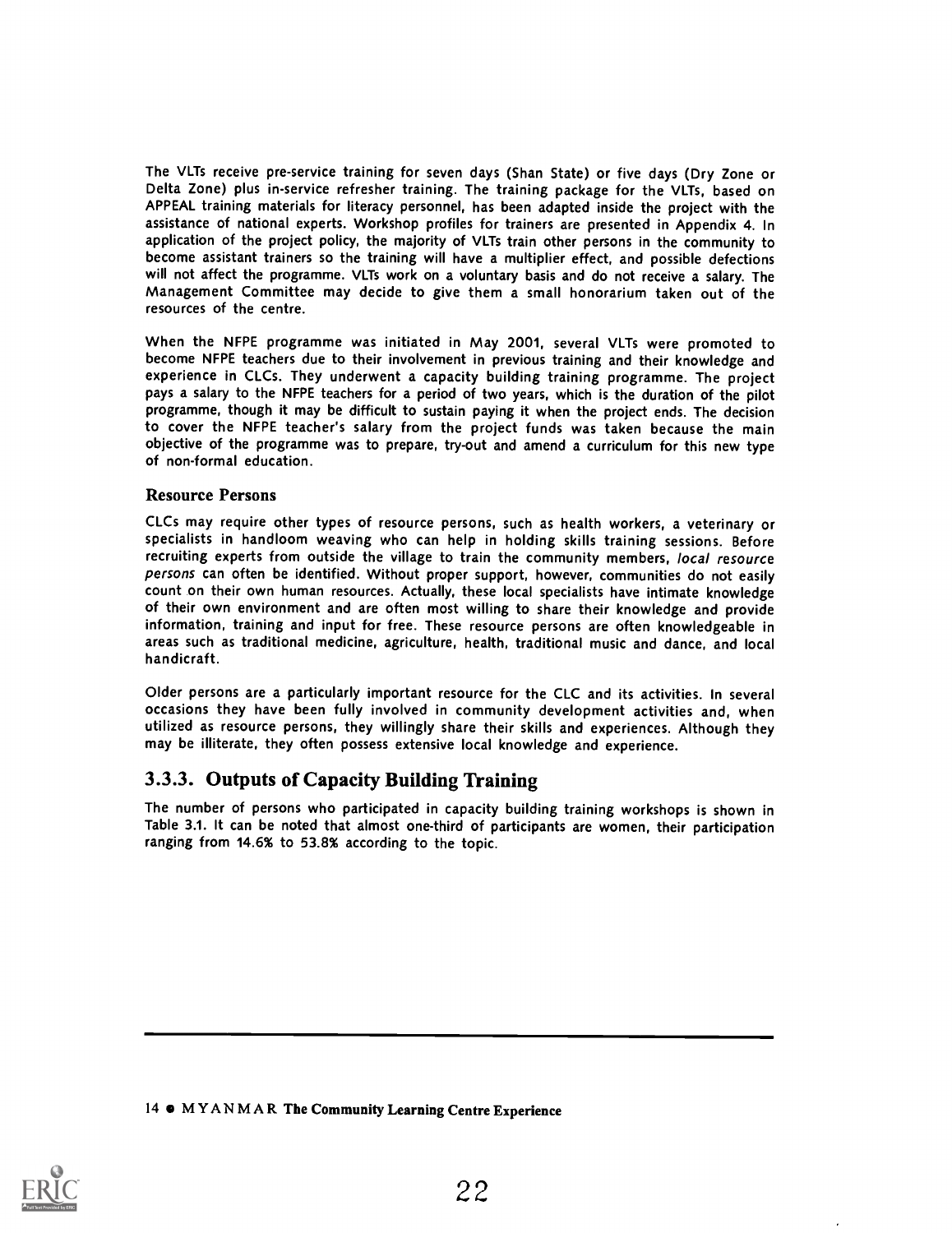| <b>Type of Training</b>                          | No. of    |              |       | <b>Participants</b> |          |
|--------------------------------------------------|-----------|--------------|-------|---------------------|----------|
| Programme                                        | Workshops | <b>Total</b> | Male  | Female              | % Female |
| <b>CLC Capacity Building</b><br>for CLC MC       | 24        | 536          | 396   | 140                 | 26.1%    |
| IGA for CLC MC                                   | 7         | 281          | 240   | 41                  | 14.6%    |
| <b>VLT Capacity Building</b>                     | 12        | 160          | 74    | 86                  | 53.8%    |
| <b>NFPE Capacity Building</b><br>for Trainers    | 5         | 74           | 38    | 36                  | 48.7%    |
| <b>Skills Training</b><br>for Learners           | 15        | 332          | 189   | 143                 | 43.1%    |
| Puppet Making * for CLC<br>MC & talented persons |           | 18           | 10    | 8                   | 44.4%    |
| Silk screen<br>printing techniques               | 15        | 115          | 101   | 14                  | 12.2%    |
| <b>Total</b>                                     | 79        | 1,516        | 1,048 | 468                 | 30.9%    |

Table 3.1 Participation in Capacity Building Workshops Related to CLC Activities as of November 2001 under HDI-3

\* Note: More than 8,000 villagers took part in puppet show functions

Moreover, a number of CLC members and village volunteers took part in bookkeeping, in ECCD capacity building and in training of artisans for CLC construction. Since these courses were organized for a varied audience, CLC members are not identifiable from the statistical records kept by the project.

#### Letter from a Community Learning Centre Organizer (CLO)

U Maung Lay from Narkan Village, Nyaung Shwe Township in Shan State said: I used to send my daughter and niece to look after the cattle. After attending the Community Learning Organizer (CLO) training workshop in Pinlaung, I came to realize the value of education. Hence, I now send my daughter and niece to school, and I will continue to do so. My daughter currently attends grade 3 while my niece is in grade 2. (MY A/99/004, 1999b)

## 3.4 Programme Development for CLCs

Based on needs assessment in the community (see Section 3.2), several programmes have<br>been developed. The Community Learning Centres are multi-functional, and an important strength of the CLCs is the link between education (literacy, post-literacy, NFPE), skills training, dissemination of information and income generating activities. The goal of the CLC is to contribute to community development and to improvement of the quality of life of the population. Hence, education per se or increased income without improved knowledge, skills and attitudes is seen as insufficient, and emphasis has been put on a holistic approach to development where components are interlinked and interdependent and supplement each other.

Key content areas such as environmental education and preventive education (AIDS education) are covered, though probably not sufficiently, since they are vital not only to the development, but to the very survival of the communities. Environmental education and awareness is included in the existing curricula, while AIDS education is poorly covered at present.

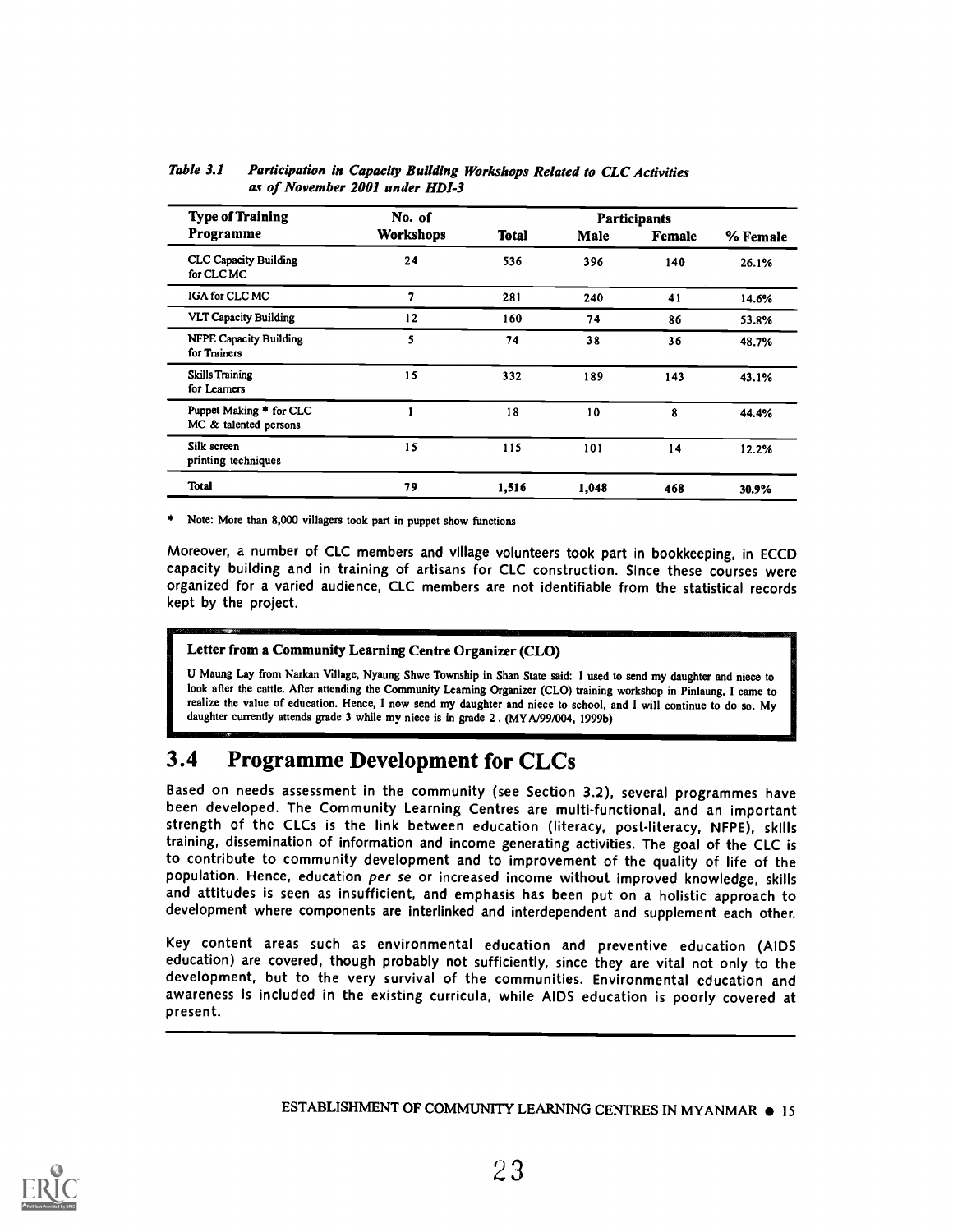## 3.4.1 Non-formal Education

The Village Literacy Trainer (VLT) conducts basic literacy and post-literacy training using materials based on the APPEAL Training Materials for Literacy Personnel (APPEAL, 1989), adapted to the local situation by the project.

Basic literacy training requires 70 contact hours in the Delta Zone and 90 hours in the Shan State, and may be of different duration due to language difficulties. Several ethnic groups in the Shan State have a poor understanding of the Myanmar language, while it is the mother tongue for all in the Dry Zone, and for the majority in the Delta. Achievement tests are performed after completion of the literacy training to ensure the required standard is met.

Post-literacy is a flexible mode of education based on a package composed of 48 sheets comprising an illustration, a small text and a place for writing. Learners have to read the text, apply the same story to their personal situation and write it down. VLTs, CLCos and township countreparts collect the work prepared by the learners and help them improving their performance. Through this active method, they practice reading and writing skills and build a functional level of literacy. This training may take place in the centre, with a trainer present or among peers, or be prepared at home. The training lasts three to five months according to the time learners may devote to it.

All CLCs have organized basic literacy and post-literacy training. From the CLC survey (MYA/99/004, 2001c), it was observed that most of the illiterate people remaining in the communities belong to the mature segment (over 45 years). All but one of the CLCs reported that the basic literacy materials are relevant to the needs of the learners. Out of the eleven CLCs implementing the pilot NFPE, ten centres stated that the materials are relevant and appropriate. Some suggestions for improving the literacy and post-literacy programmes include an increased emphasis on calculations as well as possibly introducing English language in the post-literacy classes. It was reported that more people showed interest in education and participating in development activities because of the basic literacy training provided. There was also a general increased interest in reading religious books.

16 e MYANMAR The Community Learning Centre Experience

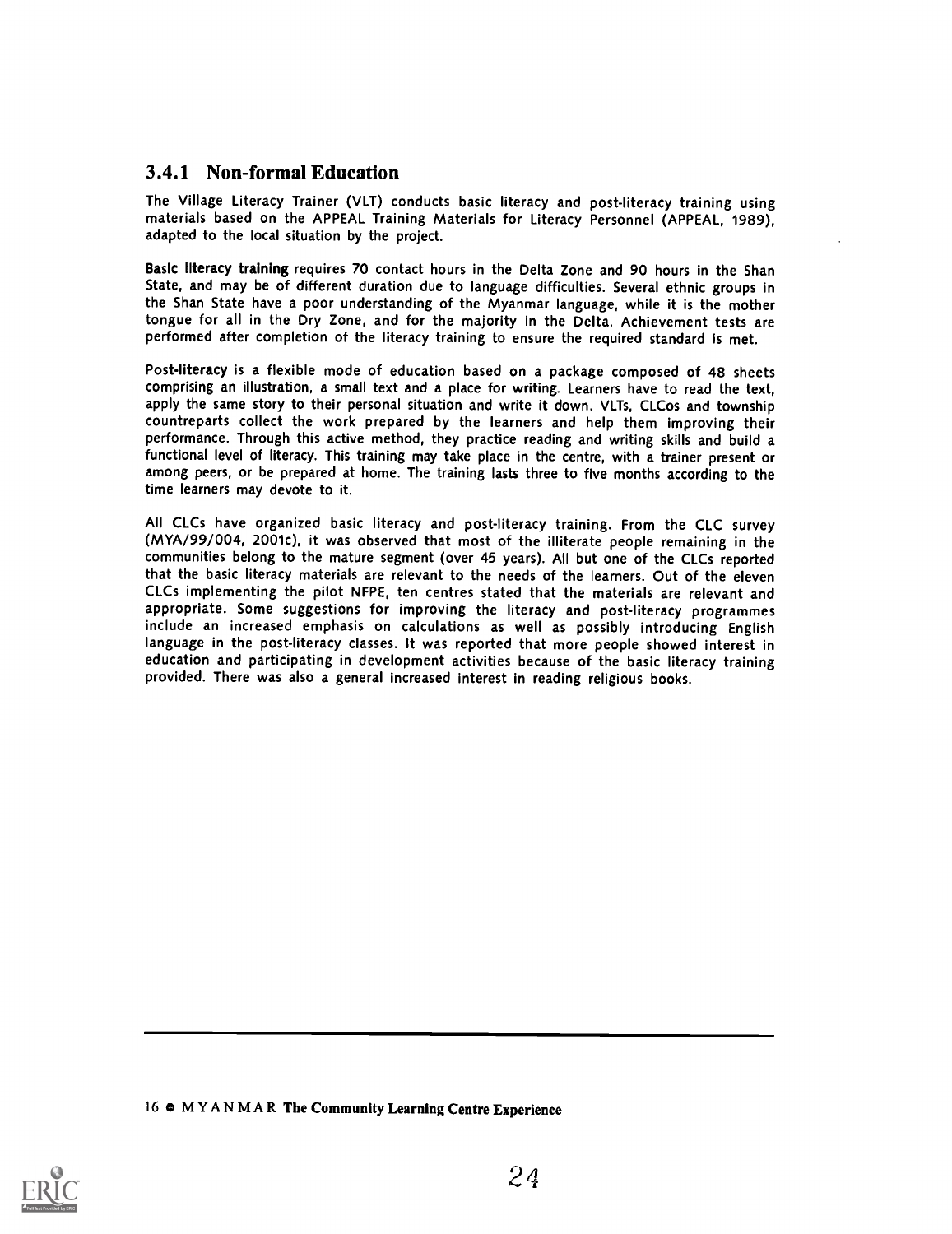Figure 3.3 Basic Literacy Class in Inn Ni CLC, Kalaw Township, Shan State



In those areas of the country where Myanmar is not the mother tongue such as in many areas in the Shan State, the CLC education activities have taught the learners how to communicate better in Myanmar as well as equipped them with reading and writing skills. In this way, the learners now embark on visits outside their small communities with more confidence.

#### New Learning Opportunities

U Phoe Htu, a member of the CLC MC in Inn Ni CLC, Kalaw Township, Shan State, stated the impact of education on his village in this way: Before the establishment of the CLC, learning opportunities were very rare. Now, opportunities are available for everybody, and by acquiring new knowledge and skills through the CLC we have developed much desire for further education (MYA/99/004, 2001d).

ESTABLISHMENT OF COMMUNITY LEARNING CENTRES IN MYANMAR  $\bullet$  17

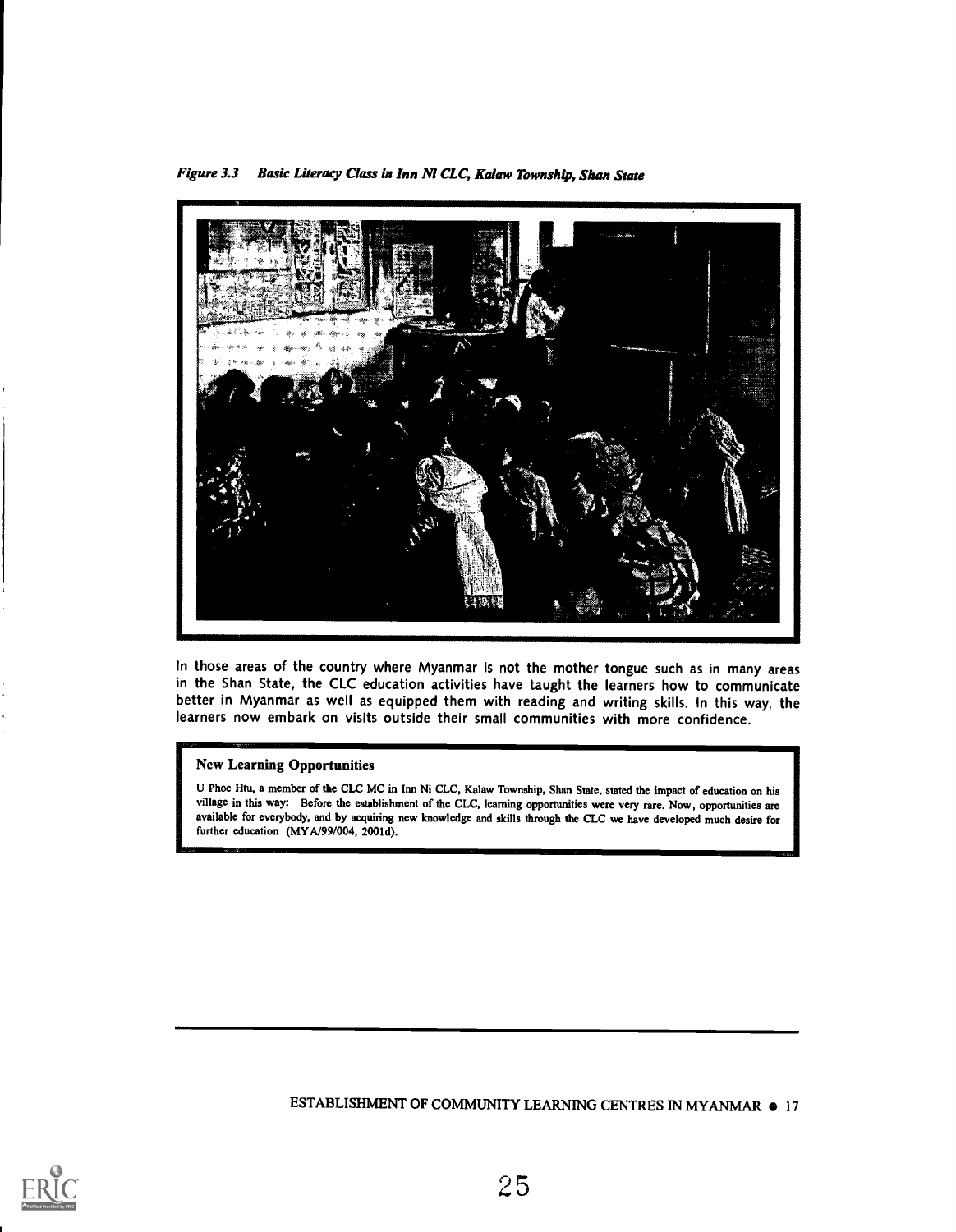#### Non-formal Primary Education (NFPE)

A completely new model for non-formal primary education (NFPE) in Myanmar was developed under HDI-E and HDI -3. Curriculum materials were prepared and tested. Teachers were recruited and trained. This is a primary education equivalency programme intended for outof-school children and those who dropped out from formal primary education. Contact time is flexible, usually 2-3 hours per day over a two-year period, and adapted to the busy life schedule of the participants who often have work to perform. Through NFPE, many learners have a second chance to complete the primary education cycle (which normally takes five years) and possibly receive official recognition along with formal primary education graduates, although theDepartment of Basic Education has not yet acknowledged that official graduation certificates can be issued from this pilot project. If graduation certificates are granted, it will be very significant for the learners who will then have the opportunity to pursue secondary education. Learners in the CLC often start with a basic literacy course, continue with post-literacy and then join the NFPE cycle, but other paths are possible.





Taking into account the diversity in the background of the learners, teachers often form groups by level, giving a chance to each one to learn at its own pace.

#### Outputs of Non-formal Education

The number of learners who have taken part in the various types of non-formal education activities in the CLCs under HDI-3 are recorded in Table 3.2.

#### 18  $\bullet$  MYANMAR The Community Learning Centre Experience

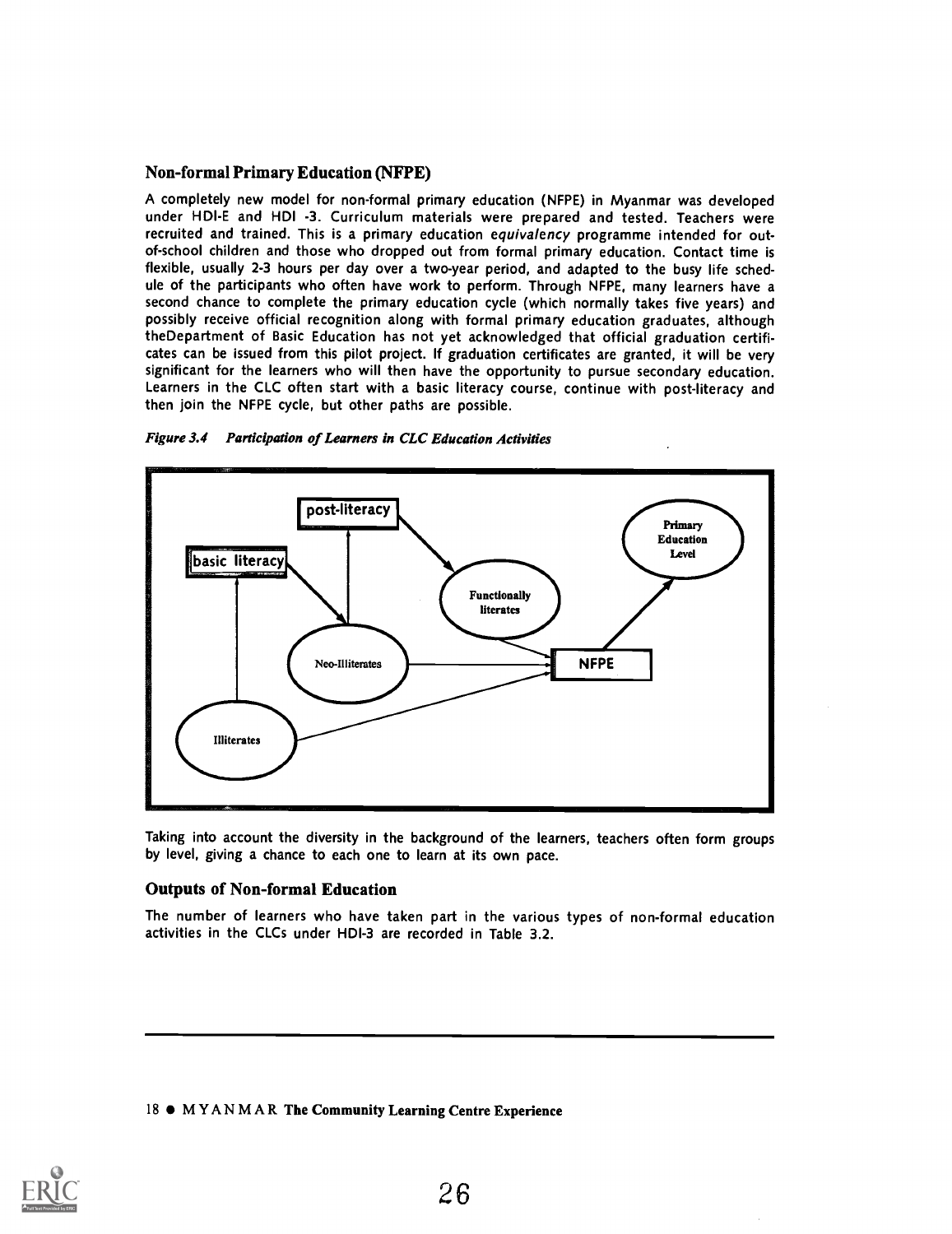| <b>Type of Education</b>                                                                  | No. of         |              |      | <b>Participants</b> |          |
|-------------------------------------------------------------------------------------------|----------------|--------------|------|---------------------|----------|
| Programme                                                                                 | <b>Classes</b> | <b>Total</b> | Male | Female              | % Female |
| <b>Basic Literacy Classes</b><br>in CLCs                                                  | 106            | 1,479        | 349  | 1,130               | 76.4%    |
| <b>Basic Literacy Classes</b><br>outside CLCs<br>(with FAO and Micro-<br>Credit Projects) | 39             | 859          | 141  | 718                 | 83.6%    |
| <b>Post-literacy Classes</b><br>in CLCs                                                   | 55             | 832          | 152  | 680                 | 81.7%    |
| <b>NFPE Classes</b><br>in CLCs                                                            | 12             | 247          | 90   | 157                 | 63.6%    |
| <b>Total</b>                                                                              | 212            | 3,417        | 732  | 2.685               | 78.6%    |

Table 3.2 Participation in Non-formal Education Activities as of December 2001 under HDI-3

It should be noted from Table 3.2 that some basic literacy classes were organized by the education project in villages where UNDP supports other projects, though there are no CLC in the community. It can also be observed that the level of female participation in the non-formal education activities is high, ranging from 63.6% to 83.6%.

Village literacy training allowed a disabled girl to get basic literacy skills

Nan Si Si is a 12-year old girl from Bo-Thin-Kone Village of Laputta Township, Delta Zone. She became disabled when she was two years old and has to use her knees for moving from one place to another. Despite all the difficulties, she participates actively in the village literacy class where she is one of the most active learners. Village Literacy Trainer (VLT) Nan San Kha Lane carries Nan Si Si on her back to the class most of the time, though some days she crawls to the centre by herself. She is now studying book 3 at the CLC literacy class. (MYA/99/004, 2000c)

## 3.4.2 Early Childhood Care and Development (ECCD)

A pilot ECCD programme for 3-5 year old children was initiated by the project in cooperation with Save the Children (UK) to increase enrollment and reduce school dropout among schoolage children who otherwise are required to care for younger siblings at home; reduce overcrowding in the classrooms with underage children; improve social, emotional and cognitive development of pre-school age children; and free poor parents from the burdens of childcare and enable them to earn an income necessary for the improvement in their living conditions. The project has opened 46 ECCD centres. Eight of them are hosted and organized by CLCs while others have taken place in community houses, schools or other venues.

## 3.4.3 Skills Training

<u>olimpia yhteensit</u>

Different skills training sessions have been organized by all CLCs to strengthen the villagers' abilities in "learning to do". These skills increase the learner's competencies and, hence, prepare the individual for improved and varied ways of earning a better income. Some of the skills training which have been carried out by the CLCs include:

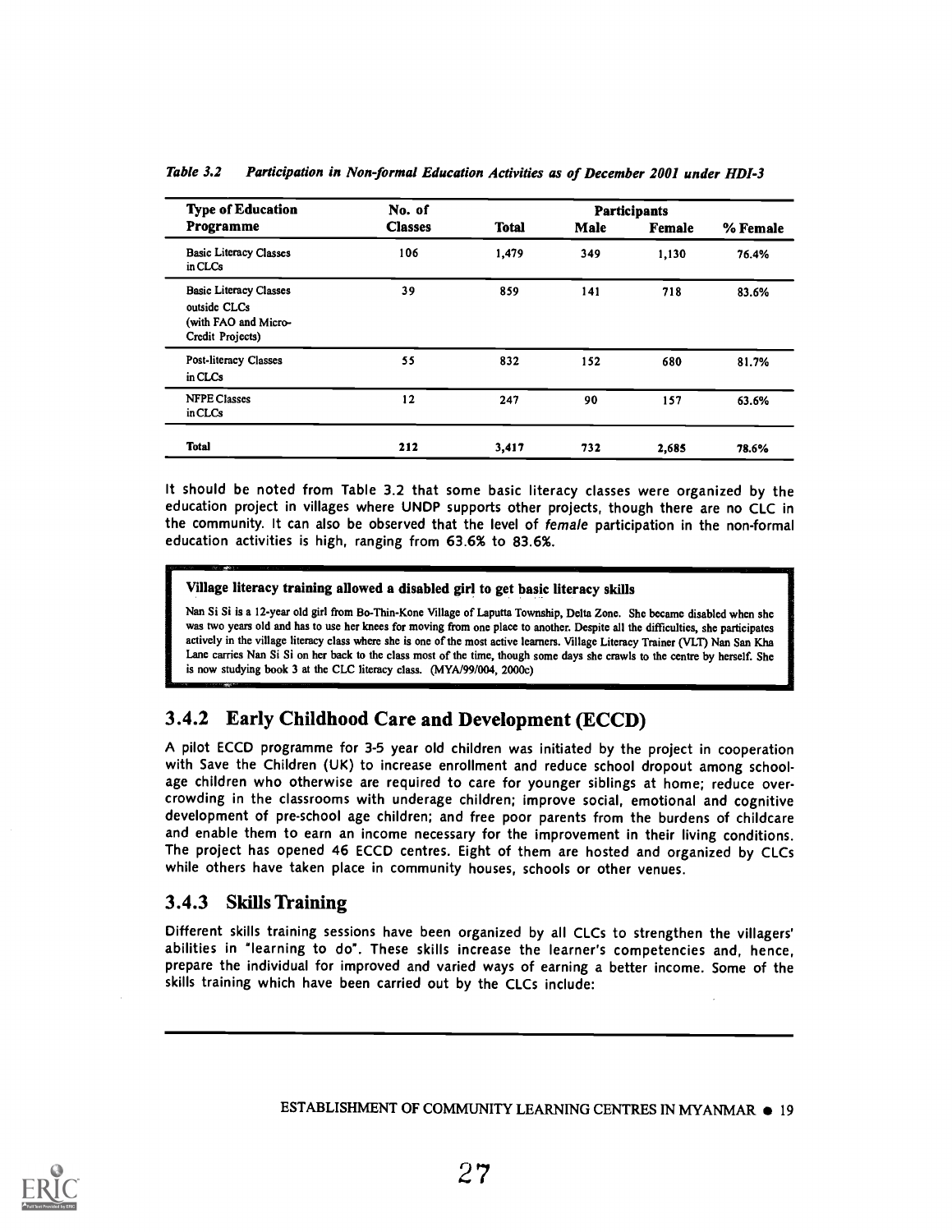- Sewing, knitting, weaving
- Production of local handicrafts
- Making hats, mats, roofs, etc. from bamboo
- Food preservation
- Hair cutting
- New crops and improved agricultural techniques
- Learning English as a foreign language, in particular in tourist areas

#### Self-sustainability

In Balway CLC, Chaung U Township, Dry Zone, six instructors provided training in dress making to 30 participants. Each instructor was charging Ks 150 per day. The training costs had been borne by the CLC committee, but trainees had to repay the training fees after the course, when they would be able to sell their products. As the training skills improved during the workshop, participants made dresses for local customers, and repayment to CLC was ensured before the end of the training session. (MYA/96/004, 1998)

In four CLCs where skills training had been particularly successful, the project ran a specific workshop on "Small Scale Enterprise" and obtained a subvention from the APPEAL programme (UNESCO PROAP) to finance the production in a bigger scale. A small enterprise was created within the CLC. Products include: bamboo brooms, hats and fans, cloth bags and longyis, scarves and towels that are sold in neighbouring markets.

### 3.4.4 Information, Communication and Resource Materials

#### Life Skills Talks and Events

Every CLC organizes from time to time informal talks on a series of subjects of interest to the community, or part of it (women, or young mothers for example). These talks may deal with inoculation, nutrition, health, and education of young children. Other topics covered for various groups are: organic fertilizer production, improved chicken raising, discussions on religious topics, traditional music, etc. To conduct these talks, the village often requests the active involvement of a local resource person, a midwife, a civil servant from the Ministry of Agriculture, a monk, or an artist.

#### Improved Working Skills

Villagers have also learnt about the proper use of pesticides, and this has contributed to increased crop yields, and as a consequence, to increased family incomes. (MYA/99/004, 2001d)

Moreover, the CLCs are often used for social and cultural functions: festivals, exhibitions and display of newsletters, wedding ceremonies, social gathering and reception of visitors or sport competitions. These activities strengthen the sense of ownership of the CLC by the community.

#### 20 MYANMAR The Community Learning Centre Experience

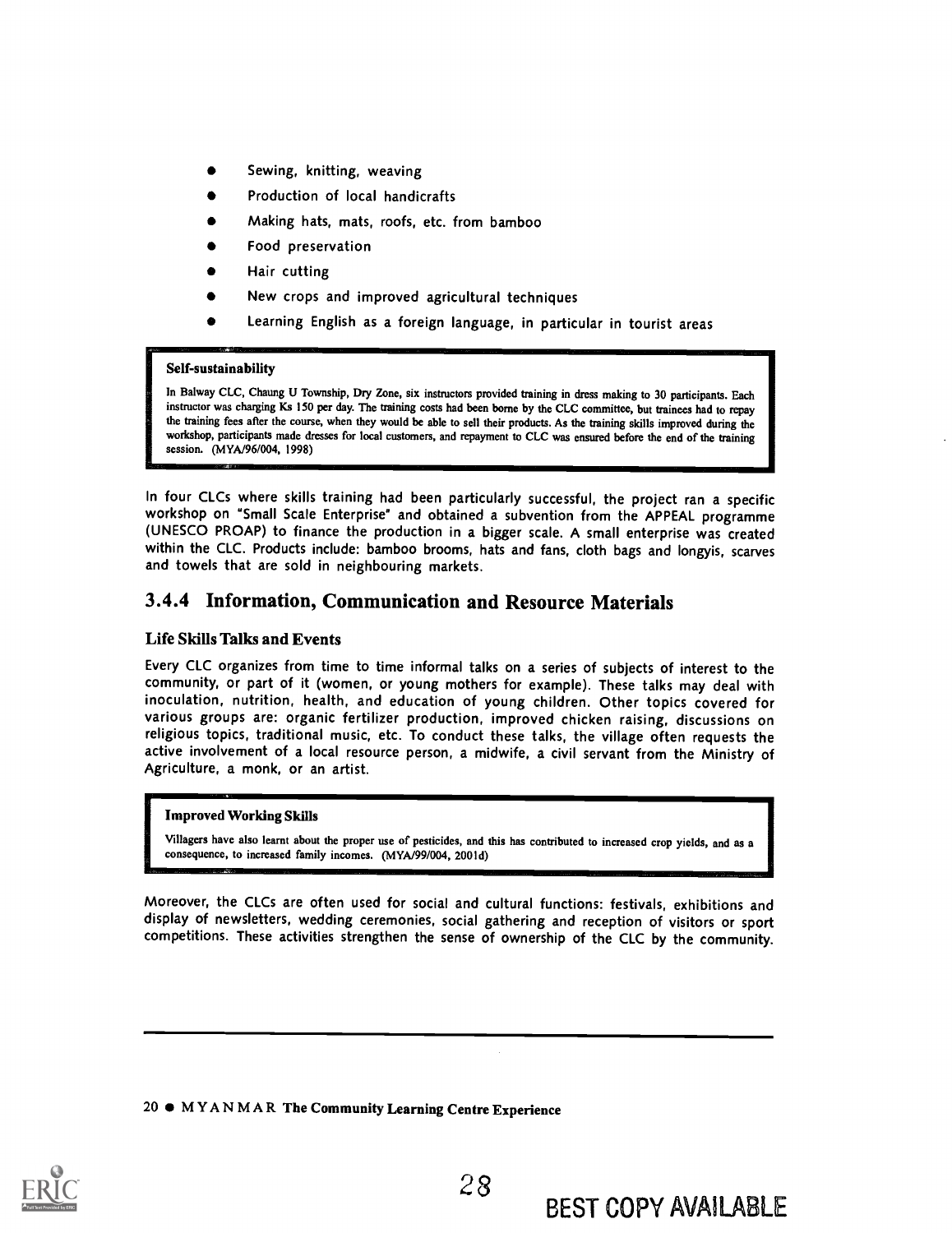#### Mobile Libraries

Each CLC was provided with a batch of 220 books of general interest (literature, comics, health or agriculture manuals, magazines, etc.) to create a library. These libraries share the books with satellite villages, organizing rotations of the volumes. From the survey carried out by the project (MYA/00/004, 2001c), it was observed that 32 out of 38 CLCs use the CLC premises as a community library. The most frequent users were reported to be students, while women (in general) were the second largest group. The average number of library users per week in each CLC was 12, though it ranged from 3 to 65 persons. The library section is either run by the CLC MC, the CLO or by a person who volunteered for the purpose. Some CLCs charge a rental fee and use the fees to purchase new books. The availability of library services will most likely have had an impact on the learners in terms of improving their reading skills as well as possibly increasing their interest in pursuing further education. This is very often the only opportunity for rural dwellers to access written information.

#### Resource Materials

The development of Information, Education, Communication (IEC) materials started under HDI-E and continued into HDI-3. The reasons for introducing IEC materials have been community mobilization, and to stimulate support for project and community interventions. The materials produced include among others, 11 posters, 7 booklets, 5 folders, one flip chart, 11 informational pamphlets, one bulletin, two project activities booklets, and 4 documentary videos. Also, 2000 sets of NFPE materials for learners were developed and applied in the pilot NFPE project, and 3,400 sets of post-literacy materials for learners were developed and used in training.

#### Impact of Video Shows

Daw Hla Hla Win, village literacy trainer, reports: Two young people resisted to join the literacy courses. After seeing the video show on CLCs, they decided to participate in the programme and registered voluntarily to the second batch of courses. (MY A/99/004, 2001a)

In order to strengthen the learning environment, the project has provided the CLCs with some equipment. This includes, over and above the reading materials, lighting and batteries, cupboards, sports facilities, stationeries, carpentry tools and silkscreen materials. Two members from each CLC have gone through practical training in the silkscreen printing technique, and many CLCs have produced their own posters and other IEC materials. Some of them produced banners, T-shirts or football uniforms that they sell to raise funds for the CLC.

#### CLC Resource Centres

Three CLCs, one in each of the three zonal areas, have been selected to serve as a resource centre for the other CLCs in the same zone. The resource centres have extended their functions to support the other CLCs in the zone through provision of materials and training. In particular, the resource centres provide support materials such as audio-visual aids for use in cultural, religious and sports events.

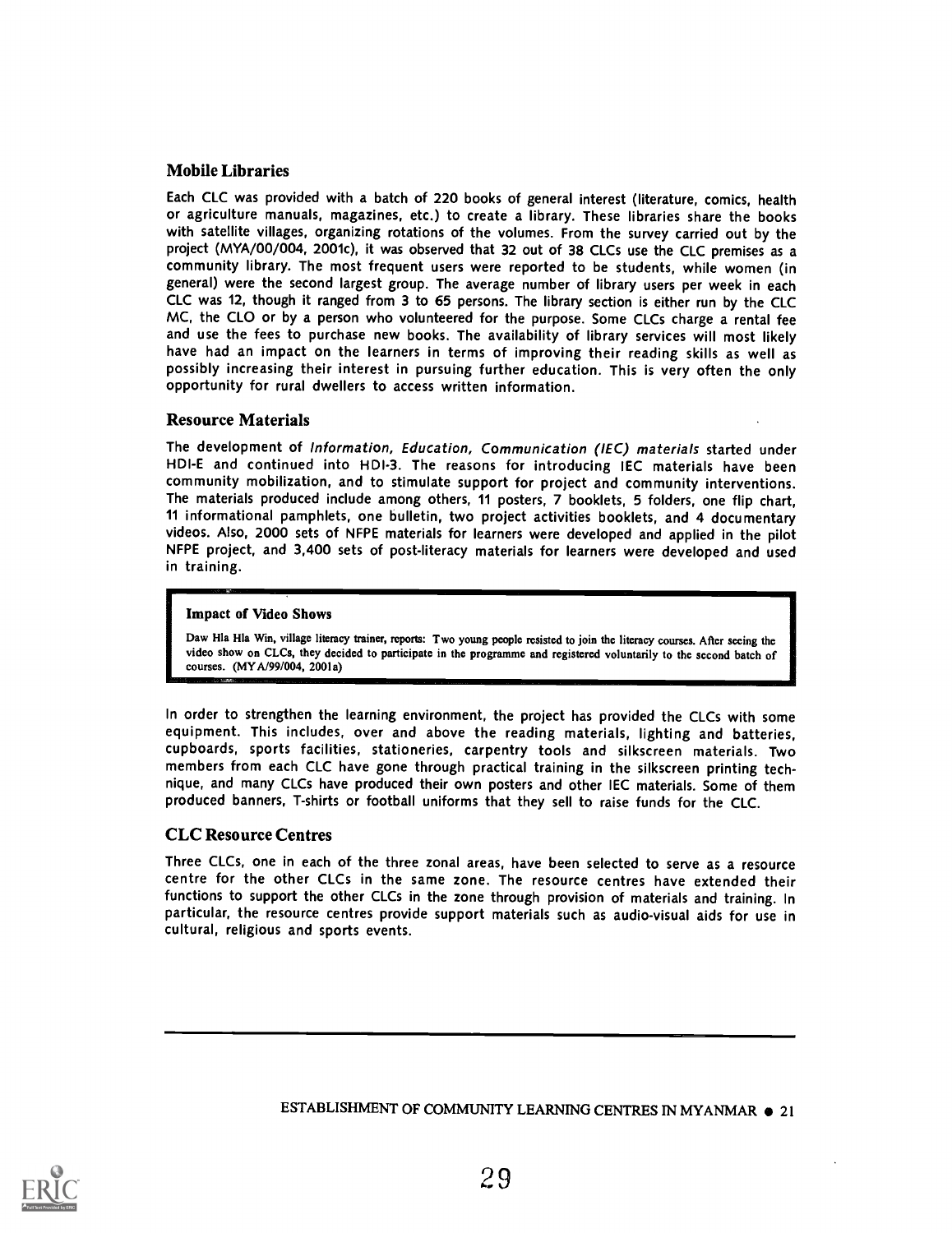## 3.4.5 Income Generating Activities (IGA)

Income Generating Activities (IGA) have been a feature of the CLC in Myanmar since the first phase of the project, and are one of the important initial investments. The CLC MC receives training related to IGA such as marketing, bookkeeping and how to formulate project proposals (see Appendix 5). Each CLC is encouraged to develop a proposal for IGAs and submit it to the project. An average of US\$480 has been allocated to the CLC in two installments upon the approval of the project proposal.

Most of the IGA funds have been used for planting more of existing crops (paddy, sesame, ginger) and raise more of the same livestock (duck, pig, draught cattle). The second largest proportion of funds for IGA has been used to support trade in local products (dried prawns, fish paste, tea leaves, duck eggs). Some villages weave bamboo mats and baskets or produce brooms out of coconut trees and sell their products on the market. The communities generally like IGA since villagers can see tangible benefits within a short time span.

#### Income and Education

A participant from Nan Hoo Gyi CLC in Nyaung Shwe Township, Shan State, explained the link between increased income and education in this way: Increased income will give you more opportunities to engage in further education and the more you are educated, the more you will know how to increase your income (MY A/99/004, 2001c).

The decision on how to invest in the IGAs was made exclusively by the CLC MC in 32 centres, jointly between the CLC MC and the community in 5 centres, and collectively by the community in one centre. The IGA activity is either implemented by the community as a whole, or subcontracted to a poor family on a profit-sharing basis. Two-thirds of the CLCs report that the community participation in the IGA is mainly through contribution of labour. The CLC Management Committee carries the responsibility for overseeing the IGA and reports on accounts and use of profit to the community in "mass meetings" where all villagers are present.

The majority of the income generating activities have proved quite successful. Out of 21 CLCs created in the Dry and Delta area under HDI-E, 19 are successful, and only two report a negative balance; the success rate is thus over 90%. For these 21 CLCs, the average income amounted to 67% of the initial capital after a two and a half year period.

The majority of the CLCs report that part of the profit from the IGA was re-invested in new income generating activities and, hence, utilized in a sustainable way. 42% of the CLCs reported that income generated from the IGA was used for supporting literacy training in the village and as a contribution to the Village Literacy Trainer and CLO's honorarium (MYA/99/ 004, 2001c). CLCs have also utilized the IGA profits for supporting several types of skills training programmes and purchasing library materials.

Two-thirds of the respondents believed the IGAs can be sustained by the CLC MC in the future when the project will have closed, and many of them declared that the community would reinvest in the income generating activity if it happened to fail.

#### 22  $\bullet$  MYANMAR The Community Learning Centre Experience

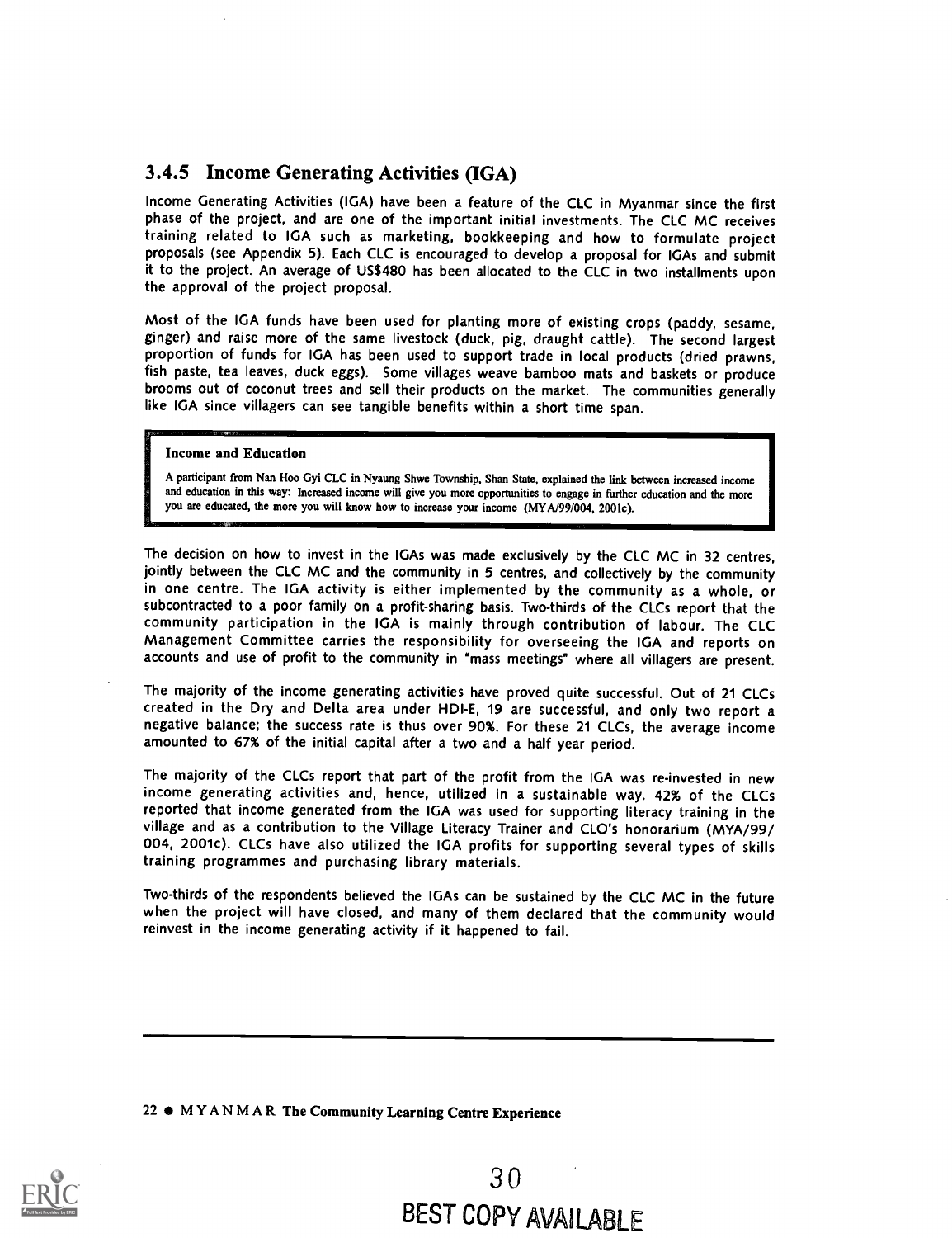A few IGAs have failed due to unfavourable physical conditions such as heavy rain, floods, drought, pest, etc. One consequence of a failed IGA is the loss of capital, and, hence, a loss of the opportunity for the community to use the funds for what they have planned. This puts the economic sustainability of the CLC into danger, since profits from IGA are vital to sustain the CLC. The major condition for success of the IGA, however, is strong leadership and commitment from the CLC MC who oversees the activities and their accounts.

# 3.5 Teaching - Learning Process and Learners Assessment

A variety of teaching-learning methods is necessary in a non-formal education setting since learners have diverse backgrounds in terms of age, education level, and interests. The overall project philosophy concerning teacher training has always supported learner-centreed methods.\* This is especially vital when dealing with adult learners. The Village Literacy Trainer (VLT) has received training in teaching-learning methods for rural communities; though, it may be hard to break old traditions of rote learning and learners repeating what the trainer says and does. Some of the methods that have been introduced in the Myanmar CLCs, in addition to conventional lecturing, include:

- Use of puppets as teaching-learning aid
- $\bullet$ Storytelling
- Games  $\bullet$
- $\bullet$ Practical work with projects
- $\bullet$ Drawings

The VLT is responsible for assessing the learners' achievements by observation and by tests done on paper when deemed necessary. The learners also proceed to self-assessment, and group tests where learners assess each other. The achievements of the learners are recorded by township staff and incorporated into the monitoring system of the project. Measures are taken to ensure that both quantitative and qualitative data are recorded. After completion of <sup>a</sup> literacy-training course, the results of the achievements tests are collected by the VLT. Finally, the CLCo accompanied with the TPA or ATEO go and visit the village and assess the literacy level of the learners.

# 3.6 Impact on People s Quality of Life

Improved education and income opportunities have direct positive effects, both cultural and economical, on the quality of life of the community members. Other areas where the communities and individuals have benefited include increased coherence and collaboration in the villages. Most important is probably the increased confidence several villagers have expressed in relating to others in the community as well as to outsiders; this has probably benefited women most since their level of literacy is often lower. Many participants also declared that a better mastery of the Myanmar language as well as literacy helped them breaking the isolation they were feeling when staying inside their villages.



See for example Fromoting Effective Learning in Primary Education MYA/96/004, UNESCO, Yangon, January 1997. This methodology, known as PLP, served as a basis<br>for all project teacher-training activities for the formal prima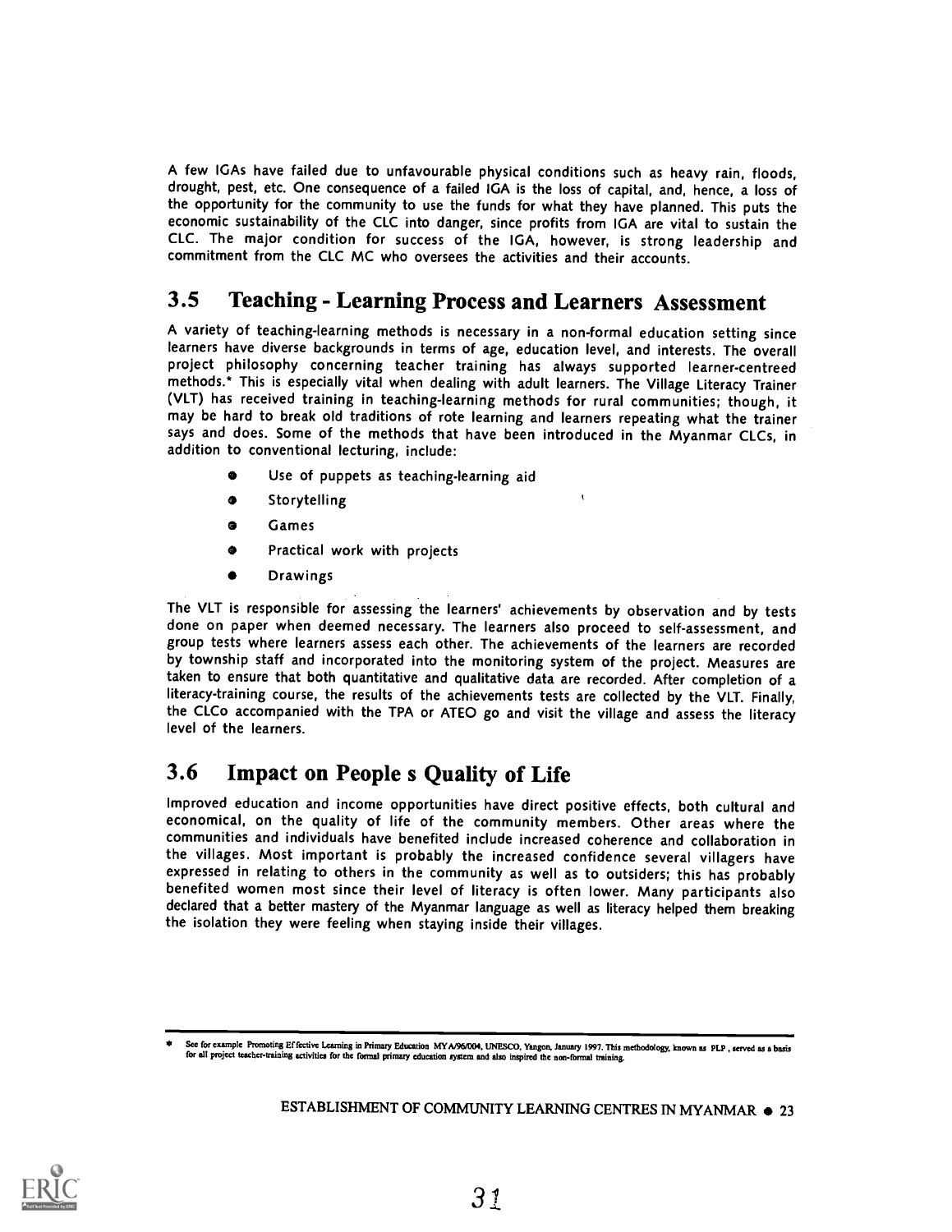## Community Participation and Collaboration

An impact evaluation survey was carried out by the project in 2001 (MYA/99/004, 2001e). Survey results show that there is more active participation in the community in the HDI townships where cooperation is considered as "very active" by 77.6% of the respondents, while the same rate was 66.4% in the control group.

Infrastructure development has clearly had an impact on community participation. The construction process defined by the HDI project has led to successful completion of facilities under the direct management and with the full support of the community. It resulted in a high level of community involvement not only during the building period, but participation continued after the building was constructed: two-thirds of the respondents declare that the community has become more active than before.

Families in CLC communities contribute also an important number of days of labour to support income generating as well as training activities. Construction, IGA and training activities act as a catalyst for more active community involvement.

In terms of capacity building, the HDI education project has involved an important number of villagers in training activities: infrastructure development, management, income generation and bookkeeping. This helped ensure effective cohesion of the CLC members. In addition to this training, villagers were given direct responsibilities for construction, IGA and CLC management: these hands-on experiences have most probably strengthened further their capacity to deal with village affairs in general.

These observations relate to the impact of the project as a whole. Due to the strong emphasis on community involvement and participation in CLC activities, this cooperation among members of the village is probably still stronger in CLC villages. Several instances have been reported where collaboration within the community has improved due to CLC activities. Friendship and collaboration has also extended to cover neighbouring villages within clusters (MYA/99/004, 2001d). Communal activities help build a community 'spirit" and strengthen bonds in the villages.

### Confidence

There are numerous reports on increased confidence among villagers who take part in the CLC. A woman from Thi Khaung CLC, Kalaw Township, Shan State, reported that she had developed more confidence after she became literate so that her husband could not cheat any longer on the household accounts (MYA/99/004, 2001c). The level of confidence some of the learners have acquired may seem quite surprising to observers from developed countries. The sixteen year old male, Maung Oo Di from Inn Ni CLC, Kalaw Township, Shan State, said: "I now dare to go shopping in a large store which I was not confident enough to do in the past when I was illiterate" (MYA/99/004, 2001d). A "large" store in the Shan State, though, would not be qualified as such from a western point of view. The increased level of confidence leads to villagers venturing out from their isolation.

24 0 MYANMAR The Community Learning Centre Experience

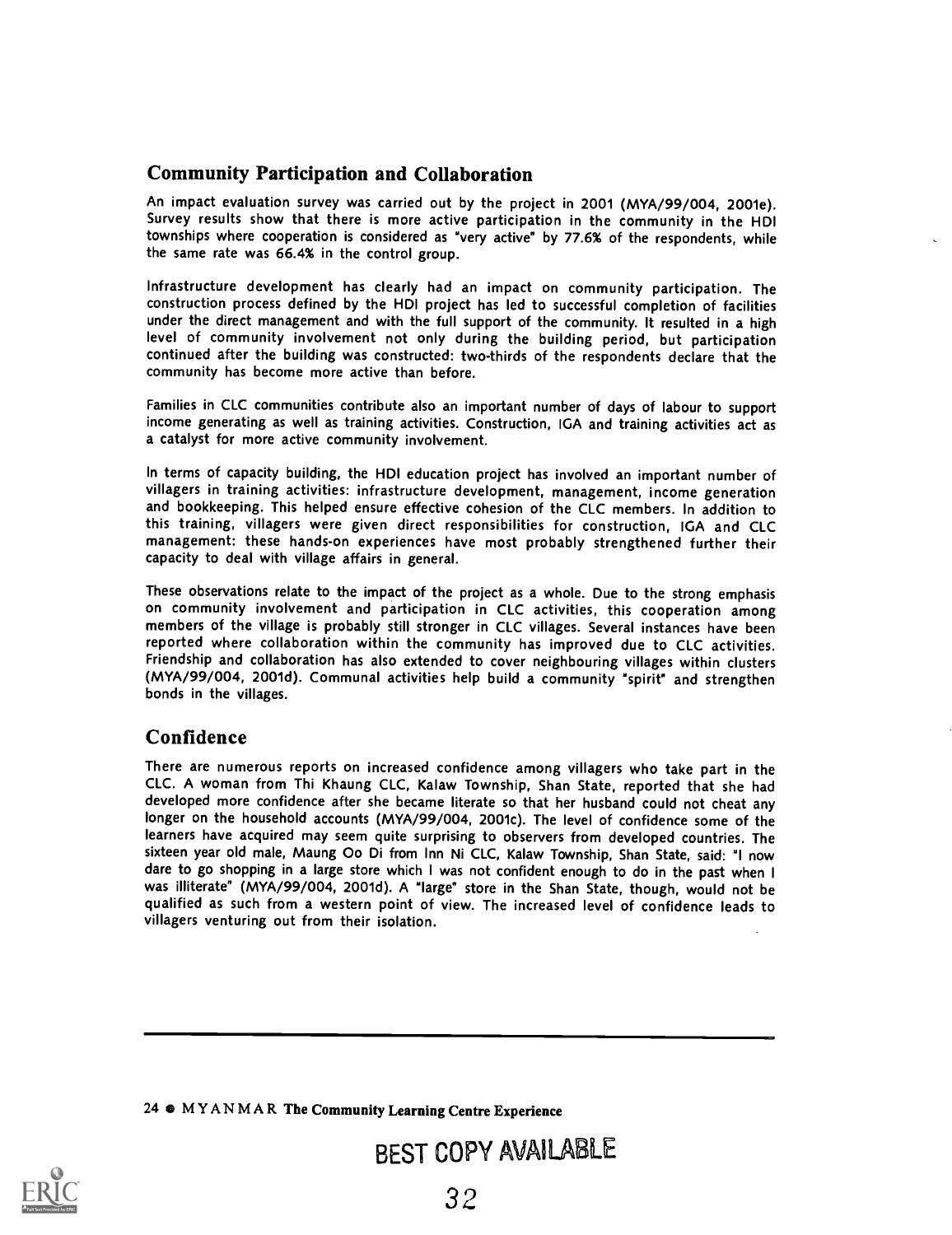## Breaking Isolation

Many communities in Myanmar are very isolated due to poor communication and infrastructure facilities as well as language barriers. This isolation can be illustrated as in the case of Inn Ni village, Kalaw Township, Shan State where women in the village became afraid and ran away when the first (Myanmar) project staff visited the community in 1998. It was the first time outsiders had entered their isolated community. After some briefing and training by the project, villagers became more confident in dealing with outsiders, and the village now actively takes part in a variety of CLC activities.

# 3.7 Monitoring of CLC Activities

An extensive and detailed monitoring system has been established to properly record status and progress in project villages.

The purposes of the monitoring are to record: who benefits from the CLC; if the project progresses according to expected outcomes; and what changes or improvements should be made.

Data are collected and processed at community, township, zonal and national levels pertaining to education and other activity areas of the CLCs. The results are discussed in regular meetings and reports, and care is taken to revert to the CLC in order to amend the activities and improve the quality of the programmes.

| Level     | <b>Expected</b><br>Outcome                                       | <b>Collected</b>                                                 | Data to be Monitoring<br><b>Tools</b>            | Source of<br>Information                        | Data<br>Collector                        | Collecting<br>Frequency | <b>Meeting</b><br><b>Frequency</b> |
|-----------|------------------------------------------------------------------|------------------------------------------------------------------|--------------------------------------------------|-------------------------------------------------|------------------------------------------|-------------------------|------------------------------------|
| Community | Results of<br>participation<br>in basic<br>literacy<br>programme | Completion<br>rates in<br>basic<br>literacy<br>programme         | Observation<br>Records<br>Documents<br>Checklist | Learners<br><b>CLCMC</b><br>VIT                 | <b>CLO</b><br>wr                         | Monthly                 | Monthly                            |
| Township  | Level of<br>community<br>participation                           | Who in the<br>community<br>take part in<br><b>CLC</b> activities | Records<br>Documents<br>Group<br>discussions     | <b>CLO</b><br><b>CLCMC</b><br><b>CLCo</b><br>VЦ | <b>CLCo</b>                              | Monthly                 | Monthly                            |
| Zonal     | Progress of<br>education<br>compared<br>to other<br>townships    | Ouantitative<br>and qualitative<br>education data                | Documents<br>Reports<br>Case studies             | CLCo                                            | <b>ATEO</b><br><b>TPA</b><br><b>CLCo</b> | Monthly                 | <b>Ouarterly</b>                   |

Table 3.3 Organization of the Monitoring System of CLCs in Myanmar

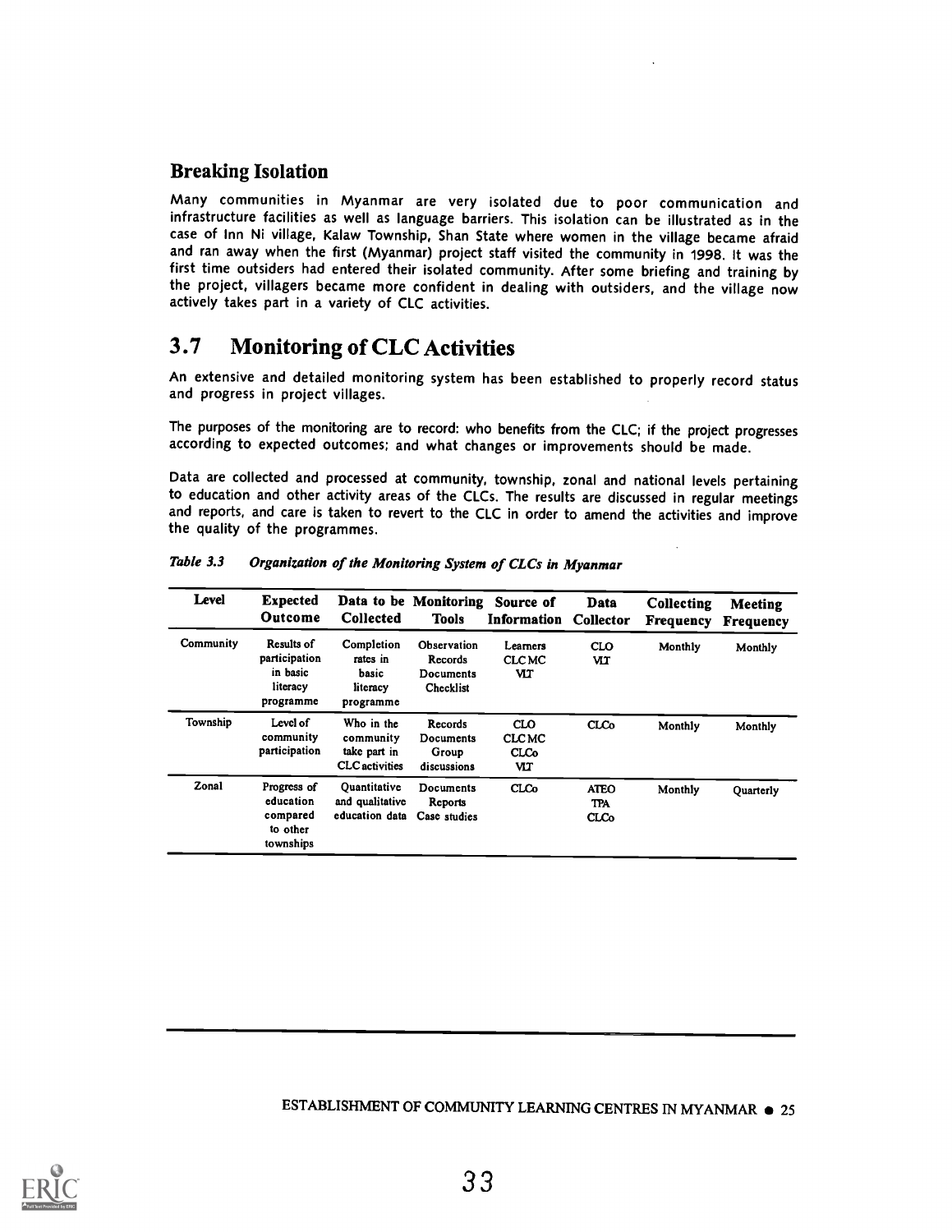# 3.8 CLC Physical Infrastructure

CLC activities may take place in a variety of venues. Communities select appropriate venues based on availability, accessibility and functionality. Facilities may be a private home, community building, primary school, or a monastery. The monasteries are traditional venues for learning in Myanmar. However, the monastery can only be used for a limited range of activities, and women are often not permitted to take part in certain functions, particularly in evening sessions. Every village does not necessarily need new infrastructure for its CLC, and renovation or extension of existing buildings may often be a viable option that can be done at a lower cost.

Like school constructions carried out for primary education, CLCs are built by the communities themselves with technical and financial support from the project\*. The new CLC buildings are flexible in design and function, more so as compared to the CLCs built under HDI-1. The new CLC buildings come as three different models: low-cost, medium and standard models according to the quality of materials the communities want to select. This choice is made taking into account the overall cost, how much the community can contribute, and the type of materials available in the zone. Technical designs take into consideration that some areas of Myanmar are prone to natural disasters, and the Dry Zone and Shan State fall into a category of high seismic risk while the Delta Zone is in an area with possible cyclone exposure.

Under HDI-1, seven buildings were constructed for CLC activities. Under HDI-E 31, additional buildings were committed, though construction was postponed to HDI-3. The CLCs created under HDI-E conducted their activities in existing buildings in the community before their new physical structures were available. This clearly shows that the construction of new physical structures is not essential to CLC activities and success, and that buildings are secondary to the programmes.

| Programme     | No. of | Total  | Cost per | <b>Project</b>   | <b>Communities</b> |
|---------------|--------|--------|----------|------------------|--------------------|
| <b>Phases</b> | CLCs   | Costs  | ŒΣ       | Contribution (%) | Contribution (%)   |
| $HDI-3$       | 30 *   | 71.516 | 2.384    | 71.4%            | 28.6%              |

Table 3.4 Cost of CLC Buildings (in US\$)

\* 31 centres were established under HDI-E, but only 30 new buildings were constructed during HDI-3, since one community did not feel any longer a need for specific facilities.

It has been observed that communities feel ownership of the CLC building and are committed to utilize it since the communities themselves have invested an average of 28.6% (HDI-3) in the construction of the physical structure, mainly in the form of unskilled labour and materials.

## 3.9 Cost Considerations

One of the conclusions of the impact evaluation was: "Given their small investment and operational costs, CLCs have potential for sustained benefits at low cost" (MYA/99/004, 2001e). It should, therefore, be interesting to estimate what is the real cost of a CLC. The funds utilized by the project over HDI-3 to support CLCs were the following:

26  $\bullet$  MYANMAR The Community Learning Centre Experience



For a detailed analysis of the participatory construction process, see Myanmar: the management process for constructing primary schools and providing school furniture (UNESCO MYA/99/004, Yangon, August 2001), Published by UNESCO Bangkok, 2002.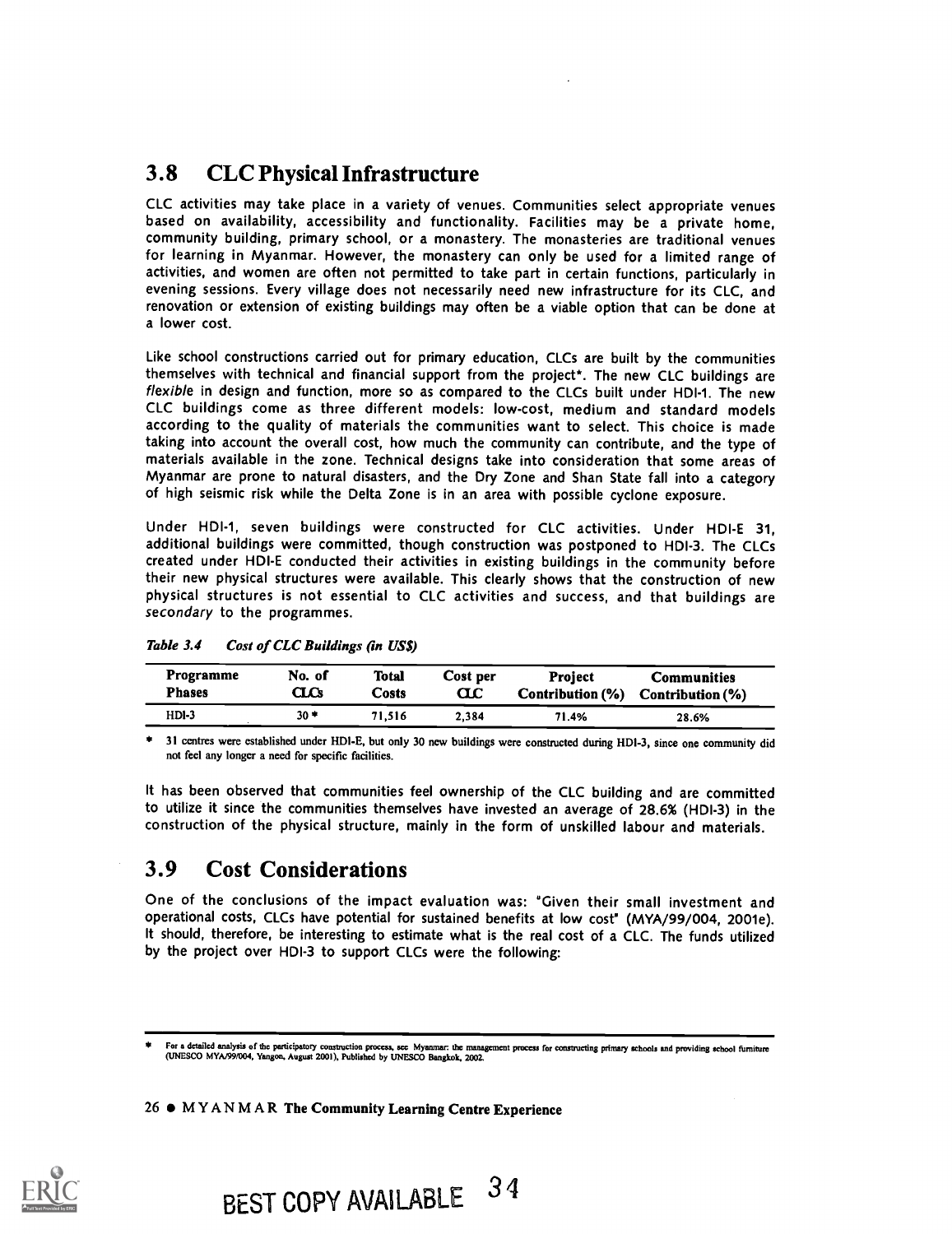| <b>Area of Expenditure</b>                         | $HDI - 3$ |
|----------------------------------------------------|-----------|
| Capacity Building Training (Management)            | 9,246     |
| Training of Village Literacy Trainers              | 4.231     |
| <b>NFPE Teacher Training</b>                       | 5,231     |
| <b>Skills Training for Learners</b>                | 2,814     |
| Sub-total (training)                               | 21,522    |
| NFPE Curriculum Development and Materials          | 18,525    |
| Stationeries, Sports and Other Equipment           | 10,171    |
| <b>Income Generating Activities</b>                | 7,681     |
| Sub-total (materials, equipment and capital funds) | 36,377    |
| Salaries for 22 NFPE Teachers over two years       | 4,338     |
| <b>Grand Total</b>                                 | 62,237    |

Table 3.5 Direct Project Expenditures for CLCs under HDI-3 (in US\$) (excluding construction and project staff costs  $-$  as of November 2001)

This table excludes construction of any building as well as project staff costs. The funds were used for various purposes: initial investment, complementary capital for old CLCs, development of a brand new curriculum for a pilot experiment of the NFPE, capacity building for newly established CLC MC and training and retraining of village literacy trainers, etc. This information, as such, cannot be used directly to calculate a unit cost for establishing and operating one CLC.

To estimate the investment and operating costs of a CLC requires an in-depth analysis of the different expenditures incurred by the project for this component, and the re-construction of a standard cost that reflects acceptable hypotheses of functioning.

### Capital costs

The initial investment for a CLC consists of an endowment in equipment, teaching materials for literacy and post literacy, books for the library as well as some stationary. The project spent an average of US\$360 per CLC for this first equipment.

The second important investment consists of the capital granted to the community for carrying out income generating activities. Each of the CLCs created under HDI-1 and HDI-E received an average of US\$480 for this initial capital.

Based on calculations from Table 3.4, the costs for constructing a CLC building will amount to an additional US\$2,400 per centre (or US\$1,700 from the project funds if the community contribution is deducted). Though it should be noted that a physical building is not in all cases a prerequisite for conducting CLC activities, and that renovation of existing facilities, where applicable, can also be a cost/effective solution.

ESTABLISHMENT OF COMMUNITY LEARNING CENTRES IN MYANMAR  $\bullet$  27

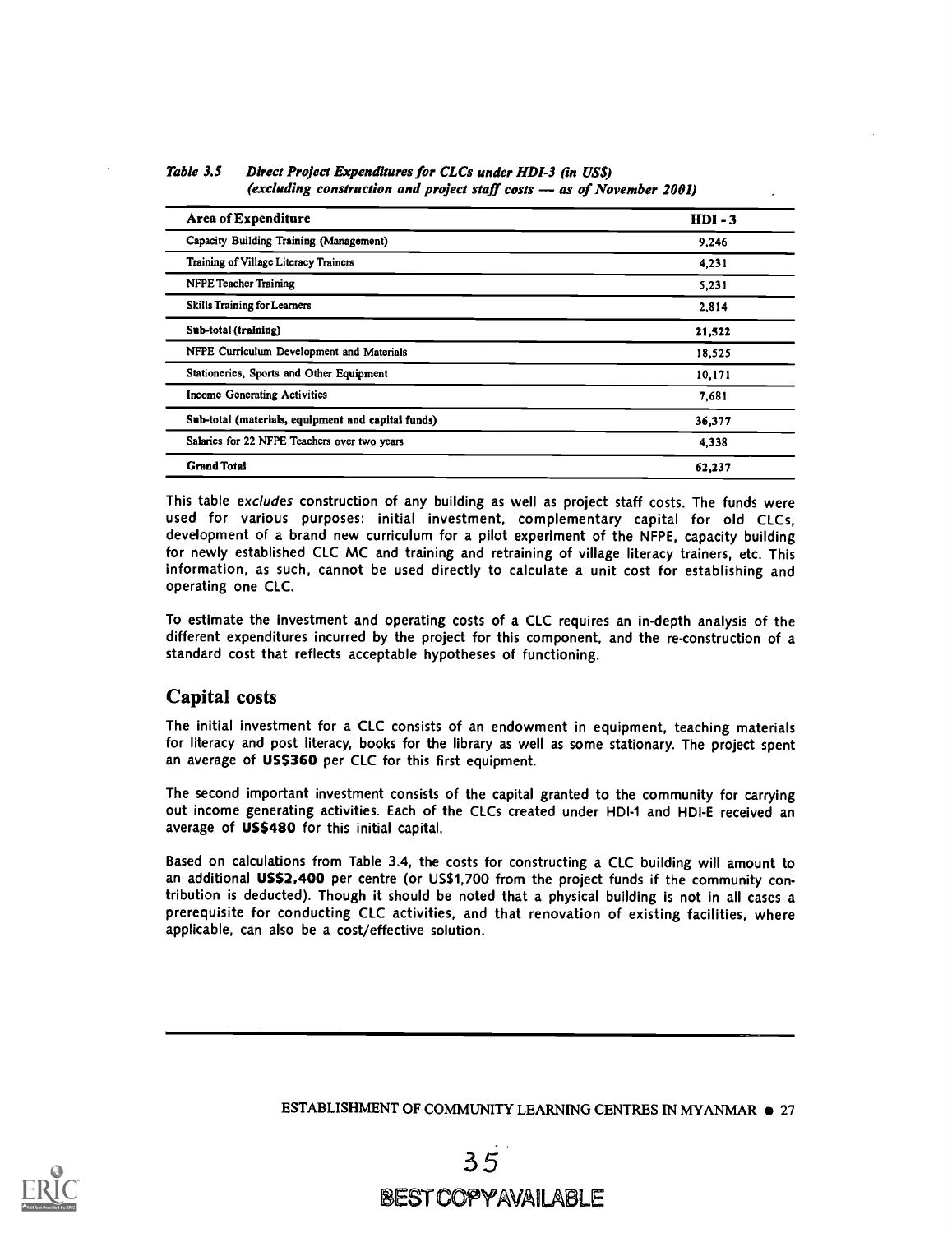## Project staff support

Project staff, i.e. the promoter provides support for advocacy, selection, initial and in-service training, monitoring, as well as advisory services during activities implementation, is also an essential input. Direct staff cost for one CLCo amounts to US\$2,200 per year, to which should be added US\$900 for operational expenditures.

To be effective, the CLCo needs a motorbike, an office and a computer, whose costs amount to US\$4,100. This investment may be depreciated over five years; this means a US\$820 annual expenditure.

Direct project staff support amounts, therefore, to US\$3,920 (2,200 + 900 + 820) per annum. According to the project experience of the work capacity of its staff, one CLCo should be able to manage 15 CLCs (i.e. close to 18,000 inhabitants) if the geographical area covered allows for frequent visits to each centre. This means that the staff support unit cost per CLC would approximate US\$60 per year or US\$520 for two years which is the minimum period during which CLCs require support from a promoter before becoming self-sustainable.

## Training costs

Capacity building of the community members is certainly the most important intervention for the creation of a CLC: the workshops listed in Table 3.6 appear to be essential. Their unit cost supposes that training sessions are organized for an average of 20 participants (this means several CLCs at a time).

| <b>Type of training</b>                                | Number of<br>trainees | <b>Duration</b><br>in days | Unit cost<br>in USS | <b>Total</b> |
|--------------------------------------------------------|-----------------------|----------------------------|---------------------|--------------|
| Orientation workshop                                   |                       |                            | 7.5                 | 60           |
| CLC MC management training.<br>Including IGA and IEC   |                       | 4                          | 7.5                 | 120          |
| <b>VLT</b> training                                    | 2                     |                            | 7.5                 | 60           |
| Small scale enterprise                                 |                       | 3                          | 7.5                 | 68           |
| Skills training                                        | 10 to 20              | 30 to 60                   |                     | 375          |
| Silk screen and IEC<br>(including supply of materials) | $\mathbf{2}$          | 3                          | 35                  | 210          |
| CLC review workshops<br>(to be held every 6 month)     | 4                     | x3 times                   | 7.5                 | 270          |
| <b>Total training costs</b>                            |                       |                            |                     | 1,163        |

Table 3.6 Essential Training Sessions, and their Cost for One CLC (in US\$)

Taking into account that CLC training sessions may only be organized during the spare time of active adults, these workshops should be spread over a two-year period. The training costs for two years would then amount to approximately US\$1,200 for one CLC.

#### 28 MYANMAR The Community Learning Centre Experience

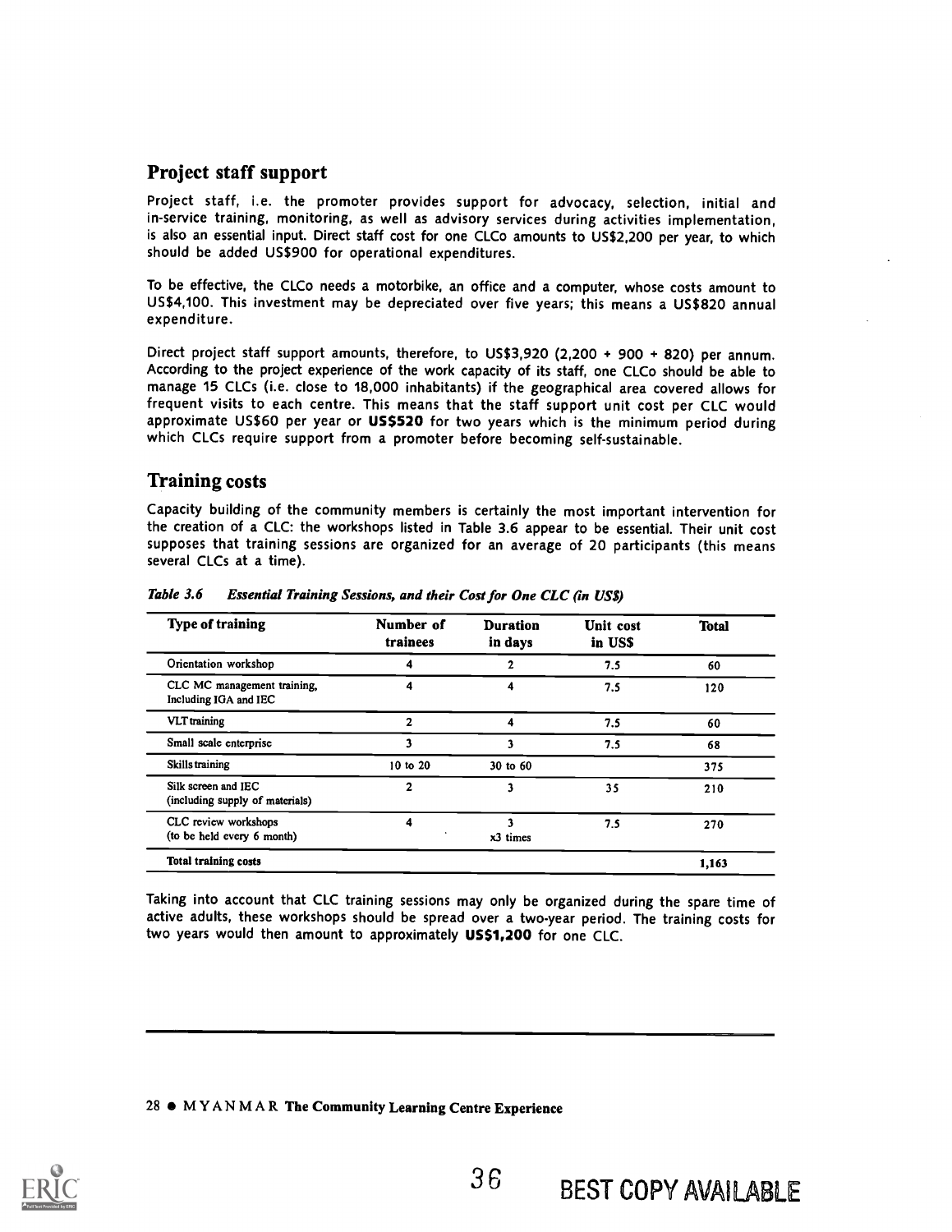#### Standard cost

If one excludes physical infrastructure and project overheads, the standard cost for establishing one CLC and giving it support over a two-year period would be:

|                              |           | In USS |
|------------------------------|-----------|--------|
| Initial capital              |           |        |
| Equipment and materials      |           | 360    |
| Income generating capital    |           | 480    |
|                              | Sub-total | 840    |
| <b>Operation for 2 years</b> |           |        |
| Project staff support cost   |           | 520    |
| Training costs               |           | 1.200  |
|                              | Sub-total | 1,720  |
| <b>Total</b>                 |           | 2,560  |

This standard cost is only valid in the present economic situation of Myanmar and should be recalculated before applying it to other environments.

The education project has financed the bulk of the costs outlined in the previous paragraphs; though the communities have also made their contributions in the form of donations, materials, labour, volunteers and cash. These contributions are not taken into account in the cost estimates. Support from the Township Education Office and particularly part time assistance to the project staff is not either included in these calculations.

#### ESTABLISHMENT OF COMMUNITY LEARNING CENTRES IN MYANMAR  $\bullet$  29

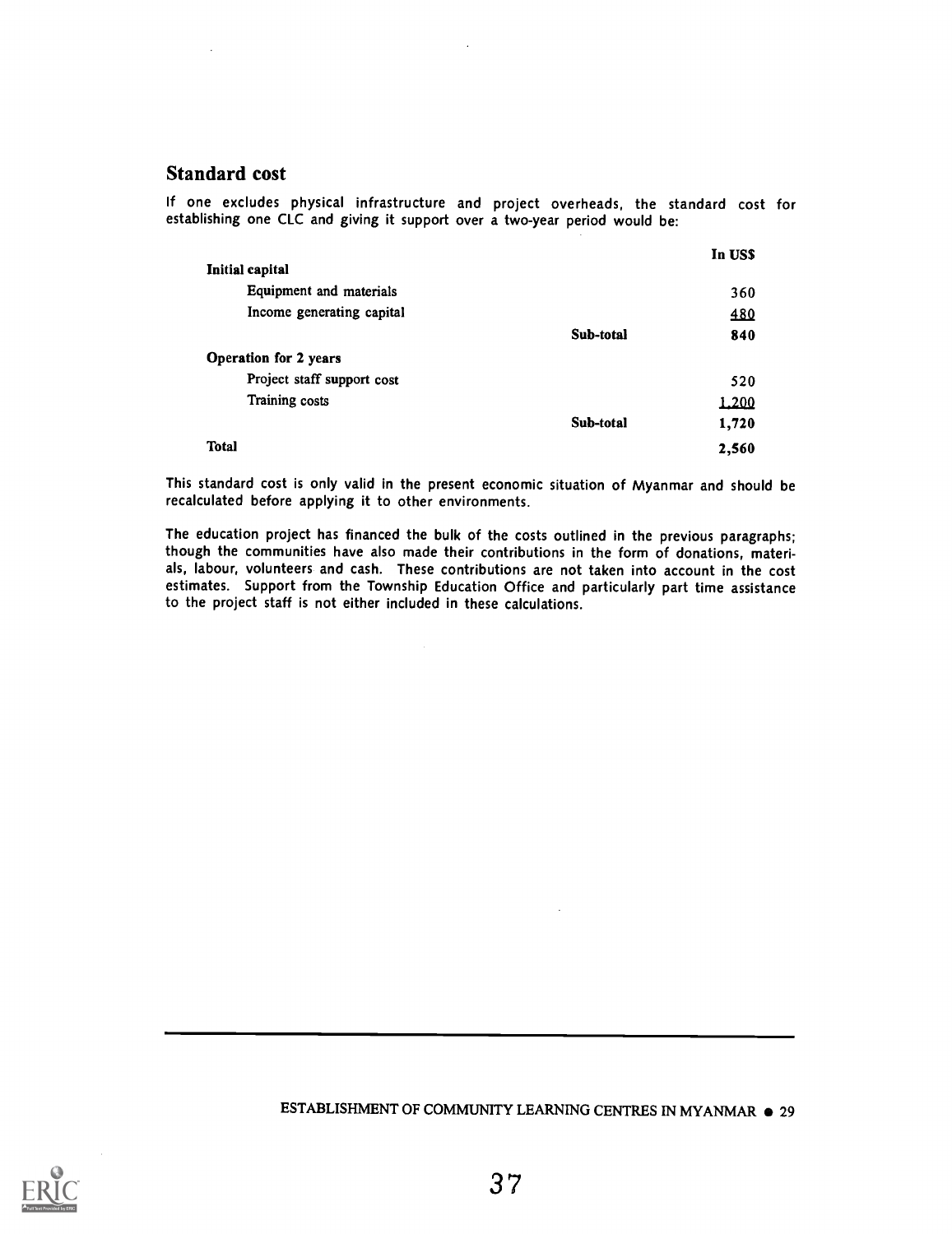# CHAPTER FOUR Networking, Sustainability and Expansion

# 4.1 Potential for Expansion and Future Outlook

It must be recognized that in the foreseeable future a significant segment of the school-age population will not enroll, and there will continue to be drop-outs due to poverty and other reasons. Non-formal education will continue to be a necessity and the CLC model seems to be an innovative and cost-effective solution to provide the population with complementary opportunities for basic education and life-long learning.

## Coverage and Outreach

Under the project, there are altogether 71 CLCs covering 183 villages. However, since there is a total of 3,743 villages in the 11 townships, the coverage rate is only 5%. A major challenge will, therefore, be how to increase the number of CLCs in order to reach out to potential beneficiaries in larger areas.

Another challenge is to reach out the very poorest communities who may be in most need of CLC support. In the selection process of communities to establish a CLC, the villages must be vocal and competent enough to develop a project proposal and obtain support from the project. Some of the poorest communities may not have the capacity or resources to develop such a proposal. Some among the neediest communities may, hence, be de facto excluded from the process and lose an opportunity to obtain a CLC that they probably require more than others.

## Demand for CLCs Exists

As many of the CLCs created by the project have been quite successful, word of mouth has spread to neighbouring villages, and this has resulted in requests by other communities to organize CLC activities. This is one example showing that the demand for CLCs is high. Also, tripartite meetings have taken place at township level where communities, public sector and project staff have met and shared their experiences. In these meetings, several communities with no CLC have expressed their desire to establish a centre, based on positive results heard from villages where CLCs are being implemented. Furthermore, 22 basic-literacy classes similar to those conducted by the established CLCs have been organized in villages supported by the FAO and Micro-Finance projects. This could lead, in the future, to their extension into full-fledged CLCs.

# 4.2 Strengths, Fragility and Sustainability

The CLCs have been created in the framework of the Human Development Initiative education project and have received support for their creation and operation. This project will be ending by February 2002. It is, therefore, important to analyze in which conditions these centres can continue being active after this date. Multi-functional institutions such as CLCs need to address a variety of sustainability issues. Some major factors related to sustainability, both internal as well as external, are reviewed below.

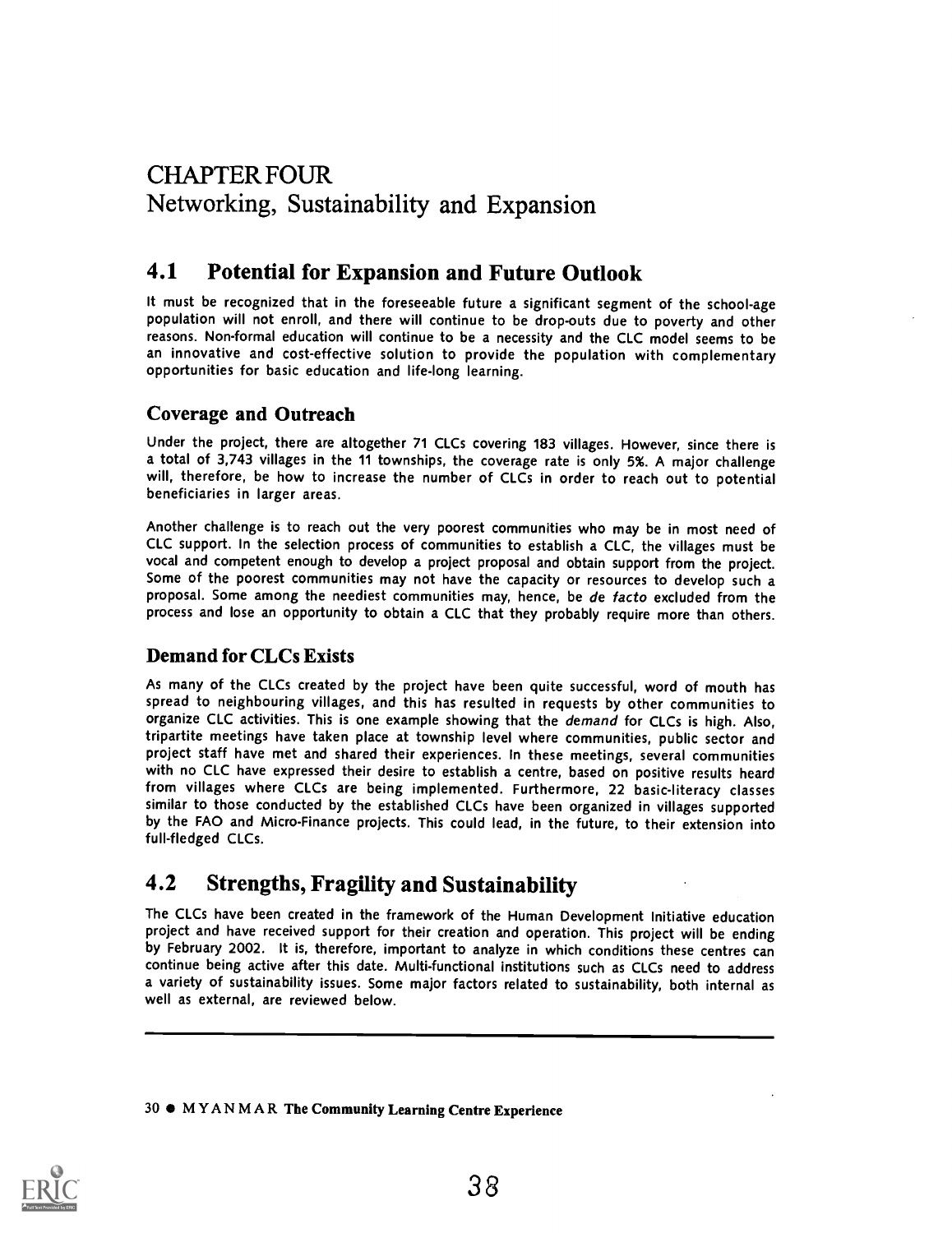## Capacity of Human Resources

The most important resource in the development of CLCs is the capacity of their human resources. The CLC management committee members, the CLO, VLT and NFPE teachers all have important functions in the establishment and operation of CLCs. Considerable time and resources have been spent to strengthen the capacity of those involved (see Section 3.3), though it may happen that staff vacate their posts or lose interest, which would seriously affect the implementation of the CLC. Well trained, dedicated human resources are a major factor in determining whether the CLC will succeed in reaching its objectives. It is of great advantage that all CLC volunteers are indigenous members of the community, hence they are less likely to view their work as temporary and leave their functions after taking part in capacity building.

### Motivation of Beneficiaries

Many communities in Myanmar are poor and isolated, and they often do not know what changes to make to improve their life or how to do so. Hence, they often continue to go on with the traditional ways they know. It is a challenge for the promoter to raise awareness and motivate the learners to participate in innovative education and development activities, especially since they often cannot see immediate results. Hence, building the motivation of learners is a key factor to ensuring active participation in the CLC. As described in Sections 3.1 and 3.2, the project has spent a lot of effort and time in analyzing the social dynamics of the communities and in raising motivation among CLC members. This appears to be a positive factor in terms of sustainability.

### Flexibility of Activities

The conceptual premise for the establishment of a CLC, which combines the present social context (stage of development) of the village and the changes desired for its future, is an important factor in making CLC sustainable. Since the social context and development prospects are dynamic variables, CLC activities must be responsive to the changing situation to ensure relevancy and effectiveness, and thereby maintain a high degree of sustainability of the activities. It is not clear yet if the CLCs are strong and creative enough to evolve with, and to answer to, the needs of the community without further external support.

### Language Diversity

Skills training and life skills talks take place in the language used by the village. All education activities in the CLCs including basic literacy, post-literacy and non-formal primary education are conducted in Myanmar language. It is a Government's policy to provide education in Myanmar language, primarily in an effort to strengthen nation building. For a significant part of the population, however, this is not their mother tongue, and this situation complicates the learning process, since evidences from many studies indicate that it is easier for the learner to learn literacy in his/her own mother tongue. The hope may be expressed that more flexibility be granted to provide bilingual literacy training. Complementarily, this would contribute to preserve minority languages which may be in danger from dying out. This would also be a powerful factor of integration of the CLC into its local context and increase ownership, and hence sustainability.

NETWORKING, SUSTAINABILITY AND EXPANSION  $\bullet$  31

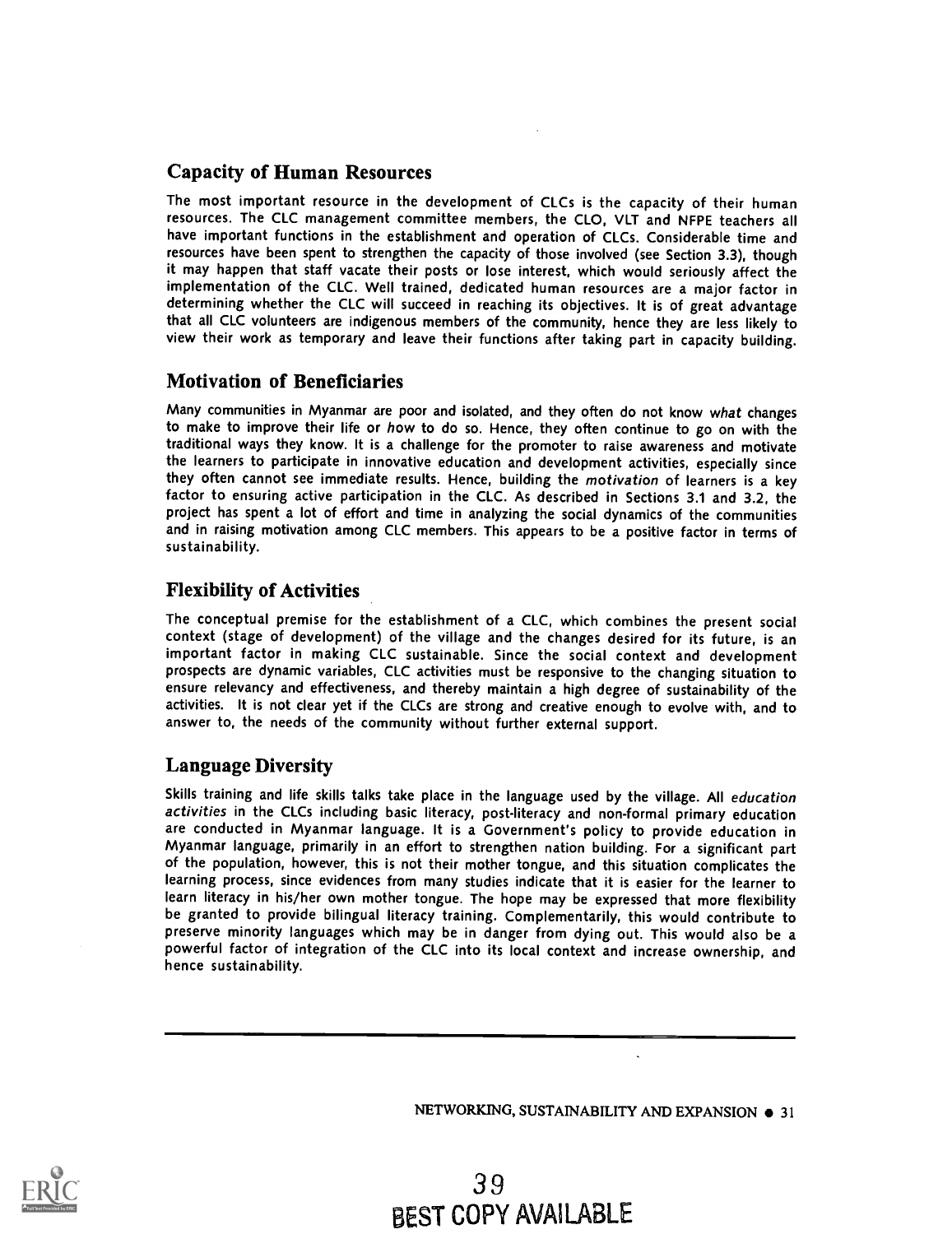## Financial Sustainability

Financial sustainability depends on the ability of the CLC, and in particular of the CLC MC, to mobilize resources from diverse external sources, and most importantly from its own initiatives. Income generating activities have proven to be effective in 90% of the centres and the profit is utilized to sustain programme activities as well as to generate additional funds. As mentioned in Section 3.4.5, two-thirds of the respondents believe the IGA can be sustained in the future when the project ceases supporting them. This fact clearly shows that the villagers in the communities have faith in the future financial sustainability of existing CLCs. Since most of the CLC MC members are well trained and dedicated to the development of their community, the majority of the CLCs are likely to be financially self-sustained.

## 4.3 Networking and Partners

This review of some of the key sustainability factors shows many strong aspects, but suggests however that CLCs are still fragile if support ceases. Networking with partners is essential to the success and sustainability of CLCs since few centres have sufficient resources to initiate and sustain programmes and activities on their own.

It is important for a CLC to draw on the local intellectual, financial and managerial resources which exist in the community; though this may not be sufficient. Access to external resources is essential to build long-term capacity of the community members themselves, so the newly acquired knowledge and skills are maintained. A CLC can considerably strengthen its position by being a part of a network. A cluster of villages served by a CLC is one example. Horizontal networks, where CLCs in different townships and zones exchange information and experiences, are advantageous. Currently, review meetings and study tours where CLC members visit each other take place, though the termination of the project may weaken these relations.

## Intellectual Support

A curriculum team comprising experts from DEPT, MERB, the Yankin Education College and the Institute of Education has collaborated with the education project in the adaptation of curricula and materials that are used in the CLCs. Further substantive cooperation with this network of national consultants should be encouraged and would certainly strengthen the intellectual model of CLC that the project has developed. However, none of the institutions who cooperated in curriculum development has an operational capacity to provide active support at village level and to ensure networking among the CLCs created by the project.

The Asia-Pacific Programme of Education for All (APPEAL) at UNESCO, Bangkok, currently supports 18 countries in the Asia-Pacific region to establish CLCs based on the specific context and resources available in these countries. Myanmar was one of the first countries to initiate CLCs and hence can contribute valuable experiences, and at the same time learn from what other countries are doing. An inter-country review meeting is held every year, and this event provides an excellent opportunity for Myanmar to share experiences with other countries. Unfortunately, difficulties to travel abroad for Myanmar nationals have often impeded to draw all advantages from international meetings.

#### 32 e MYANMAR The Community Learning Centre Experience

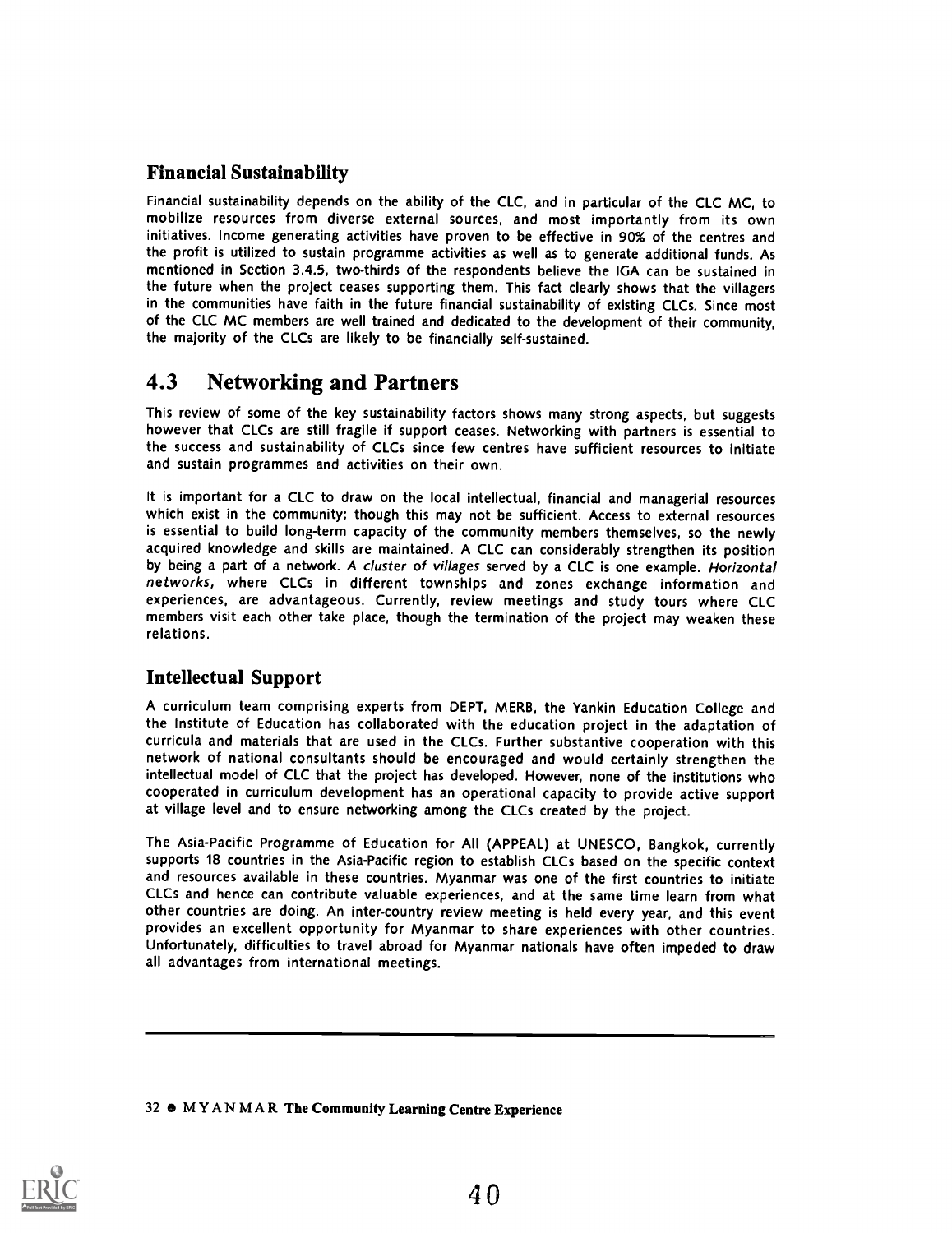## Public Sector Support

It has often been observed that educational change is most effective when accompanied by a supportive policy environment. Currently, the Government's emphasis is on formal education, and very little interest and resources are put into non-formal education. There are official indications, though, that this policy might evolve in the future. However, the top-down style applied for centuries by the public administration may not be the best approach to support community-based development and education initiatives such as the ones carried out by the CLCs.

The Township Education Offices, which represent the Ministry of Education at local level, have been very supportive at the grassroots level, including for CLCs. Their operational means in terms of budget, transportation and training resources are so insufficient as compared to the needs that one cannot expect they can continue ensuring close monitoring and innovative follow-up without external support.

## HDI Support

During its fourth phase, the UNDP Human Development Initiative will put much less emphasis on sectoral approaches. It is expected that the programme will mainly focus on large-scale Community Development projects that should answer community priority needs and wishes across all sectors. It is already well known that communities will continue asking for support in agriculture, health, water, sanitation and education that are their priorities today.

In this context, the Community Learning Centres created earlier may, if communities so request, continue receiving attention from UNDP. They may even become the vector for broader objectives of local development and be utilized for all capacity building actions of the HDI programme at village level.

This could lead to a much hoped broadening in the scope of action of the CLC model, to strengthening further local capacities already well anchored, and to opening new opportunities for networking and partnership that are considered as key factors for sustainability.

If the CLC model is validated by the new HDI phase, and if its technical and social functions are amplified to sustain the intersectoral HDI programme; this may lead to a new development era for the CLCs, whose concept was still unclear only a few years ago. Evolving on a par with communities' expectations is the best future we may wish to the Community Learning Centres.

NETWORKING, SUSTAINABILITY AND EXPANSION  $\bullet$  33

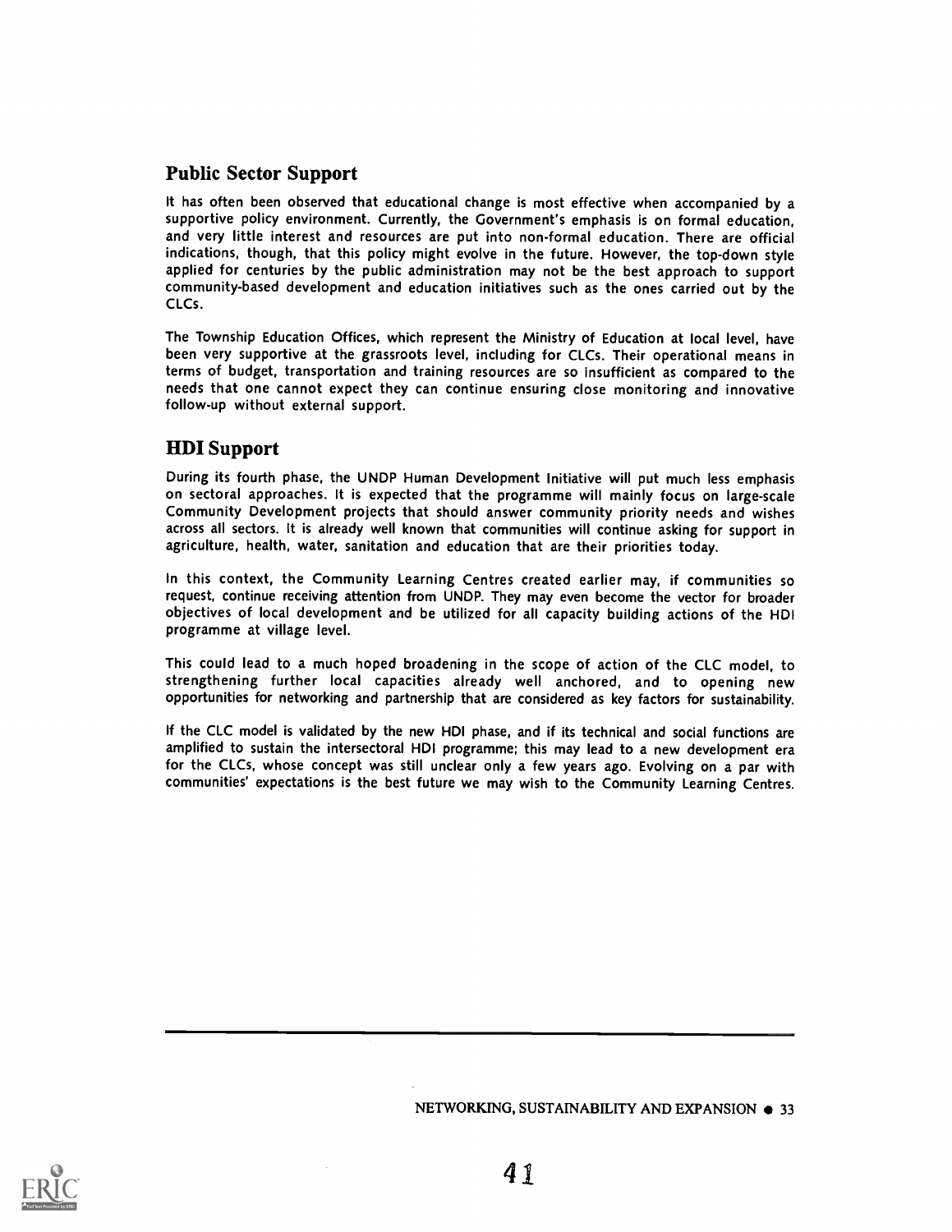# **REFERENCES**

| <b>APPEAL, 1995:</b><br>Training Materials for Continuing Education Personnel<br>(ATLP-CE), Vol. 8. UNESCO PROAP, Bangkok.<br><b>APPEAL, 1999:</b><br>Monitoring and Evaluation of Literacy and Continuing Education<br>Programmes - Practitioners' Manual. UNESCO PROAP, Bangkok.<br><b>APPEAL, 2001:</b><br>CLC Regional Activity Report (1999-2000).<br>UNESCO PROAP, Bangkok.<br>Han Tin, 2000:<br>Myanmar Education: Status, Issues and Challenges. Journal of<br>Southeast Asian Education Challenges in the New Millenium, Vol. 1,<br>No. 1 (pp 134-162). SEAMEO, Bangkok.<br>MYA/96/004, 1998:<br>Education Development Activities, Newsletter No. 2.<br>UNESCO, Yangon.<br>MYA/96/004, 1999a:<br>Policy and Procedures for the Establishment of Community Learning<br>Centres. Unpublished Paper. UNESCO, Yangon.<br>MYA/99/004, 1999b:<br>Education Development Activities, Newsletter No. 3.<br>UNESCO, Yangon.<br>MYA/99/004, 2000a:<br>Project Activities. UNESCO, Yangon.<br>MYA/99/004, 2000b:<br>Conceptual Framework for the Establishment of CLCs.<br>Unpublished Paper. UNESCO, Yangon.<br>MYA/99/004, 2000c:<br>Education Development Activities, Newsletter No. 2.<br>UNESCO, Yangon.<br>MYA/99/004, 2000d: |                                                                                                          |
|----------------------------------------------------------------------------------------------------------------------------------------------------------------------------------------------------------------------------------------------------------------------------------------------------------------------------------------------------------------------------------------------------------------------------------------------------------------------------------------------------------------------------------------------------------------------------------------------------------------------------------------------------------------------------------------------------------------------------------------------------------------------------------------------------------------------------------------------------------------------------------------------------------------------------------------------------------------------------------------------------------------------------------------------------------------------------------------------------------------------------------------------------------------------------------------------------------------------------------|----------------------------------------------------------------------------------------------------------|
|                                                                                                                                                                                                                                                                                                                                                                                                                                                                                                                                                                                                                                                                                                                                                                                                                                                                                                                                                                                                                                                                                                                                                                                                                                  |                                                                                                          |
|                                                                                                                                                                                                                                                                                                                                                                                                                                                                                                                                                                                                                                                                                                                                                                                                                                                                                                                                                                                                                                                                                                                                                                                                                                  |                                                                                                          |
|                                                                                                                                                                                                                                                                                                                                                                                                                                                                                                                                                                                                                                                                                                                                                                                                                                                                                                                                                                                                                                                                                                                                                                                                                                  |                                                                                                          |
|                                                                                                                                                                                                                                                                                                                                                                                                                                                                                                                                                                                                                                                                                                                                                                                                                                                                                                                                                                                                                                                                                                                                                                                                                                  |                                                                                                          |
|                                                                                                                                                                                                                                                                                                                                                                                                                                                                                                                                                                                                                                                                                                                                                                                                                                                                                                                                                                                                                                                                                                                                                                                                                                  |                                                                                                          |
|                                                                                                                                                                                                                                                                                                                                                                                                                                                                                                                                                                                                                                                                                                                                                                                                                                                                                                                                                                                                                                                                                                                                                                                                                                  |                                                                                                          |
|                                                                                                                                                                                                                                                                                                                                                                                                                                                                                                                                                                                                                                                                                                                                                                                                                                                                                                                                                                                                                                                                                                                                                                                                                                  |                                                                                                          |
|                                                                                                                                                                                                                                                                                                                                                                                                                                                                                                                                                                                                                                                                                                                                                                                                                                                                                                                                                                                                                                                                                                                                                                                                                                  |                                                                                                          |
|                                                                                                                                                                                                                                                                                                                                                                                                                                                                                                                                                                                                                                                                                                                                                                                                                                                                                                                                                                                                                                                                                                                                                                                                                                  |                                                                                                          |
|                                                                                                                                                                                                                                                                                                                                                                                                                                                                                                                                                                                                                                                                                                                                                                                                                                                                                                                                                                                                                                                                                                                                                                                                                                  |                                                                                                          |
| Bokil: Identifying Learning Needs - a Myanmar Experience.<br>Unpublished Paper. Yangon.                                                                                                                                                                                                                                                                                                                                                                                                                                                                                                                                                                                                                                                                                                                                                                                                                                                                                                                                                                                                                                                                                                                                          |                                                                                                          |
| MYA/99/004, 2001a:<br>Education Development Activities, Newsletters No. 3 and 4.<br>UNESCO, Yangon.                                                                                                                                                                                                                                                                                                                                                                                                                                                                                                                                                                                                                                                                                                                                                                                                                                                                                                                                                                                                                                                                                                                              |                                                                                                          |
| MYA/99/004, 2001b:<br>UNESCO in Myanmar in 2001 - Education for the Poorest<br>Communities. UNESCO, Yangon.                                                                                                                                                                                                                                                                                                                                                                                                                                                                                                                                                                                                                                                                                                                                                                                                                                                                                                                                                                                                                                                                                                                      |                                                                                                          |
| MYA/99/004, 2001c:<br>CLC Qualitative Data Analysis. Unpublished Paper. UNESCO, Yangon.                                                                                                                                                                                                                                                                                                                                                                                                                                                                                                                                                                                                                                                                                                                                                                                                                                                                                                                                                                                                                                                                                                                                          |                                                                                                          |
| MYA/99/004, 2001d:<br>Questionnaire for CLC Field Visit. Unpublished Paper.<br>UNESCO, Yangon.                                                                                                                                                                                                                                                                                                                                                                                                                                                                                                                                                                                                                                                                                                                                                                                                                                                                                                                                                                                                                                                                                                                                   |                                                                                                          |
| MYA/99/004, 2001e:<br>Evaluation of the Impact of the Human Development Initiative                                                                                                                                                                                                                                                                                                                                                                                                                                                                                                                                                                                                                                                                                                                                                                                                                                                                                                                                                                                                                                                                                                                                               |                                                                                                          |
| Education Activities in Myanmar. Draft Final Report.<br>UNESCO PROAP, Bangkok, 2001.                                                                                                                                                                                                                                                                                                                                                                                                                                                                                                                                                                                                                                                                                                                                                                                                                                                                                                                                                                                                                                                                                                                                             | Thein Aung: Baseline Survey of Illiterates in 38 CLCs.<br>Unpublished Paper, MYA/99/004. UNESCO, Yangon. |

34  $\bullet$  MYANMAR The Community Learning Centre Experience

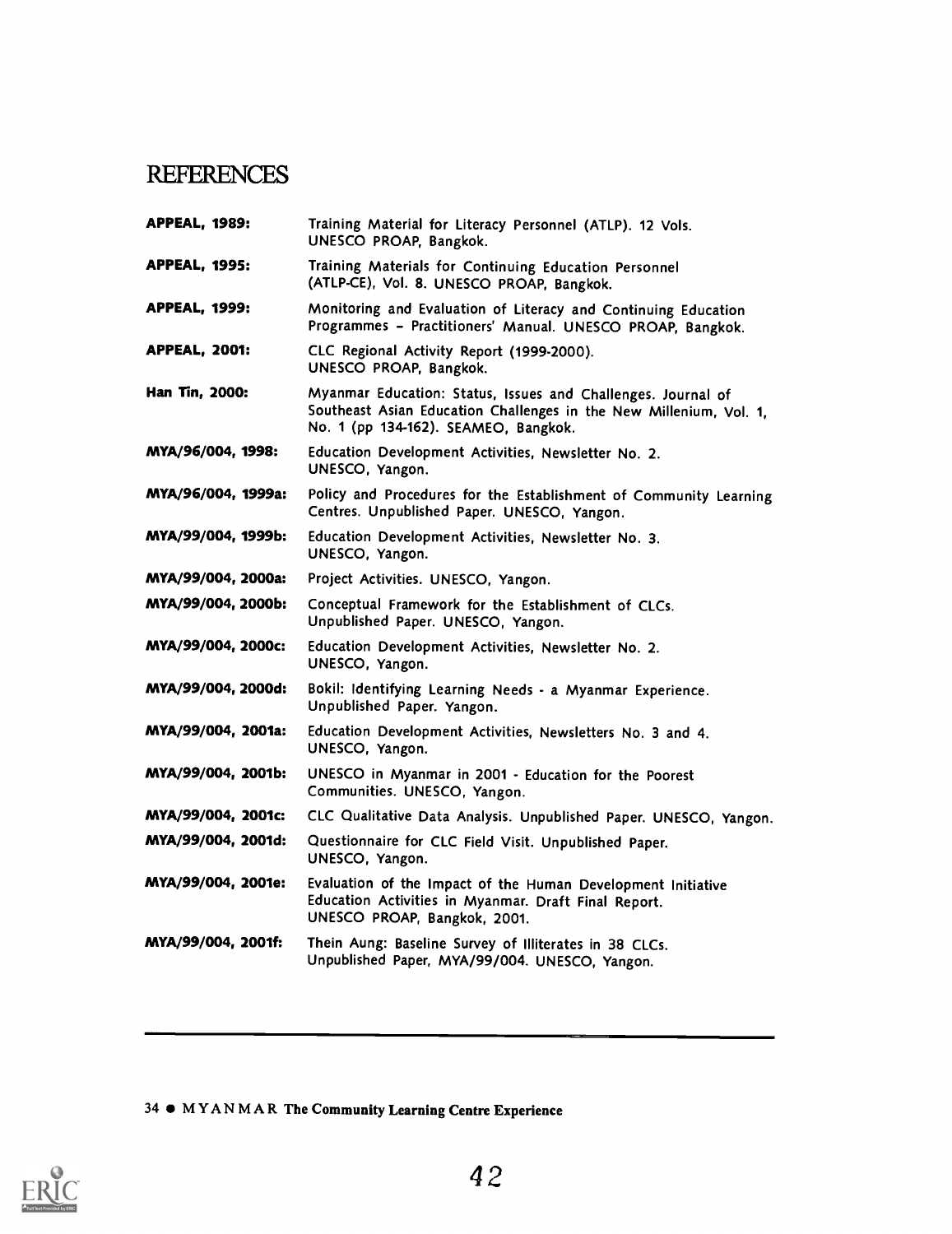| <b>UNESCO 2000 a:</b> | Robson, Maurice: Final Report on MYA/96/004 and MYA/99/004 -<br>Improving Access of Children, Women and Men of Poorest<br>Communities to Primary Education for All.<br>UNESCO PROAP, Bangkok. |
|-----------------------|-----------------------------------------------------------------------------------------------------------------------------------------------------------------------------------------------|
| <b>UNESCO 2000 b:</b> | Robson, Maurice: Terminal Report on MYA/96/004 - Improving<br>Access of Children, Women and Men of Poorest Communities to<br>Primary Education for All. UNESCO PROAP, Bangkok.                |
| <b>UNESCO 2001</b>    | Lapapan Choovong: Community Learning Centre: the Myanmar<br>Experience, UNESCO PROAP, unpublished, 2001                                                                                       |
| <b>UNDP 2000:</b>     | Schwartz, Antoine: Evaluation Report on MYA/99/004 - Improving<br>Access of Children, Women and Men of Poorest Communities to<br>Primary Education for All. Draft Final Report.               |

### Further information and documentation

The project has developed an important number of documents and pieces of information, many of them are unpublished or exist only in Myanmar language. The more important ones have been recorded in the final project files. Further information may be obtained from:

> Director-General, DEPT Ministry of Education Yangon, Union of Myanmar

Chief of the Planning and Sector Analysis Unit UNESCO Asia and Pacific Regional Bureau for Education P.O. Box 967, Prakanong Post Office Bangkok 10110, Thailand Tel.: (662) 391 05 77 e-mail: psa@unesco-proap.org

UNDP Resident Representative P.O. Box 650 Yangon, Union of Myanmar Tel.: (951) 542 910 to 19 e-mail: registry.mm@undp.org



REFERENCES  $\bullet$  35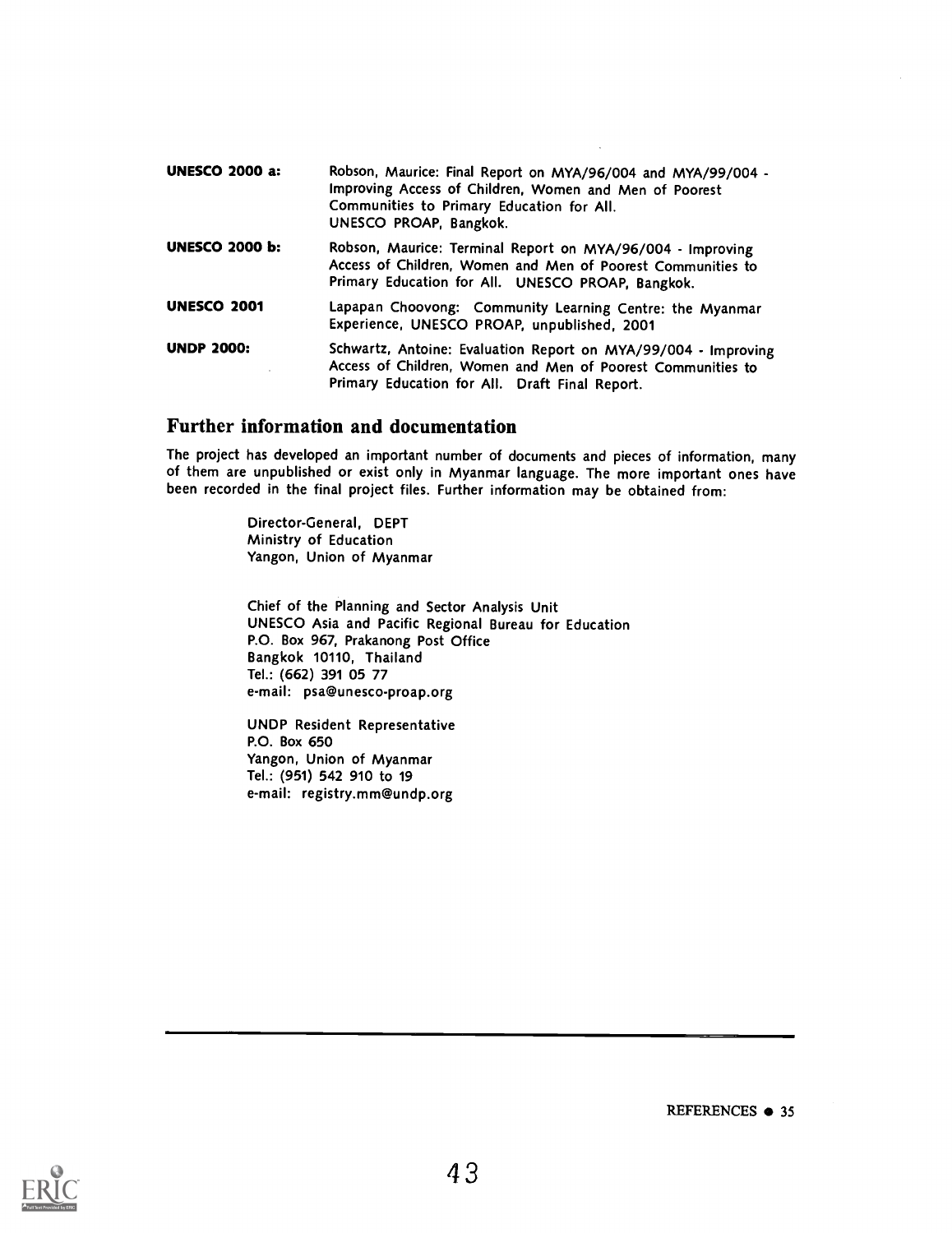# APPENDICES

| <b>APPENDIX 1</b> | CLC Memorandum of Partnership                                           | 37 |
|-------------------|-------------------------------------------------------------------------|----|
| <b>APPENDIX 2</b> | CLC Micro-Projects Approval Form                                        | 40 |
| <b>APPENDIX 3</b> | Workshop Profiles for CLC/MC Capacity Building                          |    |
|                   | CLC Orientation Workshop for Core Group of Trainers                     | 41 |
|                   | Management Skills for CLC Management Committee                          | 42 |
|                   | Review Workshop for CLC MC and Organizer                                | 43 |
| <b>APPENDIX 4</b> | Workshop Profiles for Training of Trainers                              |    |
|                   | Training for Literacy Trainers                                          | 44 |
|                   | NFPE Teacher Pre-Service Training                                       | 45 |
|                   | NFPE First In-Service Training                                          | 46 |
|                   | NFPE Second In-Service Training                                         | 47 |
| <b>APPENDIX 5</b> | Workshop Profiles for Capacity Building in Income Generating Activities |    |
|                   | Micro-Project Orientation and Proposal Writing                          | 48 |
|                   | Micro-Project: Initiating a Small Business                              | 49 |
|                   | Bookkeeping Training for Micro-Project                                  | 50 |
|                   | Micro-Project Review Workshop                                           | 51 |
|                   | Small-Scale Entreprise for Community                                    | 52 |
|                   |                                                                         |    |

36 MYANMAR The Community Learning Centre Experience

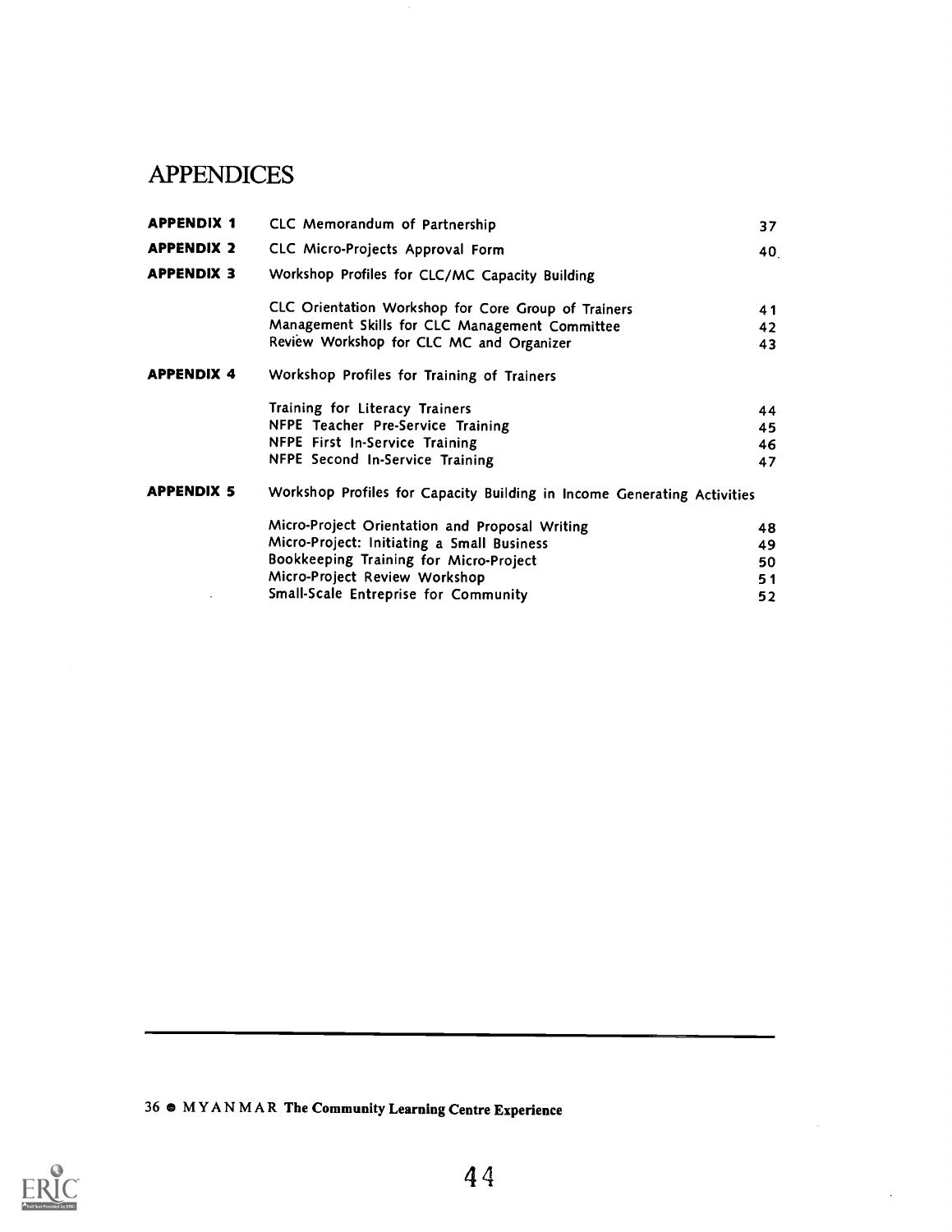

### UNITED NATIONS EDUCATIONAL, SCIENTIFIC AND CULTURAL ORGANISATION MYA/99/004, Improving Access of Children, Women and Men of Poorest Communities to Primary Education for All

## Community Learning Centres MEMORANDUM OF PARTNERSHIP NO /2001/HDI-III

Memorandum of Partnership made this \_\_\_ day of \_\_\_\_\_ 2001 between the United Nations Educational, Scientific and Cultural Organisation (UNESCO) and Community Learning Centre (hereinafter referred to as CLC) as described below.

CLC Location: Village Village Tract: Township:

|        | Number of Villages in CLC Cluster:  villages |    |
|--------|----------------------------------------------|----|
| Names: |                                              |    |
|        |                                              | 4. |
|        |                                              |    |

Name of Chairman: Name of General Secretary:

Date of Establishment of CLC: .(dd/mm/yy)

UNESCO is signing this partnership agreement with the CLC in the context of UNDP/UNESCO/DEPT Project MYA/99/004, which aims to support the CLC in its:

- a. activities related to formal, informal, non formal and continuing education, and training programmes identified according to the needs of the community;
- b. activities leading to increase in the level of community commitment to development of education;
- c. initiatives to provide access to information and related materials;
- d. programs aimed at strengthening the socio-economic conditions of communities by promoting community development activities to alleviate economic and social deprivation;
- e. activities to promote co-ordination and networking linkages with public services, non-governmental organisations and community-based organisations.

CLC is signing this agreement with UNESCO because the above aims of MYA/99/004 project are complementary to its own goals, as stated below, of promoting socio-economic and educational development in the CLC villages.

Goals of CLC: (not more than 4 main goals that has been set by the people of the community/ies) 

Both parties agree to the following terms and conditions:

#### I. Responsibilities of parties:

- A. Responsibilities of CLC:
	- 1. Develop a CLC programme in a participatory manner by actively involving all cluster villages. In doing so, the CLC will always give priority to meeting the immediate needs of the poorest people of the village/s being served by the CLC.
	- 2. Identify and prioritise needs of communities in the cluster for educational and other socio-economic development in the CLC cluster.

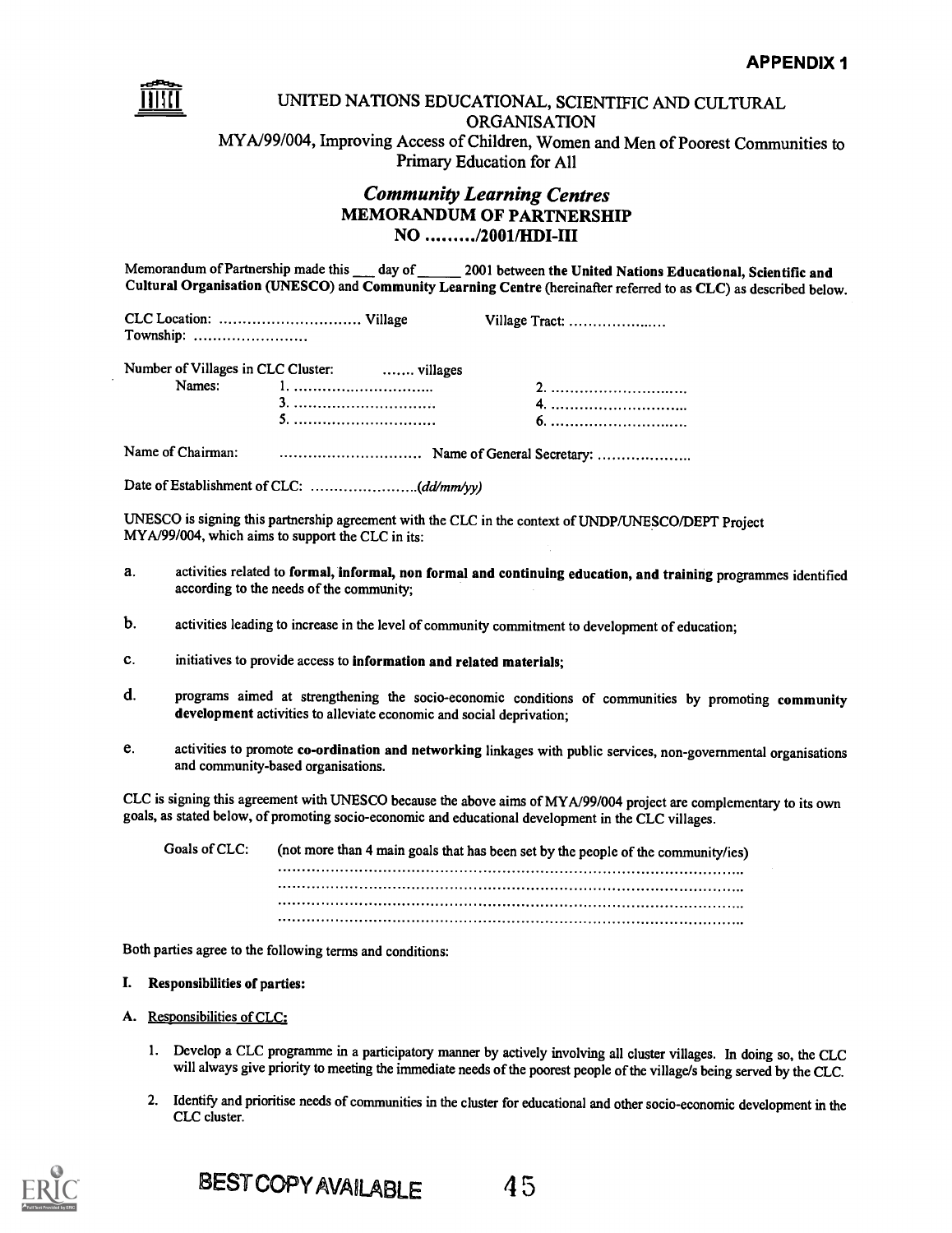- 3. Prepare a plan of action, arrange funding and implement the plan of action to address the development needs.
- 4. Mobilise community resources for financing the CLC activities and explore other non-UNESCO sources, including CLC's own, as necessary. Community contribution in cash and materials is a pre-requisite to receive UNESCO support, as outlined in Section B. Ideally, such contributions should not be less than 15%, comprising at least half in cash.
- 5. Conduct quantitative and qualitative monitoring of the CLC activities and convene quarterly general meetings of all participating villages to report and discuss the work progress. Minutes of such meetings shall be kept by the CLC.
- 6. For all the members of the CLC Management Committee: to always work collectively and actively as a team; to ensure that the member villages in the cluster are fairly represented and their views respected; to ensure widest participation in all decision making.
- 7. Keep accurate and complete records of cash and materials received, procured and used under this agreement, and provide UNESCO any records or information, oral or written, in respect of the services performed by the CLC.

#### B. Responsibilities of UNESCO:

- 1. UNESCO shall provide technical assistance, in consultation with the CLC Management Committee, to strengthen their capacity by:
	- training the management committee members and the staff of CLC in management and operations, including financial management of CLC,
	- training the management committee members and/or the staff of CLC in development of social and economic projects, and their i'mplementation, monitoring and evaluation,
	- facilitating monthly township level meetings of CLC Organisers to review the progress and exchange ideas and experiences.
- 2. UNESCO shall provide a one-time cash grant of Kyat 100,000.00 to the CLC as a capital to initiate an income generating activity. Details of this income generating activity will be described in the CLC Micro-project Approval sheet to be signed by the CLC Management Committee and the Community Learning Coordinator of the township.
- 3. UNESCO shall provide material assistance in support of
	- establishment and operation of community resource centre; the support will include printed materials,  $\bullet$ storage cup-boards, etc.;
	- implementation of basic literacy activities; the support will include reading and writing materials, as necessary;
	- promotion and development of sporting activities.

#### II. Estimated monetary value of Memorandum of Partnership:

1. Estimated UNESCO cash contribution in Kyats: 100,000.00 (in words one lakh only) not including the value of materials and training activities mentioned in Sections B.

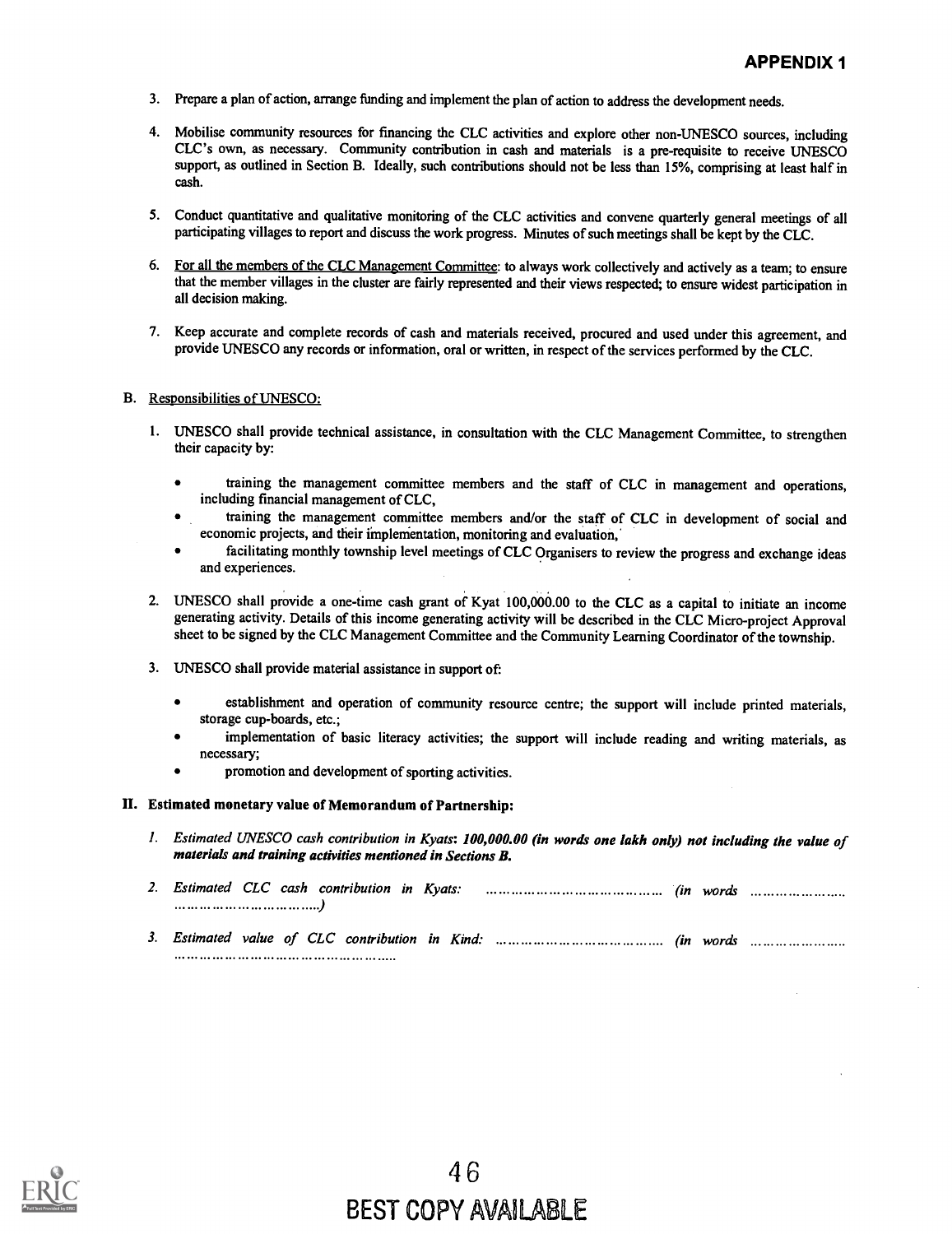#### Ill. Duration of this agreement:

- 1. This agreement will come into immediate effect on signature and shall expire on 28 February 2002.
- 2. Either party may terminate, before expiration, this contract by giving notice in writing to the other party by giving reasons for termination. The period of notice shall be one month.

#### IV. Payments and distribution of materials:

UNESCO shall pay the CLC the amount of cash and provide in kind the materials as described in Section I. B. through the Community Learning Coordinator on receipt of the proposals and/or on signature of this agreement, as appropriate. The disbursement of payments will be based on schedule of payment negotiated and agreed at the time of submission of the proposal/s.

#### V. Other provisions:

- 1. Failure to fulfil any of the responsibilities stated above by either party will warrant call for a formal review of the nature of the partnership agreement by the other party and suspension of financial and/or material support pending satisfactory completion of the review. The party concerned will be required to justify its inaction or remedy the problem immediately. Failure to resolve the problem within one month will result in immediate termination of this agreement.
- 2. UNESCO is not responsible for life, health, accident, travel or any other insurance coverage, which may be necessary or desirable for CLC members, staff, volunteers or community members performing services under this agreement.
- 3. CLC shall be solely liable for claims by third parties arising from the CLC's negligent acts or omissions in the course of implementing this agreement, and under no circumstances shall UNESCO be held liable for such claims by third parties.
- 4. Equipment purchased by the CLC with funds supplied under this partnership agreement shall be the property of the CLC and shall be used solely for the purposes indicated in the project proposal/s.
- 5. Nothing in or relating to this agreement shall be interpreted as a waiver of any privileges and immunities of UNESCO as a UN organization.
- 6. In case any controversy or claim arises out of the translation of English text into local language, the English version of the partnership agreement will prevail as the legal and binding text.
- 7. Any controversy or claim arising out of or in accordance with this agreement or any breach of terms and conditions stipulated in this agreement will be settled by direct negotiation. In case direct negotiation fails to resolve the issue/s, the controversy or claim will be settled in accordance with the UNCITRAL Arbitration Rules as at present in force. The parties shall be bound by any arbitration award rendered as a result of such arbitration as the final decision of any such controversy or claim.

| <b>For UNESCO</b>                                        | <b>For Community Learning Centre</b> | For Dept. of Education Planning<br>& Training     |
|----------------------------------------------------------|--------------------------------------|---------------------------------------------------|
| Mr. Baudouin Duvieusart<br><b>Agency Project Manager</b> | Chairman of CLC                      | Daw Myint Myint Than<br>National Project Director |
|                                                          | General Secretary of CLC             |                                                   |
| Witnesses:                                               |                                      |                                                   |
|                                                          |                                      |                                                   |

Community Learning Coordinator

Township Education Officer Community Representative

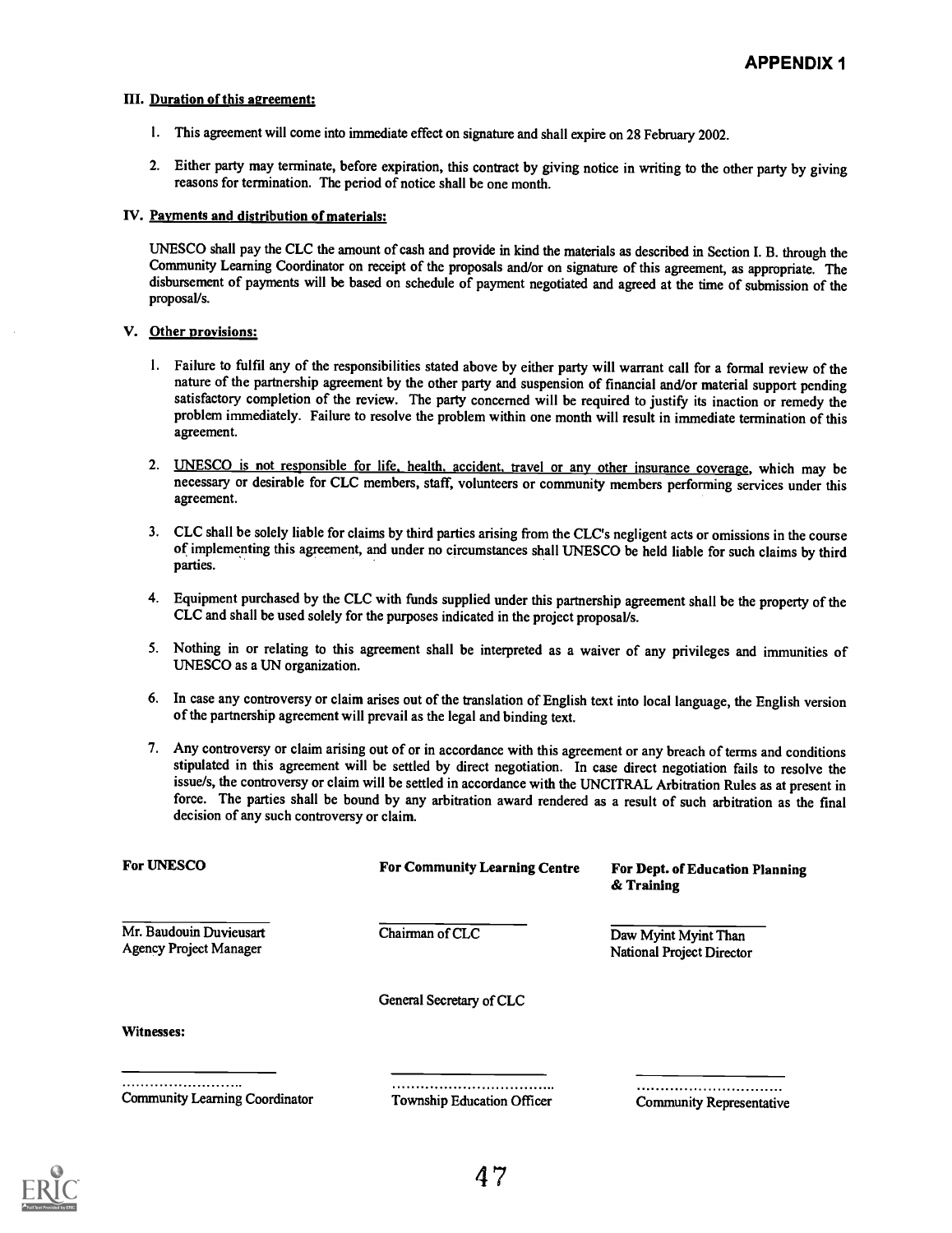Appendix 2

# CLC MICRO-PROJECT APPROVAL FORM

| Township:                  | $(01)$ Bogalay     | Village Tract: (037) Malawt      |                            | Village:<br>Pay Chaung Gyi |
|----------------------------|--------------------|----------------------------------|----------------------------|----------------------------|
| Name of CLC:               | Pay Chaung Gyi CLC |                                  |                            |                            |
| Title of Project:          |                    | Bamboo Fan Production Enterprise |                            |                            |
| <b>Nature of Project:</b>  | Income Generating  |                                  | <b>Project Coordinator</b> | U SAN OO                   |
| <b>Started Date:</b>       | 6/99               | <b>Completion Date:</b>          | 10/99                      | Duration: (5) months       |
| <b>Project Objectives:</b> |                    |                                  |                            |                            |
|                            | $\cdots$           |                                  |                            |                            |

1. To support the Community Learning Centre Development through the Income Generation Profit.

2. To strengthen the capacity of CLC MC and community through getting involved with IGA.

 $|$ 3. To create job opportunites for poor families to support their children for primary education.

4. To increase community participation through getting involved with IGA.

#### Brief Description of Project:

| <b>Budget Source</b>         | <b>Proposed Budget</b> |     | <b>Project's Contribution</b> | <b>Community Contribution</b> |                   |       |
|------------------------------|------------------------|-----|-------------------------------|-------------------------------|-------------------|-------|
| <b>Total Project Budget:</b> | 120,000                |     | Bamboo                        | 7000                          | In Cash           | 18000 |
|                              |                        |     | Sewing Machine (2)            |                               | 50000 To by goods | 15000 |
| Community contribution:      | 20,000                 |     | 17% Plastic                   |                               | 35000 Materials   | 3000  |
|                              | In Cash:<br>18,000     |     | 15% Thred                     | 5000                          |                   |       |
|                              | In Kind:<br>2,000      |     | 2% Dye                        | 3000                          |                   |       |
| .                            |                        |     | $\sim$                        |                               | In kind           | 2000  |
| Project's Contribution:      | 100,000                | 83% |                               |                               | Labour            | 2000  |
| <b>DBE's Contribution:</b>   | 0                      |     |                               |                               |                   |       |
|                              |                        |     |                               | 100000                        |                   | 20000 |

The following criteria will have to be met for utilization of IG profit:

1. CLC reinvest 20% of the net profit from the first cycle of the project Into the second cycle every year.

2. CLC uses the remaining profit for meeting staffing & volunteer costs, organizational operation cost and funding development activities in the spirit of the Memorandum of Partnership signed with UNESCO.

3. CLC keeps the records of cash and materials of the micro-project in a proper manner.

4. CLC observes the terms of partnership stated in the Memorandum of Partnership signed with UNESCO .

5. CLC attends micro project review meetings and submits progress report as required.

6. CLC will submit a progress report every three month to Township Project Office.

Recommended by

U Thein Aung, Community Leaming and Development Specialist (Shan Zone)

Signed by both parties in agreement with article B.2 of the CLC Memorandum of Partnership

#### For UNESCO For CLC

Name: Name: Community Learning Coordinator Chairman of CLC MC

Copy to - APM, Education Project ,MYA/99/004

- NPD, Department of Educational Planning and Training

- TEO Office, ...........................Township



Township\* CLC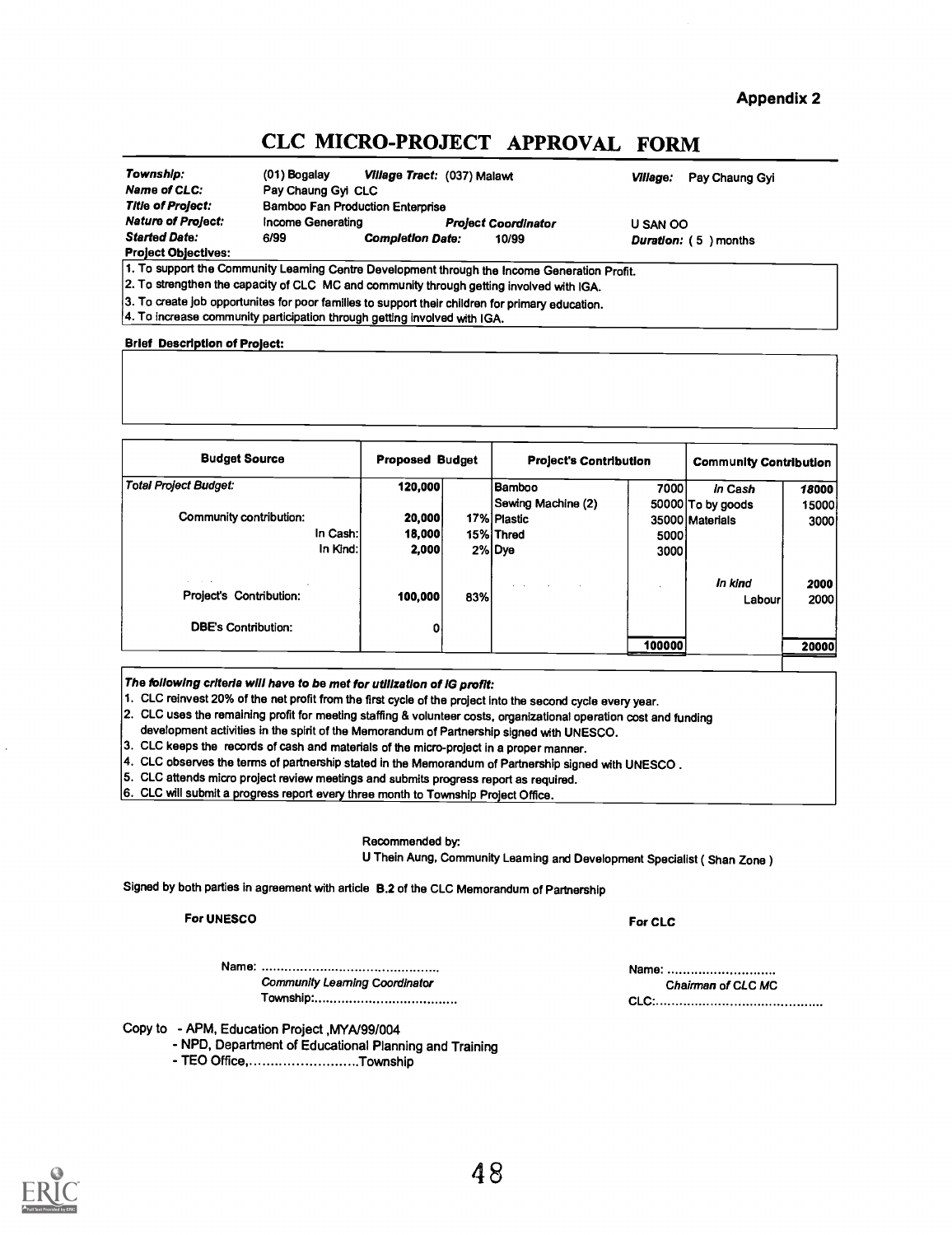| <b>Training Workshop Profile</b>                                                                                                                           |                                                                                                                                                                                                                                                                                                                                                                                                                                                                                                                                                                                                                                                                               |           |                                        |  |  |  |  |  |
|------------------------------------------------------------------------------------------------------------------------------------------------------------|-------------------------------------------------------------------------------------------------------------------------------------------------------------------------------------------------------------------------------------------------------------------------------------------------------------------------------------------------------------------------------------------------------------------------------------------------------------------------------------------------------------------------------------------------------------------------------------------------------------------------------------------------------------------------------|-----------|----------------------------------------|--|--|--|--|--|
| <b>Title</b>                                                                                                                                               | CLC Orientation Workshop for Core Group of Trainers                                                                                                                                                                                                                                                                                                                                                                                                                                                                                                                                                                                                                           |           |                                        |  |  |  |  |  |
| <b>Training Area</b>                                                                                                                                       | <b>Community Learning Centres</b>                                                                                                                                                                                                                                                                                                                                                                                                                                                                                                                                                                                                                                             |           |                                        |  |  |  |  |  |
| <b>Target Participants</b><br><b>Community Learning Coordinators</b><br><b>Assistant Township Education Officers</b><br><b>Township Project Assistants</b> |                                                                                                                                                                                                                                                                                                                                                                                                                                                                                                                                                                                                                                                                               |           |                                        |  |  |  |  |  |
| <b>Workshop Objectives</b><br><b>Description of Content /</b><br><b>Activities</b>                                                                         | To train a core group of trainers for multiplier training at township level<br>To increase the understanding of CLC policy<br>To train participants in preparing proposals for CLC establishment<br>To explore the possibility of forming CLC village clusters<br>To train participants in screening proposals at township level<br>To develop a tentative plan for implementation in each township<br>Explanation of key elements of CLC policy<br>Verification of data for priority villages<br>Discussion on rating scale<br>Exercise with field-tested proposals<br>Group discussion on the selection process for new CLC villages<br>Draw a work plan for implementation |           |                                        |  |  |  |  |  |
| <b>Handouts and</b><br><b>Documentation</b><br><b>Distributed</b>                                                                                          | Training needs and workshop agenda<br>Handouts related to contents and activities (in Eng., Myan.)<br>Video scripts, booklets, posters (IEC materials)                                                                                                                                                                                                                                                                                                                                                                                                                                                                                                                        | Available | <b>Yes</b><br><b>Yes</b><br><b>Yes</b> |  |  |  |  |  |
| <b>Workshop Duration</b>                                                                                                                                   | 3<br>days                                                                                                                                                                                                                                                                                                                                                                                                                                                                                                                                                                                                                                                                     |           |                                        |  |  |  |  |  |

| No. of Workshops Held                                                  | Hqs |       | Zone | 0   | Tsp                                                                                                                                 | 0 | Total |    |
|------------------------------------------------------------------------|-----|-------|------|-----|-------------------------------------------------------------------------------------------------------------------------------------|---|-------|----|
| Number of Participants                                                 | м   | 24    | F    | Δ   |                                                                                                                                     |   | Total | 28 |
| <b>Appreciation Expressed</b><br>by Participants                       |     |       |      |     | A good step towards a successful establishment of CLC<br>A complete set of training contents for implementation at multiplier level |   |       |    |
|                                                                        |     |       |      |     |                                                                                                                                     |   |       |    |
|                                                                        | Nil |       |      |     |                                                                                                                                     |   |       |    |
| Improvement Proposed<br>for the Future<br><b>Direct Training Costs</b> |     | US \$ |      | 902 | excluding project staff costs                                                                                                       |   |       |    |

| Prepared by | Thein Aung | Date | 6/Dec/01 |  |
|-------------|------------|------|----------|--|
|             |            |      |          |  |



# BEST COPY AVAILABLE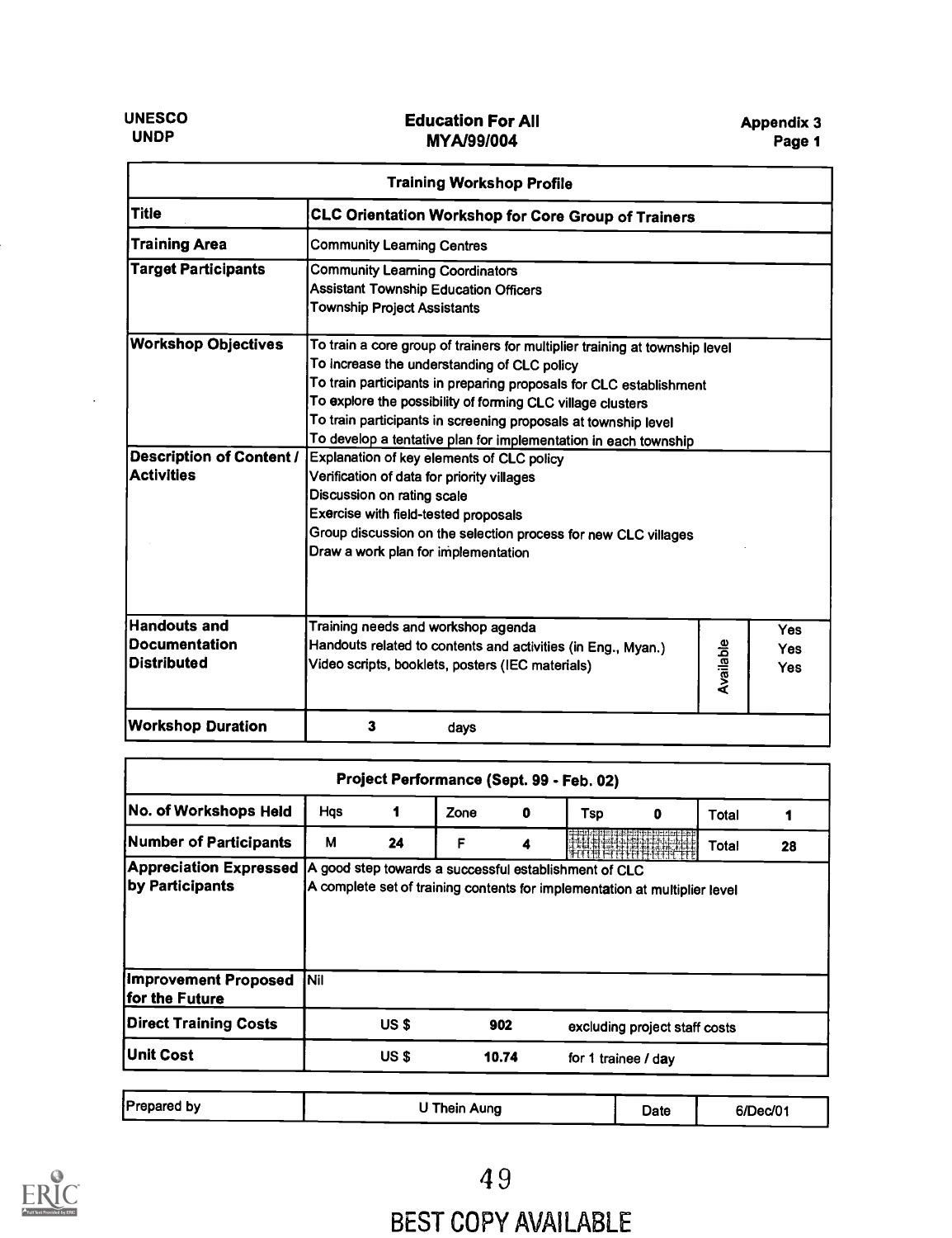| <b>Training Workshop Profile</b>                                  |                                                                                                                                                                                                                                                                                                                                 |           |                  |  |  |  |
|-------------------------------------------------------------------|---------------------------------------------------------------------------------------------------------------------------------------------------------------------------------------------------------------------------------------------------------------------------------------------------------------------------------|-----------|------------------|--|--|--|
| <b>Title</b>                                                      | Management skills for CLC management committee                                                                                                                                                                                                                                                                                  |           |                  |  |  |  |
| <b>Training Area</b>                                              | <b>Community Learning Centres</b>                                                                                                                                                                                                                                                                                               |           |                  |  |  |  |
| <b>Target Participants</b>                                        | <b>Chairperson of CLCs</b><br>Secretary from cluster villages<br><b>Appointed Community Learning Organizer</b>                                                                                                                                                                                                                  |           |                  |  |  |  |
| <b>Workshop Objectives</b>                                        | To train a core group of trainers for multiplier training at township level<br>To strengthen the capacities of CLC members for designing a plan<br>for the development of the CLC<br>To build up management and organizational abilities<br>To make members understand the role of IGA in the sustainability of CLC initiatives |           |                  |  |  |  |
| <b>Description of Content /</b><br><b>Activities</b>              | Go through all steps for developing a programme:<br>- Needs identification<br>Planning<br>- Implementation<br>- Monitoring and evaluation<br>Strategic planning for CLC development<br>Organizational development and sustainability                                                                                            |           |                  |  |  |  |
| <b>Handouts and</b><br><b>Documentation</b><br><b>Distributed</b> | A complete set of Training Materials<br>Layout of the workshop schedule                                                                                                                                                                                                                                                         | Available | Yes<br>Yes       |  |  |  |
| <b>Workshop Duration</b>                                          | 5<br>days in Shan                                                                                                                                                                                                                                                                                                               | 4         | in Delta and Dry |  |  |  |

| No. of Workshops Held                            | Hqs | $\mathbf 0$                   | Zone                                | 3     | Tsp/<br><b>Cluster</b>                                         | 0 | Total | 3   |
|--------------------------------------------------|-----|-------------------------------|-------------------------------------|-------|----------------------------------------------------------------|---|-------|-----|
| Number of Participants                           | М   | 107                           | F                                   | 14    |                                                                |   | Total | 121 |
| <b>Appreciation Expressed</b><br>by Participants |     | us in daily life experiences. | Having a good opportunity to learn. |       | Within 5 days we learn something new that is useful for all of |   |       |     |
|                                                  |     |                               |                                     |       |                                                                |   |       |     |
| Improvement Proposed<br>ifor the Future          |     |                               |                                     |       | Separate training for monitoring and evaluation is requested   |   |       |     |
| <b>Direct Training Costs</b>                     |     | US \$                         |                                     | 3,237 | excluding project staff costs                                  |   |       |     |

| Prepared by<br>' Thein Aung<br>Date | 7/Nov/01 |
|-------------------------------------|----------|
|-------------------------------------|----------|

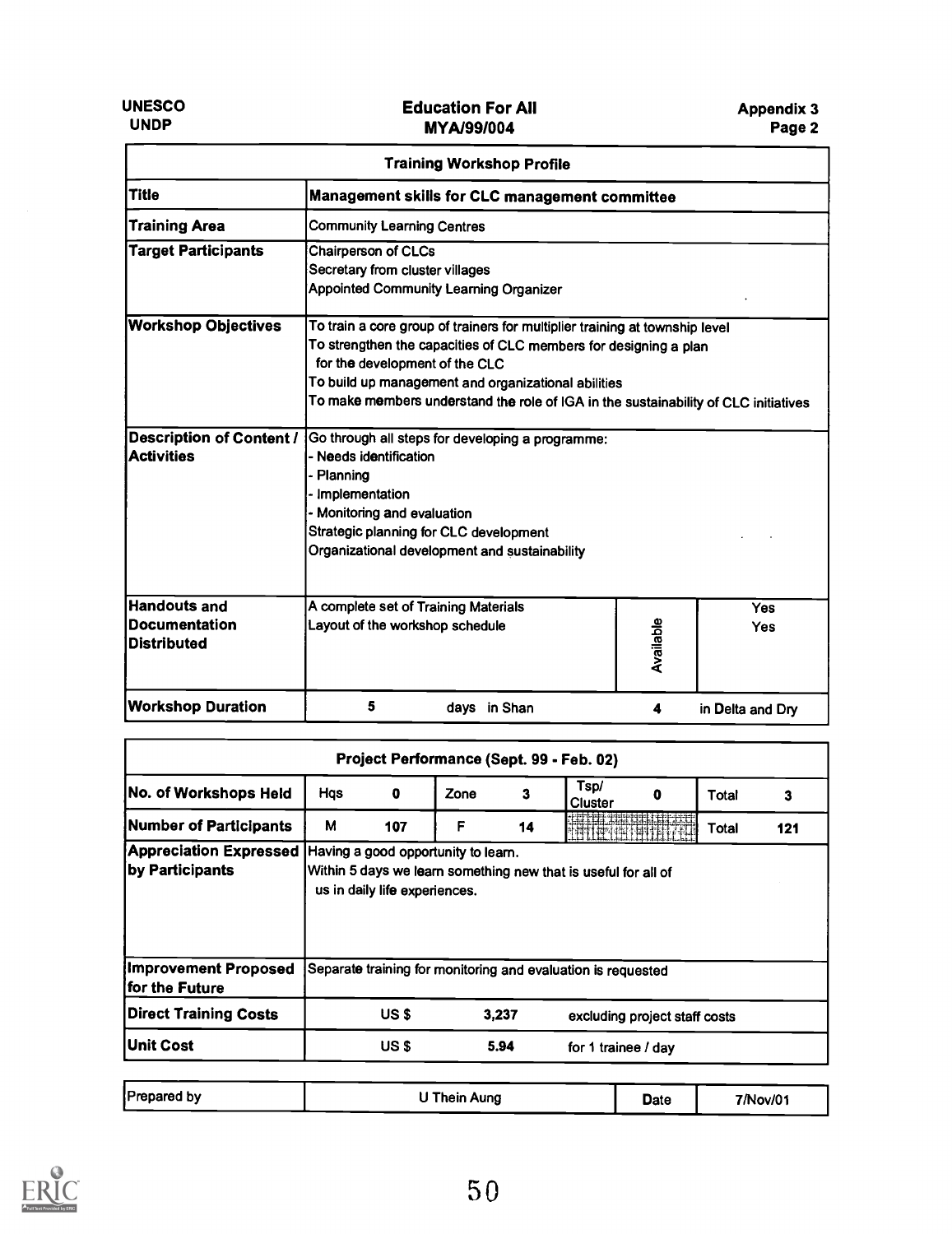| <b>Training Workshop Profile</b>                                  |                                                                                                                                                                                                                                                                                      |           |     |  |  |  |
|-------------------------------------------------------------------|--------------------------------------------------------------------------------------------------------------------------------------------------------------------------------------------------------------------------------------------------------------------------------------|-----------|-----|--|--|--|
| <b>Title</b>                                                      | Review workshop for CLC MC and Organizer                                                                                                                                                                                                                                             |           |     |  |  |  |
| <b>Training Area</b>                                              | <b>Community Learning Centres</b>                                                                                                                                                                                                                                                    |           |     |  |  |  |
| <b>Target Participants</b>                                        | <b>CLC MC</b><br><b>Community Learning Organizers</b>                                                                                                                                                                                                                                |           |     |  |  |  |
| <b>Workshop Objectives</b>                                        | To train a core group of trainers for multiplier training at township level<br>To speed up the program implementation by strengthening the capacity of<br>stakeholders<br>To develop organization within CLC clusters through promotion of collaborative links<br>among the villages |           |     |  |  |  |
| <b>Description of Content /</b><br><b>Activities</b>              | To share experiences among CLCs and to review IG progress<br>Reviewing overall strategies and planning for further development<br>Reviewing progress of IG programme and problem identification<br>Introduction to Community Education and Communication                             |           |     |  |  |  |
| <b>Handouts and</b><br><b>Documentation</b><br><b>Distributed</b> | Workshop Outcomes in Myanmar                                                                                                                                                                                                                                                         | Available | Yes |  |  |  |
| <b>Workshop Duration</b>                                          | 5<br>days                                                                                                                                                                                                                                                                            |           |     |  |  |  |

| Project Performance (Sept. 99 - Feb. 02)                                                                       |     |       |      |       |                                                         |                               |       |     |
|----------------------------------------------------------------------------------------------------------------|-----|-------|------|-------|---------------------------------------------------------|-------------------------------|-------|-----|
| No. of Workshops Held                                                                                          | Hqs | 0     | Zone | 4     | Tsp                                                     | 0                             | Total | 4   |
| Number of Participants                                                                                         | М   | 131   | F    | 29    |                                                         |                               | Total | 160 |
| Appreciation Expressed  A good opportunity for sharing knowledge and experiences among CLCs<br>by Participants |     |       |      |       |                                                         |                               |       |     |
|                                                                                                                |     |       |      |       |                                                         |                               |       |     |
| Improvement Proposed<br>lfor the Future                                                                        |     |       |      |       | Visit of participants to other CLCs should be organized |                               |       |     |
| <b>Direct Training Costs</b>                                                                                   |     | US \$ |      | 3,246 |                                                         | excluding project staff costs |       |     |

| <b>Prepared by</b> | ' Thein Aung | Date | 6/Dec/01 |  |
|--------------------|--------------|------|----------|--|
|                    |              |      |          |  |

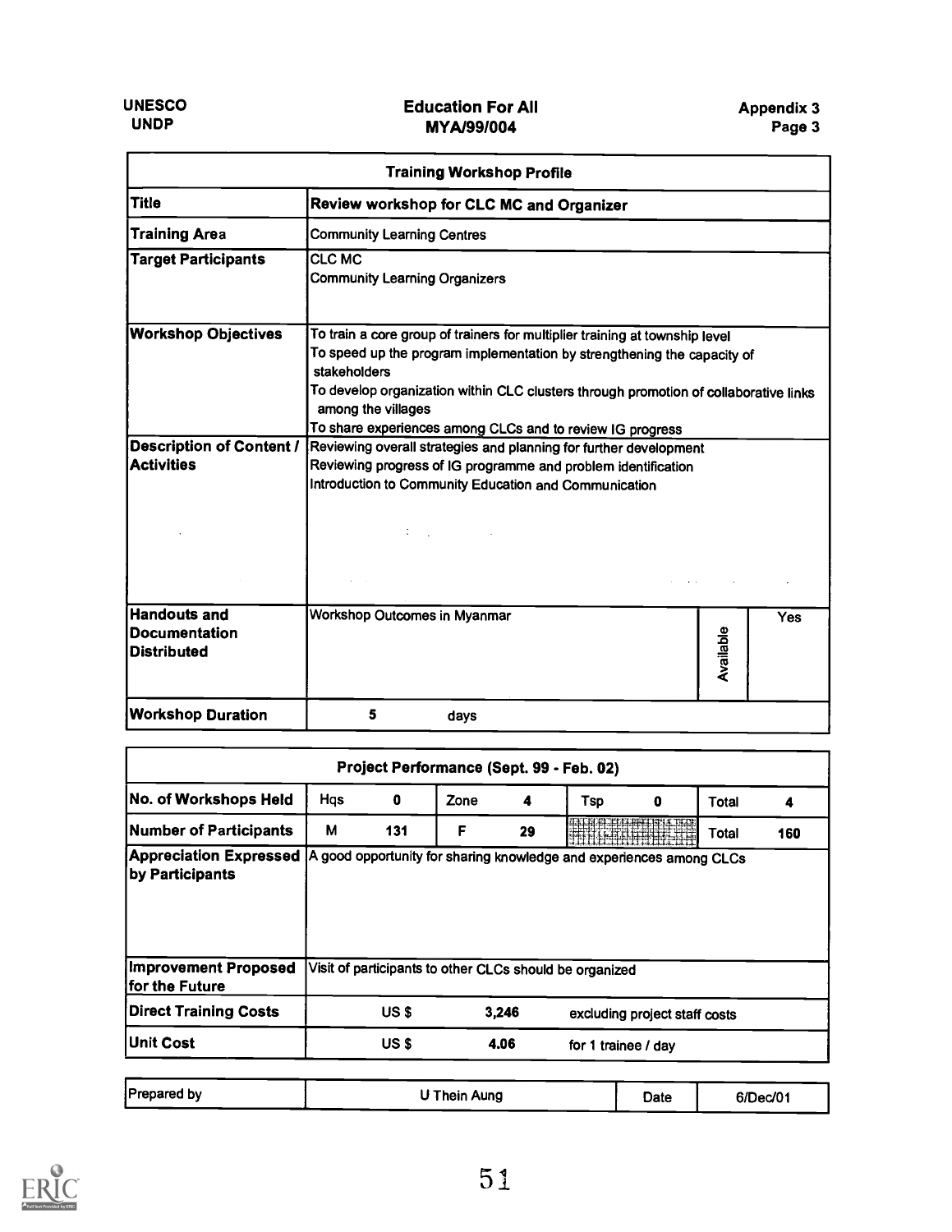$\overline{\phantom{a}}$ 

| <b>Training Workshop Profile</b>                                  |                                                                                                                                                                                                                                                                                                                 |  |  |  |  |  |
|-------------------------------------------------------------------|-----------------------------------------------------------------------------------------------------------------------------------------------------------------------------------------------------------------------------------------------------------------------------------------------------------------|--|--|--|--|--|
| <b>Title</b>                                                      | <b>Training for Village Literacy Trainers</b>                                                                                                                                                                                                                                                                   |  |  |  |  |  |
| <b>Training Area</b>                                              | Teacher training for Literacy Trainers                                                                                                                                                                                                                                                                          |  |  |  |  |  |
| <b>Target Participants</b>                                        | <b>Village Literacy Trainers</b><br><b>Community Learning Co-organizers</b><br><b>Township Project Assistants</b>                                                                                                                                                                                               |  |  |  |  |  |
| <b>Workshop Objectives</b>                                        | To develop well-organized and qualified training resources for promotion of basic<br>literacy programme in villages.<br>To provide core group trainers at township level so that they can become trainers in<br>multiplier training at village levels (Township Education Office Staff<br>and resource persons) |  |  |  |  |  |
| <b>Description of Content /</b><br><b>Activities</b>              | How to use the teachers' guide<br>Lesson planning<br>How to use instructional materials<br>Classroom management and organization<br><b>Testing and evaluation</b>                                                                                                                                               |  |  |  |  |  |
| <b>Handouts and</b><br><b>Documentation</b><br><b>Distributed</b> | Project manual on Training for VLT (consultant report)<br><b>Yes</b><br>Available<br>Outline of training program<br><b>Yes</b><br>A complete set of training packages developed<br><b>Yes</b><br>in consultation with national consultants                                                                      |  |  |  |  |  |
| <b>Workshop Duration</b>                                          | 7<br>in Shan<br>days<br>5<br>days in Dry and Delta                                                                                                                                                                                                                                                              |  |  |  |  |  |

| Project Performance (Sept. 99 - Feb. 02)         |              |       |                                      |       |                                                                                                                                                                                                               |                               |       |    |
|--------------------------------------------------|--------------|-------|--------------------------------------|-------|---------------------------------------------------------------------------------------------------------------------------------------------------------------------------------------------------------------|-------------------------------|-------|----|
| No. of Workshops Held                            | Hqs          | 0     | Zone                                 | 4     | Tsp                                                                                                                                                                                                           | o                             | Total |    |
| Number of Participants                           | M            | 45    | F                                    | 22    |                                                                                                                                                                                                               | Alia de La Caracció           | Total | 67 |
| <b>Appreciation Expressed</b><br>by Participants | in our life. |       |                                      |       | Very happy to be the trained teachers. This is the first teacher training<br>The training is very effective within the short period<br>Ready made training materials are useful for village literacy trainers |                               |       |    |
| Improvement Proposed<br>for the Future           |              |       | More refresher training is necessary |       | Visit of other literacy classes should be organized for VLTs                                                                                                                                                  |                               |       |    |
| <b>Direct Training Costs</b>                     |              | US \$ |                                      | 2.014 |                                                                                                                                                                                                               | excluding project staff costs |       |    |
|                                                  |              |       |                                      | 5.01  |                                                                                                                                                                                                               |                               |       |    |

| <b>Prepared by</b> | Thein Aung | Date | 6/Dec/01 |
|--------------------|------------|------|----------|
|--------------------|------------|------|----------|

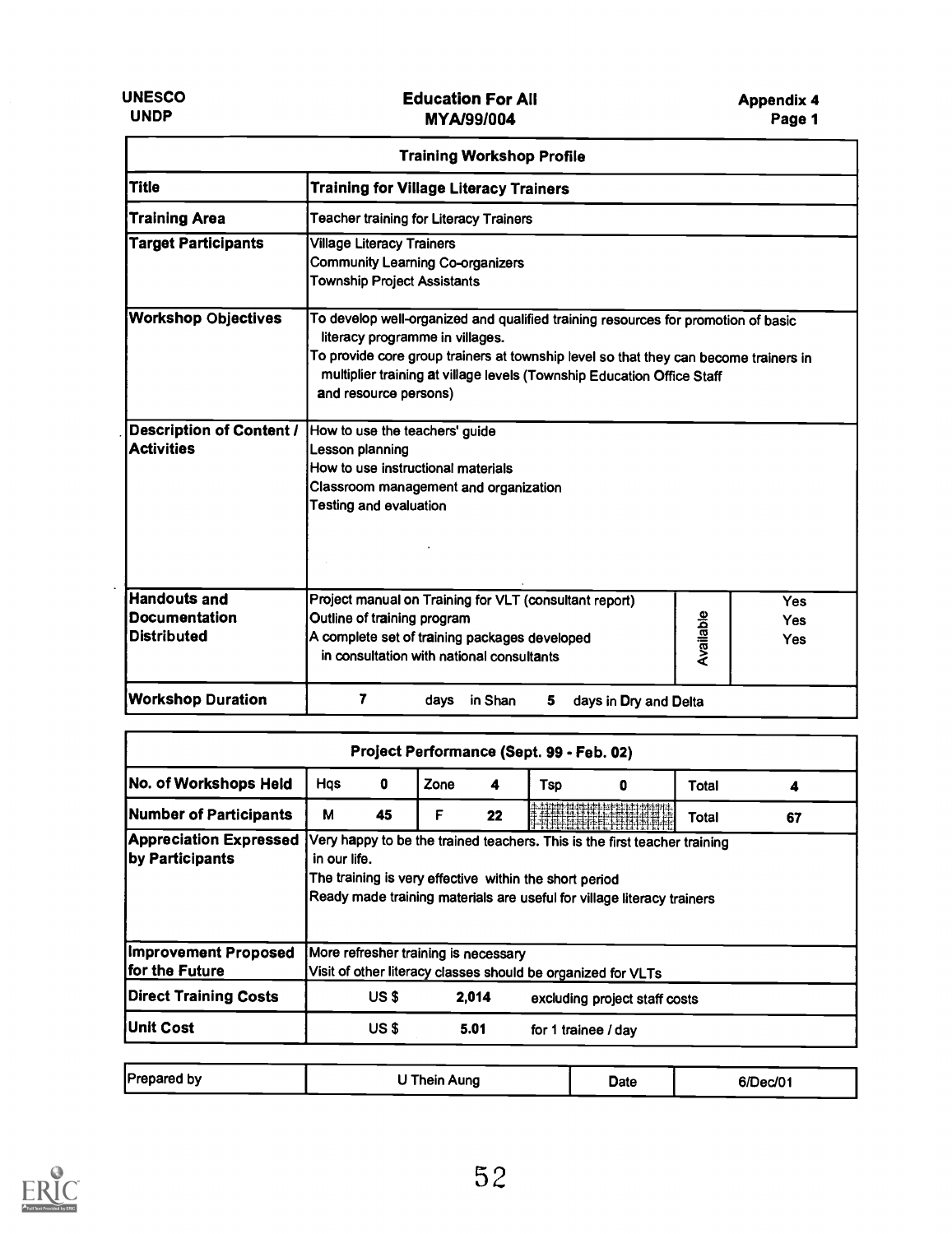| <b>UNESCO</b> |  |
|---------------|--|
| <b>UNDP</b>   |  |

|                            | <b>Training Workshop Profile</b>                                                                                                                                                                   |           |  |            |  |  |  |  |
|----------------------------|----------------------------------------------------------------------------------------------------------------------------------------------------------------------------------------------------|-----------|--|------------|--|--|--|--|
| Title                      | NFPE teacher pre-service training                                                                                                                                                                  |           |  |            |  |  |  |  |
| <b>Training Area</b>       | Teacher training for Non Formal Primary Education                                                                                                                                                  |           |  |            |  |  |  |  |
| <b>Target Participants</b> | <b>NFPE teachers</b><br>NFPE Assistant teachers                                                                                                                                                    |           |  |            |  |  |  |  |
|                            | <b>Community Learning Organizers</b>                                                                                                                                                               |           |  |            |  |  |  |  |
|                            | <b>Township Project Assistants</b>                                                                                                                                                                 |           |  |            |  |  |  |  |
| <b>Workshop Objectives</b> | At the end of 10-day training programme, the trainees will be able to work as NFPE teachers at<br>CLCs where NFPE program will be established as an action research pilot project. They must know, |           |  |            |  |  |  |  |
|                            | the objectives, philosophy, beneficiaries and services of the NFPE programme                                                                                                                       |           |  |            |  |  |  |  |
|                            | the responsibilities of NFPE teachers and other field staff                                                                                                                                        |           |  |            |  |  |  |  |
|                            | the principles of learning                                                                                                                                                                         |           |  |            |  |  |  |  |
|                            | the learner-centered activity based approach of teaching-learning                                                                                                                                  |           |  |            |  |  |  |  |
|                            | the multi-level approach of teaching-learning                                                                                                                                                      |           |  |            |  |  |  |  |
|                            | methods of assessment of learners                                                                                                                                                                  |           |  |            |  |  |  |  |
|                            | the NFPE monitoring system                                                                                                                                                                         |           |  |            |  |  |  |  |
| Description of Content /   | NFPE philosophy & teaching methodologies                                                                                                                                                           |           |  |            |  |  |  |  |
| <b>Activities</b>          | Teaching methods of curriculum subjects                                                                                                                                                            |           |  |            |  |  |  |  |
|                            | Assessment techniques                                                                                                                                                                              |           |  |            |  |  |  |  |
|                            | Monitoring and Evaluation System, Reporting formats                                                                                                                                                |           |  |            |  |  |  |  |
| Handouts and               | Audio teaching aids                                                                                                                                                                                |           |  | <b>Yes</b> |  |  |  |  |
| <b>Documentation</b>       | Teachers' guides on curriculum subjects                                                                                                                                                            |           |  | <b>Yes</b> |  |  |  |  |
| <b>Distributed</b>         | NFPE level-1 packages                                                                                                                                                                              | Available |  | Yes        |  |  |  |  |
|                            | NFPE teachers' manual                                                                                                                                                                              |           |  | <b>Yes</b> |  |  |  |  |
| <b>Workshop Duration</b>   | 10<br>days                                                                                                                                                                                         |           |  |            |  |  |  |  |

| Project Performance (Sept. 99 - Feb. 02)         |            |       |      |       |                                                                        |         |                                                                                         |    |
|--------------------------------------------------|------------|-------|------|-------|------------------------------------------------------------------------|---------|-----------------------------------------------------------------------------------------|----|
| <b>No. of Workshops Held</b>                     | <b>Has</b> | o     | Zone | 3     | Tsp                                                                    | 0       | <b>Total</b>                                                                            |    |
| Number of Participants                           | М          | 30    | F    | 26    |                                                                        | Rangeri | <b>Total</b>                                                                            | 56 |
| <b>Appreclation Expressed</b><br>by Participants |            |       |      |       | They do believe that they will be able to run the program successfully |         | The participants are well oriented with NFPE methodologies which are quite new for them |    |
| Improvement Proposed<br>for the Future           | INIL       |       |      |       |                                                                        |         |                                                                                         |    |
| <b>Direct Training Costs</b>                     |            | US \$ |      | 4,088 |                                                                        |         | excluding project staff costs                                                           |    |
|                                                  |            |       |      | 7.30  | for 1 trainee / day                                                    |         |                                                                                         |    |

| Prepared by<br>'Ye Mvint | Date | 10/Dec/01 |
|--------------------------|------|-----------|
|--------------------------|------|-----------|

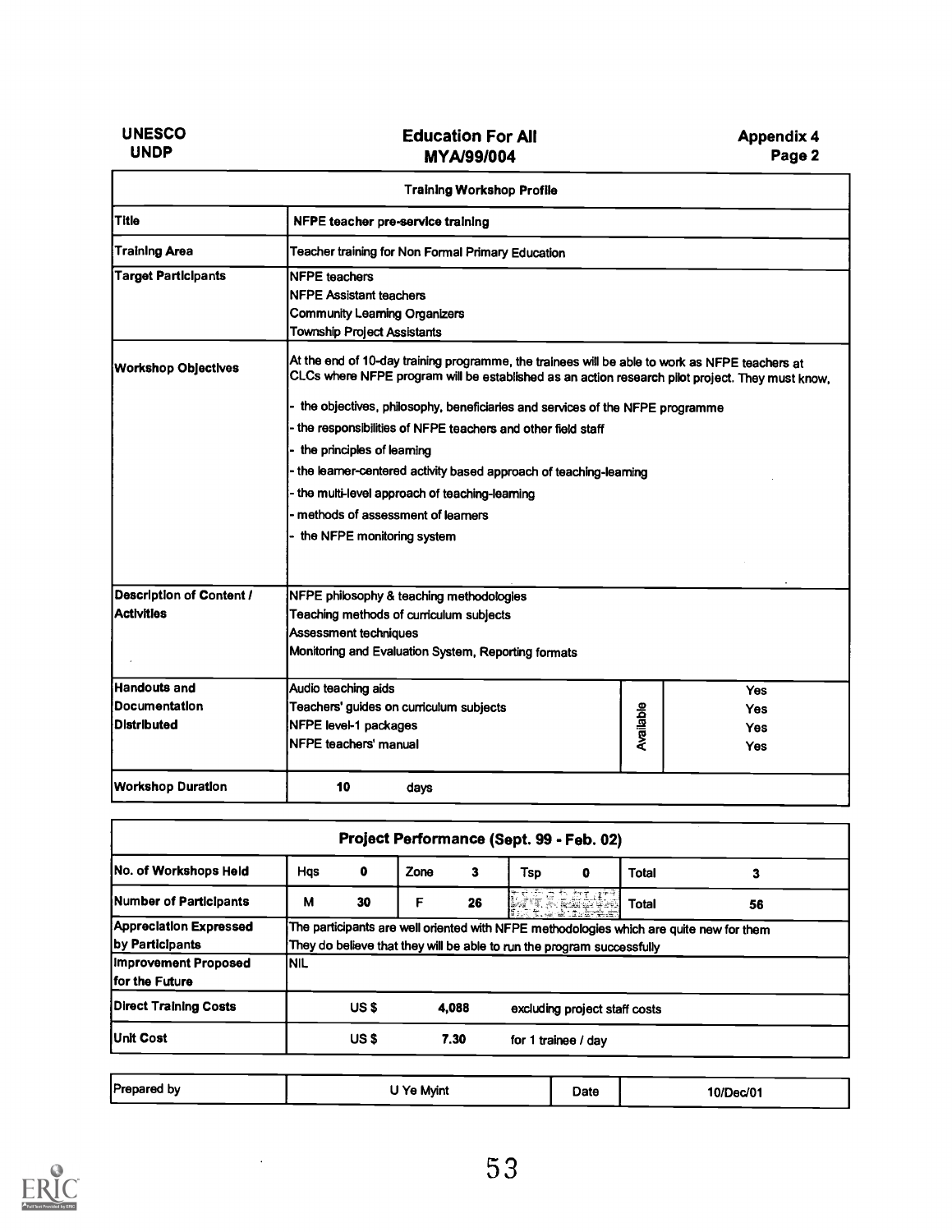| <b>Training Workshop Profile</b>                                                                                            |                                                                                     |  |  |  |  |  |  |
|-----------------------------------------------------------------------------------------------------------------------------|-------------------------------------------------------------------------------------|--|--|--|--|--|--|
| Title                                                                                                                       | NFPE teachers first in-service training (4 days)                                    |  |  |  |  |  |  |
| <b>Training Area</b>                                                                                                        | Teacher training for Non Formal Primary Education                                   |  |  |  |  |  |  |
| <b>Target Participants</b>                                                                                                  | <b>NFPE</b> teachers                                                                |  |  |  |  |  |  |
|                                                                                                                             | <b>Assistant NFPE teachers</b>                                                      |  |  |  |  |  |  |
|                                                                                                                             | <b>Community Leaming Organizers</b>                                                 |  |  |  |  |  |  |
|                                                                                                                             | <b>Township Project Assistants</b>                                                  |  |  |  |  |  |  |
| <b>Workshop Objectives</b><br>To review progress and difficulties in teaching level-1 materials and to propose corrections. |                                                                                     |  |  |  |  |  |  |
|                                                                                                                             | To exchange experiences among NFPE teachers of 11 Townships.                        |  |  |  |  |  |  |
|                                                                                                                             | To prepare NFPE teachers for teaching of level-2.                                   |  |  |  |  |  |  |
| <b>Description of Content /</b>                                                                                             | Review of the progress of teaching learning process in specific curriculum subjects |  |  |  |  |  |  |
| <b>Activities</b>                                                                                                           | Review of the difficulties in teaching specific curriculum subjects                 |  |  |  |  |  |  |
|                                                                                                                             | identify the problems and issues in the area of management and planning             |  |  |  |  |  |  |
|                                                                                                                             | Review the needs to modify textbooks and teachers guides.                           |  |  |  |  |  |  |
| <b>Handouts and</b>                                                                                                         | <b>NIL</b>                                                                          |  |  |  |  |  |  |
| <b>Documentation</b>                                                                                                        |                                                                                     |  |  |  |  |  |  |
| <b>Distributed</b>                                                                                                          | Available                                                                           |  |  |  |  |  |  |
| <b>Workshop Duration</b>                                                                                                    | days                                                                                |  |  |  |  |  |  |

| No. of Workshops Held         | Hqs                                               | $\mathbf 0$                                                                                | Zone | 3     | Tsp | 0        | Total                                                                                      | 3  |
|-------------------------------|---------------------------------------------------|--------------------------------------------------------------------------------------------|------|-------|-----|----------|--------------------------------------------------------------------------------------------|----|
| Number of Participants        | м                                                 | 17                                                                                         | F    | 24    |     | 化电动砂尘空热器 | <b>Total</b>                                                                               | 41 |
| <b>Appreciation Expressed</b> |                                                   | curriculum subjects.                                                                       |      |       |     |          | The participants became aware of the difficulties and found out solutions in teaching NFPE |    |
| by Participants               |                                                   | They fee! more confident with their works.                                                 |      |       |     |          |                                                                                            |    |
| <b>Improvement Proposed</b>   |                                                   | The next in service training should be combined so that they could share their experiences |      |       |     |          |                                                                                            |    |
|                               | with other NFPE teachers from different Townships |                                                                                            |      |       |     |          |                                                                                            |    |
|                               |                                                   |                                                                                            |      |       |     |          |                                                                                            |    |
| lfor the Future               |                                                   |                                                                                            |      |       |     |          |                                                                                            |    |
| <b>Direct Training Costs</b>  |                                                   | US \$                                                                                      |      | 1,601 |     |          | excluding project staff costs                                                              |    |

| Prepared by | I Ye Mvint | Date | 10/Dec/01 |
|-------------|------------|------|-----------|
|             |            |      |           |

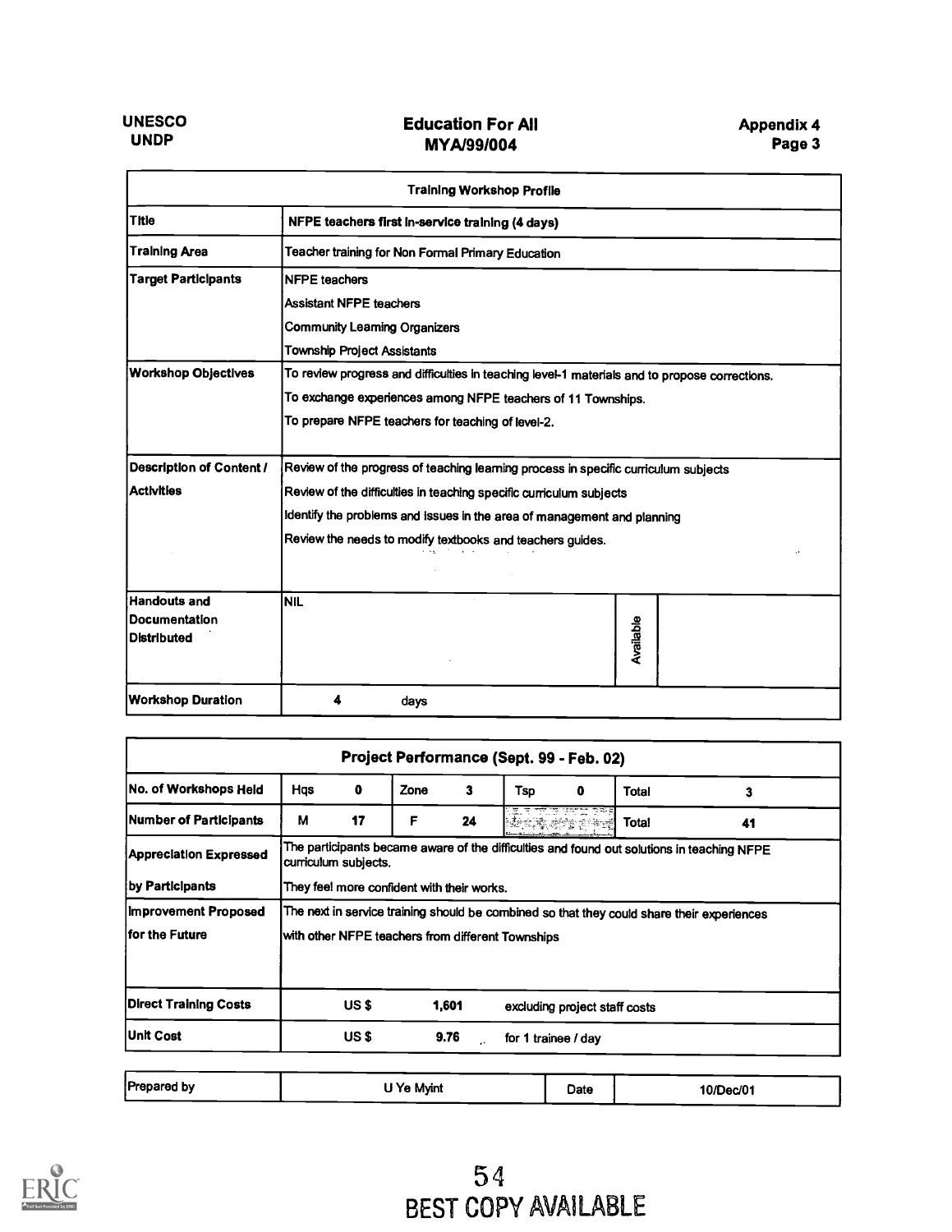|                                 | <b>Training Workshop Profile</b>                                                             |           |     |  |  |  |  |
|---------------------------------|----------------------------------------------------------------------------------------------|-----------|-----|--|--|--|--|
| <b>Title</b>                    | NFPE teacher second in-service training (6 days)                                             |           |     |  |  |  |  |
| <b>Training Area</b>            | Teacher training for Non Formal Primary Education                                            |           |     |  |  |  |  |
| <b>Target Participants</b>      | <b>NFPE</b> teachers                                                                         |           |     |  |  |  |  |
|                                 | <b>Assistant NFPE teachers</b>                                                               |           |     |  |  |  |  |
|                                 | <b>Community Learning Organizers</b>                                                         |           |     |  |  |  |  |
|                                 | <b>Township Project Assistants</b>                                                           |           |     |  |  |  |  |
| <b>Workshop Objectives</b>      | To review progress and difficulties in teaching level-1 materials and to propose corrections |           |     |  |  |  |  |
|                                 | To exchange experiences among NFPE teachers of 11 Townships.                                 |           |     |  |  |  |  |
|                                 | To prepare NFPE teachers for teaching the level-2 curriculum                                 |           |     |  |  |  |  |
| <b>Description of Content /</b> | Review of the progress of teaching learning process in specific curriculum subjects          |           |     |  |  |  |  |
| <b>Activities</b>               | Review of the difficulties in teaching specific curriculum subjects                          |           |     |  |  |  |  |
|                                 | Identify the problems and issues in the area of management and planning                      |           |     |  |  |  |  |
|                                 | Lectures and demonstrations on teaching of level-2 textbooks                                 |           |     |  |  |  |  |
| <b>Handouts and</b>             | Handouts on corrections of level-1 textbooks                                                 |           | Yes |  |  |  |  |
| <b>Documentation</b>            | Audio teaching aids on teaching of English                                                   |           | Yes |  |  |  |  |
| <b>Distributed</b>              | NFPE level-2 packages                                                                        | Available | Yes |  |  |  |  |
| <b>Workshop Duration</b>        | 6<br>days                                                                                    |           |     |  |  |  |  |

| Project Performance (Sept. 99 - Feb. 02)         |     |                                                                                                                        |                                       |       |                     |                               |                                                                                          |    |
|--------------------------------------------------|-----|------------------------------------------------------------------------------------------------------------------------|---------------------------------------|-------|---------------------|-------------------------------|------------------------------------------------------------------------------------------|----|
| No. of Workshops Held                            | Hqs | $\mathbf 0$                                                                                                            | Zone                                  | 1     | Tso                 | o                             | Total                                                                                    |    |
| Number of Participants                           | М   | 20                                                                                                                     | F                                     | 22    |                     |                               | Total                                                                                    | 42 |
| <b>Appreciation Expressed</b><br>by Participants |     |                                                                                                                        | the duration of the workshop is short |       |                     |                               | The continuation of the in-service training for NFPE teachers is very effective, even if |    |
| Improvement Proposed<br>lfor the Future          |     | It would be advisable to review the progress achieved by NFPE teachers in the middle of<br>the level-2 teaching period |                                       |       |                     |                               |                                                                                          |    |
| <b>Direct Training Costs</b>                     |     | US \$                                                                                                                  |                                       | 2,348 |                     | excluding project staff costs |                                                                                          |    |
| <b>Unit Cost</b>                                 |     | US \$                                                                                                                  |                                       | 9.32  | for 1 trainee / day |                               |                                                                                          |    |

| Prepared by | 'Ye Mvint | Date | 18/Jan/02 |
|-------------|-----------|------|-----------|
|             |           |      |           |

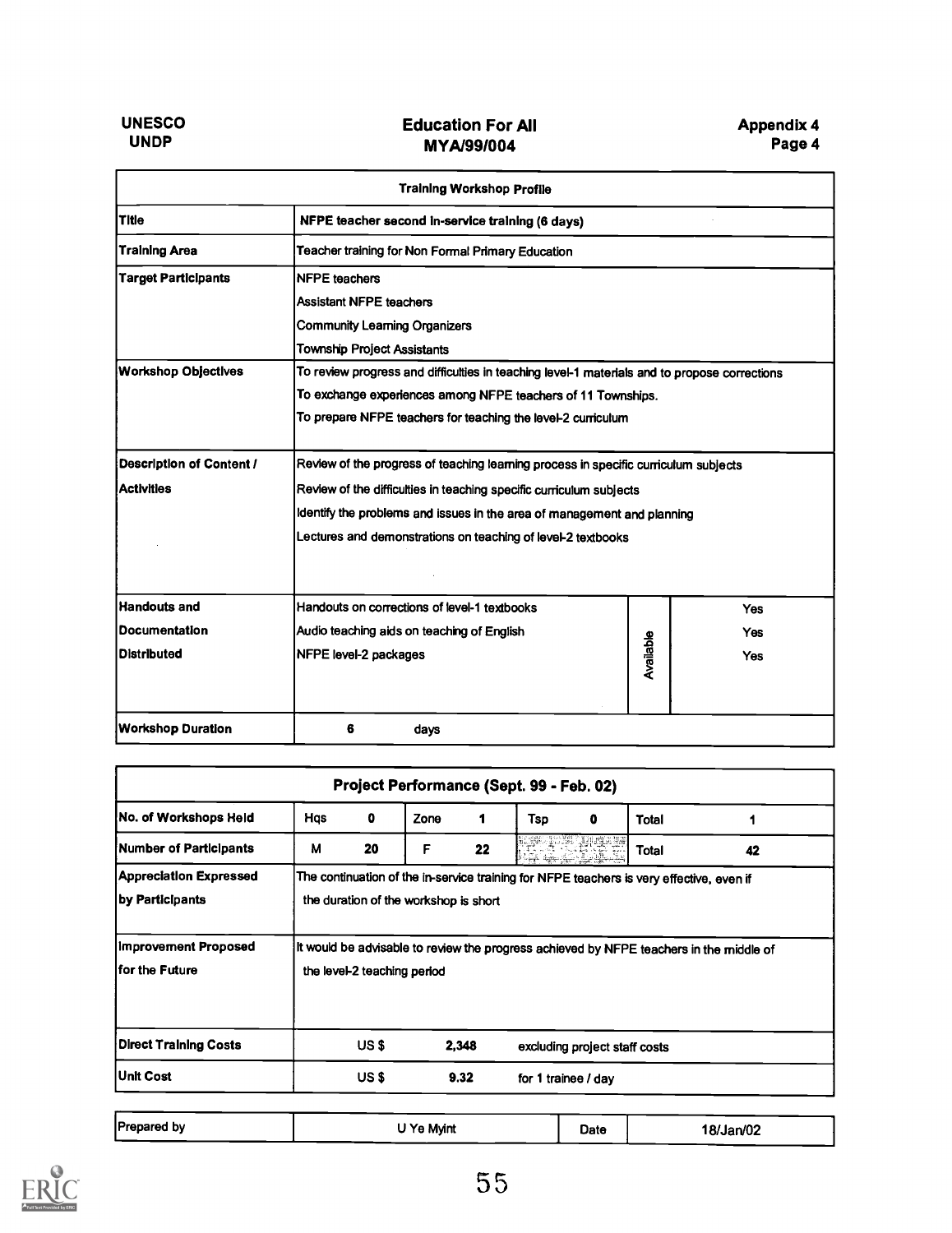| <b>Training Workshop Profile</b>                                  |                                                                                                                                                                                                                                                                                                                                                                                 |           |                          |  |  |  |  |  |
|-------------------------------------------------------------------|---------------------------------------------------------------------------------------------------------------------------------------------------------------------------------------------------------------------------------------------------------------------------------------------------------------------------------------------------------------------------------|-----------|--------------------------|--|--|--|--|--|
| <b>Title</b>                                                      | Micro Project Orientation and Proposal Writing Training                                                                                                                                                                                                                                                                                                                         |           |                          |  |  |  |  |  |
| <b>Training Area</b>                                              | Micro Project (Income Generating Activities)                                                                                                                                                                                                                                                                                                                                    |           |                          |  |  |  |  |  |
| <b>Target Participants</b>                                        | Primary School Head and Community Representative (for school)<br>Chairperson and Community Representative (for ECCD)                                                                                                                                                                                                                                                            |           |                          |  |  |  |  |  |
| <b>Workshop Objectives</b>                                        | To have a perfectly clear concept on the functions of income generating activities<br>To make members understand the role of IGA in improving access to and quality<br>of primary education<br>To improve the knowledge of community in choosing the most suitable IGA<br>To enable MP Committee and community to write correctly a proposal                                    |           |                          |  |  |  |  |  |
| <b>Description of Content /</b><br><b>Activities</b>              | Objectives and concept of Micro Project<br>- Forming a Micro Project Committee and defining its Terms of Reference<br>- Steps and procedures on Micro Project funding and implementation<br>- Choosing appropriate IGA and collection of community contribution through<br>community meeting.<br>Discussion on proposal writing and practice<br>Proper utilization of IG profit |           |                          |  |  |  |  |  |
| <b>Handouts and</b><br><b>Documentation</b><br><b>Distributed</b> | Sample of IG proposals<br>Handouts for the formation of the MPC<br>and the choice of an appropriate IGA<br>Utilization of IG profit booklet                                                                                                                                                                                                                                     | Available | <b>Yes</b><br>Yes<br>Yes |  |  |  |  |  |
| <b>Workshop Duration</b>                                          | day                                                                                                                                                                                                                                                                                                                                                                             |           |                          |  |  |  |  |  |

| Project Performance (Sept. 99 - Feb. 02)         |     |                    |      |            |                                                                  |    |                               |                                                                                  |
|--------------------------------------------------|-----|--------------------|------|------------|------------------------------------------------------------------|----|-------------------------------|----------------------------------------------------------------------------------|
| No. of Workshops Held                            | Hqs | 0                  | Zone | 0          | Tsp                                                              | 12 | Total                         | 12                                                                               |
| Number of Participants                           | М   | 338                | F    | 183        |                                                                  |    | Total                         | 521                                                                              |
| <b>Appreciation Expressed</b><br>by Participants |     | writing a proposal |      |            | Having better understanding and clear concepts of Micro Project. |    |                               | Having better knowledge for choosing most suitable IGA for their village and for |
| <b>Improvement Proposed</b><br>for the Future    |     |                    |      | <b>Nil</b> |                                                                  |    |                               |                                                                                  |
|                                                  |     | US \$              |      | 1,684      |                                                                  |    | excluding project staff costs |                                                                                  |
| <b>Direct Training Costs</b>                     |     |                    |      |            |                                                                  |    |                               |                                                                                  |

|  | Prepared by | U Kyaw Thaung | Date | 14/Nov/01 |
|--|-------------|---------------|------|-----------|
|--|-------------|---------------|------|-----------|

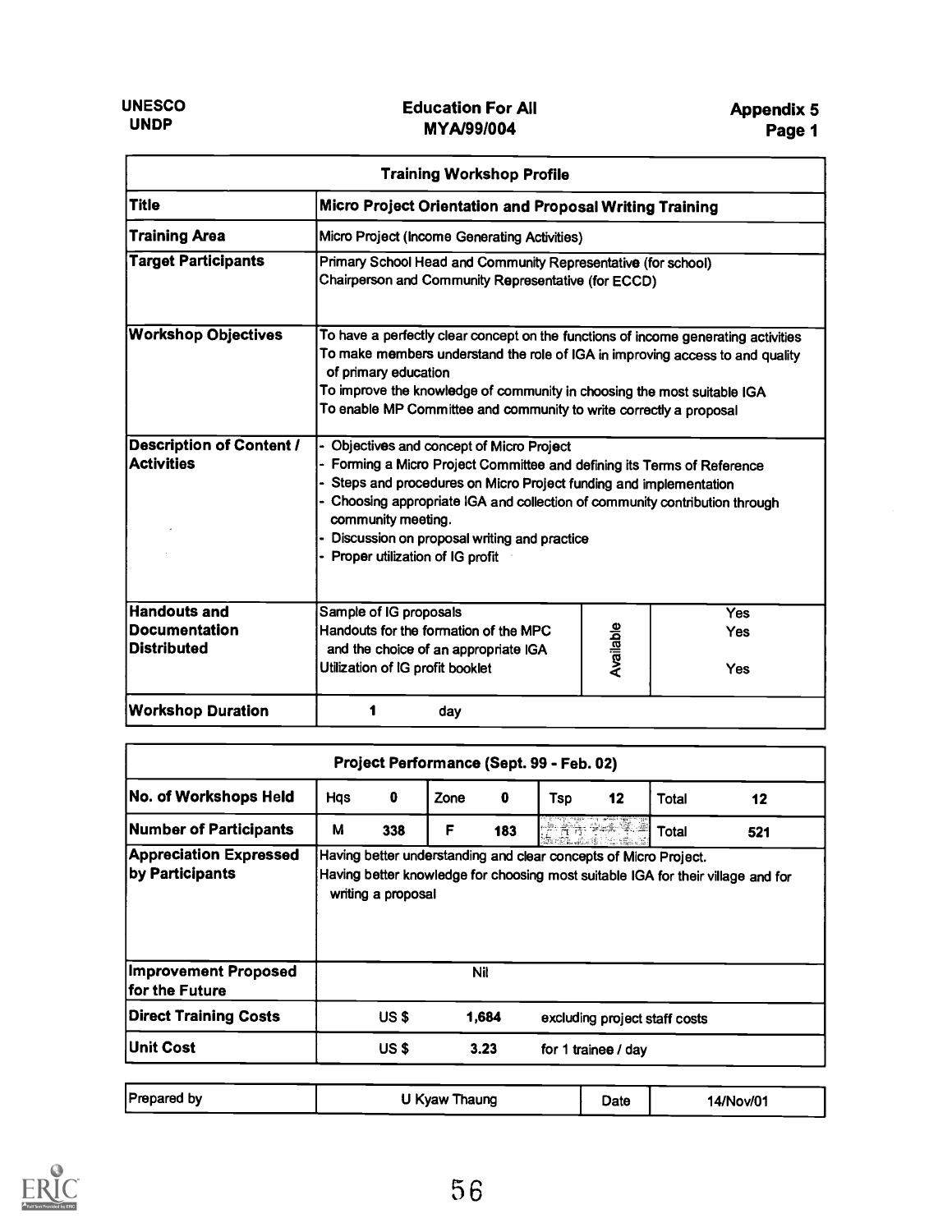UNESCO UNDP

| <b>Training Workshop Profile</b>                                  |                                                                                                                                                                                                                      |           |                                 |  |  |  |  |
|-------------------------------------------------------------------|----------------------------------------------------------------------------------------------------------------------------------------------------------------------------------------------------------------------|-----------|---------------------------------|--|--|--|--|
| <b>Title</b>                                                      | <b>Micro Project: Initiating a Small Business</b><br>(Planning and management training)                                                                                                                              |           |                                 |  |  |  |  |
| <b>Training Area</b>                                              | Micro Project (Income Generating Activities)                                                                                                                                                                         |           |                                 |  |  |  |  |
| <b>Target Participants</b>                                        | Primary School Head and Community Representative (for school)<br>Chairperson and Community Representative (for ECCD)                                                                                                 |           |                                 |  |  |  |  |
| <b>Workshop Objectives</b>                                        | To strengthen the capacities of committee members for planning and<br>management of income generating programmes.<br>To build up abilities for establishing a business<br>To gain ideas for marketing their products |           |                                 |  |  |  |  |
| <b>Description of Content /</b><br><b>Activities</b>              | Planning and management skills on implementing IGA<br>Nature of business<br>Marketing ideas and skills                                                                                                               |           |                                 |  |  |  |  |
| <b>Handouts and</b><br><b>Documentation</b><br><b>Distributed</b> | <b>Four Micro project Booklets</b><br><b>Planning Together</b><br>Choosing a business<br>A catalogue of marketing ideas<br><b>Simple Marketing Skills</b>                                                            | Available | Yes<br><b>Yes</b><br>Yes<br>Yes |  |  |  |  |
| <b>Workshop Duration</b>                                          | $\overline{2}$<br>days                                                                                                                                                                                               |           |                                 |  |  |  |  |

| Project Performance (Sept. 99 - Feb. 02)                                      |     |       |      |       |                                                                                                                                                                      |        |                               |                                                                                  |
|-------------------------------------------------------------------------------|-----|-------|------|-------|----------------------------------------------------------------------------------------------------------------------------------------------------------------------|--------|-------------------------------|----------------------------------------------------------------------------------|
| No. of Workshops Held                                                         | Hqs | 0     | Zone | 0     | Tso                                                                                                                                                                  | 29     | Total                         | 29                                                                               |
| <b>Number of Participants</b>                                                 | М   | 983   | F    | 421   |                                                                                                                                                                      | etniec | Total                         | 1,404                                                                            |
| Appreciation Expressed<br>by Participants                                     |     |       |      |       | We obtain knowledge on how to plan a business<br>Helped us to promote some new marketing ideas<br>Participants became more confident for initiating small businesses |        |                               | We improved the selection process of businesses appropriate in the local context |
|                                                                               |     |       |      |       |                                                                                                                                                                      |        |                               |                                                                                  |
|                                                                               |     |       |      |       | Not enough time for practicing the methodology: extend by 1 day                                                                                                      |        |                               |                                                                                  |
| <b>Improvement Proposed</b><br>for the Future<br><b>Direct Training Costs</b> |     | US \$ |      | 3,572 |                                                                                                                                                                      |        | excluding project staff costs |                                                                                  |

| <b>Prepared by</b> | U Kyaw Thaung | Date | 7/Nov/01 |
|--------------------|---------------|------|----------|
|--------------------|---------------|------|----------|

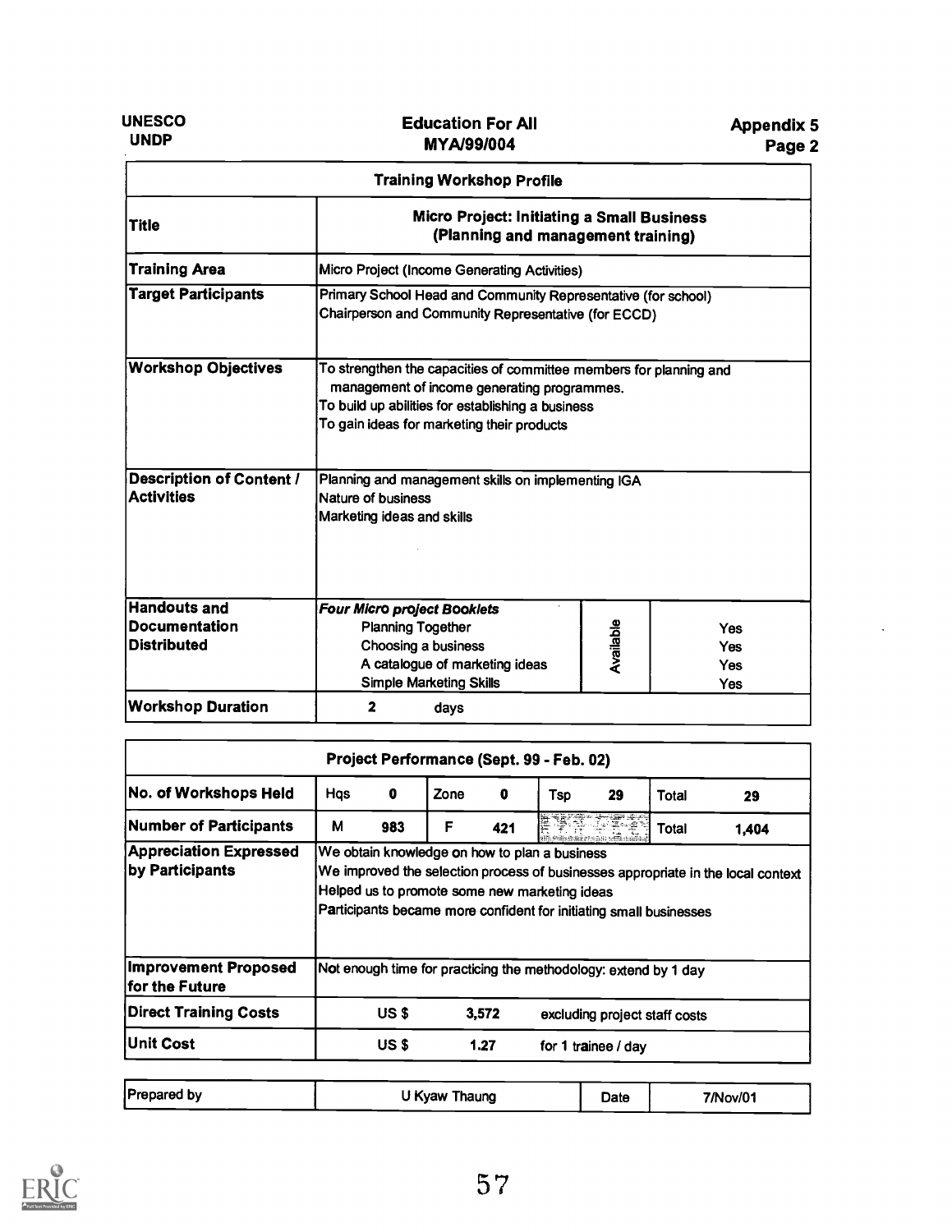UNESCO UNDP

|                                                                   | <b>Training Workshop Profile</b>                                                                                                                                                                                                                                                                                           |           |                                                        |  |  |  |
|-------------------------------------------------------------------|----------------------------------------------------------------------------------------------------------------------------------------------------------------------------------------------------------------------------------------------------------------------------------------------------------------------------|-----------|--------------------------------------------------------|--|--|--|
| <b>Title</b>                                                      | <b>Bookkeeping Training for Micro Project</b>                                                                                                                                                                                                                                                                              |           |                                                        |  |  |  |
| <b>Training Area</b>                                              | Micro Project (Income Generating Activities)                                                                                                                                                                                                                                                                               |           |                                                        |  |  |  |
| <b>Target Participants</b>                                        | Chairperson, Secretary and Treasurer of School Micro Project Committee<br><b>ECCD</b> committee members<br><b>CLC Management Committee members</b>                                                                                                                                                                         |           |                                                        |  |  |  |
| <b>Workshop Objectives</b>                                        | -To strengthen the micro project management capacity of Management Committee<br>by training in basic bookkeeping skills<br>-To make the Management Committee more accountable and transparent<br>in the way they implement Income Generating Activities                                                                    |           |                                                        |  |  |  |
| <b>Description of Content /</b><br><b>Activities</b>              | - Job description (TOR) of Chairperson, Secretary and Treasurer of MP MC<br>- Accountability and Transparency<br>- Bookkeeping<br>- Cash register and monthly receipts & payment statement<br>- Labour Attendance Register and statement<br>- Inventory<br>- Costing and pricing of product<br>- Profit and Loss Statement |           |                                                        |  |  |  |
| <b>Handouts and</b><br><b>Documentation</b><br><b>Distributed</b> | Hands-on Training Package on Bookkeeping<br>for Micro Project Activities                                                                                                                                                                                                                                                   | Available | <b>Modify</b><br>Monthly receipt and<br>payment format |  |  |  |
| <b>Workshop Duration</b>                                          | 2<br>days                                                                                                                                                                                                                                                                                                                  |           |                                                        |  |  |  |

|                                                  |     |                                                       |      |        | Project Performance (Sept. 99 - Feb. 02)                   |    |                                                                                |                                                                               |
|--------------------------------------------------|-----|-------------------------------------------------------|------|--------|------------------------------------------------------------|----|--------------------------------------------------------------------------------|-------------------------------------------------------------------------------|
| No. of Workshops Held                            | Hqs | 0                                                     | Zone | 0      | Tsp                                                        | 24 | Total                                                                          | 24                                                                            |
| Number of Participants                           | M   | 1,156                                                 | F    | 508    | $\frac{1}{(1-\frac{1}{2}-\frac{1}{2})^2}$                  |    | <b>Total</b>                                                                   | 1,664                                                                         |
| <b>Appreciation Expressed</b><br>by Participants |     | transparency with community.<br>implementation.       |      |        |                                                            |    | The participants are clearer on their responsibilities and they will have more | The participants have gained bookkeeping knowledge and practice for their IGA |
| <b>Improvement Proposed</b>                      |     |                                                       |      |        | Prepare simpler formats to fill for some community members |    |                                                                                |                                                                               |
|                                                  |     | Redesign format for monthly cash receipt and payment. |      |        |                                                            |    |                                                                                |                                                                               |
| lfor the Future<br><b>Direct Training Costs</b>  |     | US <sub>\$</sub>                                      |      | 11,050 |                                                            |    | excluding project staff costs                                                  |                                                                               |

| <b>Prepared by</b> | U Kyaw Thaung | Date | 14/Nov/01 |
|--------------------|---------------|------|-----------|
|--------------------|---------------|------|-----------|

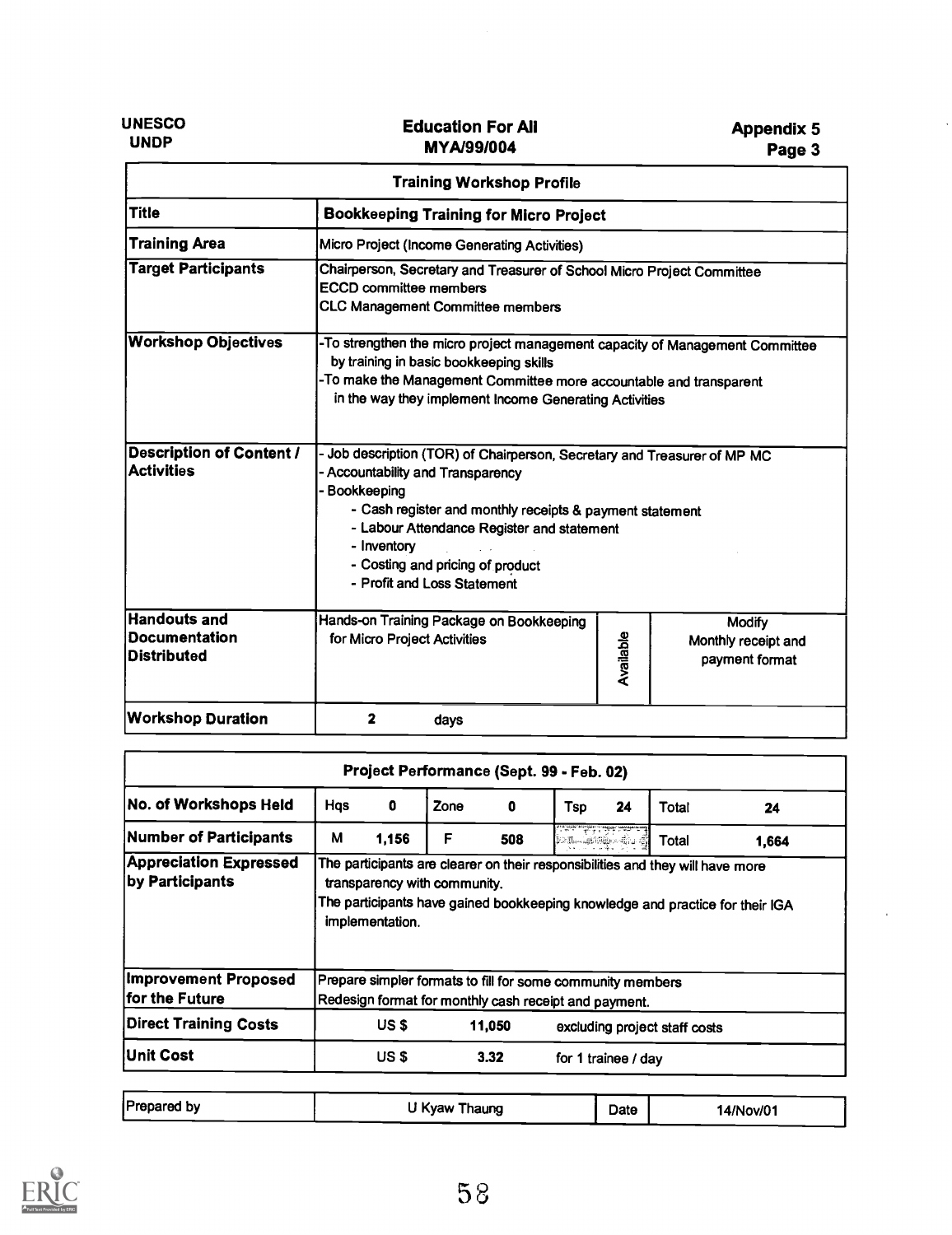$\ddot{\phantom{a}}$ 

|                                                            | <b>Training Workshop Profile</b>                                                                                                                                                                                                                                           |           |                          |  |  |  |
|------------------------------------------------------------|----------------------------------------------------------------------------------------------------------------------------------------------------------------------------------------------------------------------------------------------------------------------------|-----------|--------------------------|--|--|--|
| <b>Title</b>                                               | <b>Micro Project Review Workshop</b>                                                                                                                                                                                                                                       |           |                          |  |  |  |
| <b>Training Area</b>                                       | Micro Project (Income Generating Activities)                                                                                                                                                                                                                               |           |                          |  |  |  |
| <b>Target Participants</b>                                 | Two representatives from School, CLC and ECCD<br>(Chairperson and one of the committee members or community representative)                                                                                                                                                |           |                          |  |  |  |
| <b>Workshop Objectives</b>                                 | To review implemented IGA<br>To share experiences among participants<br>To develop strategic plan for effective implementation of IGA                                                                                                                                      |           |                          |  |  |  |
| <b>Description of Content /</b><br><b>Activities</b>       | Review implemented Income generating activities.<br>Sharing experiences (successes and issues)<br>Compilation of M&E data of IGA<br>Dissemination of information regarding IGA<br>Action plan for effective implementation in future<br>(Individual or group presentation) |           |                          |  |  |  |
| Handouts and<br><b>Documentation</b><br><b>Distributed</b> | Format for group work<br>Output format                                                                                                                                                                                                                                     | Available | <b>Yes</b><br><b>Yes</b> |  |  |  |
| <b>Workshop Duration</b>                                   | 2<br>days                                                                                                                                                                                                                                                                  |           |                          |  |  |  |

| Project Performance (Sept. 99 - Feb. 02)         |     |              |      |            |                                                                  |       |                               |                                                                                 |
|--------------------------------------------------|-----|--------------|------|------------|------------------------------------------------------------------|-------|-------------------------------|---------------------------------------------------------------------------------|
| No. of Workshops Held                            | Hqs | 0            | Zone | 0          | Tsp                                                              | 31    | Total                         | 31                                                                              |
| Number of Participants                           | M   | 1,123        | F    | 389        |                                                                  | 電子(部) | <b>Total</b>                  | 1,512                                                                           |
| <b>Appreciation Expressed</b><br>by Participants |     |              |      |            | Getting suggestion and ideas for effective implementation of IGA |       |                               | Having better knowledge / experiences by sharing information among participants |
|                                                  |     |              |      |            |                                                                  |       |                               |                                                                                 |
| <b>Improvement Proposed</b><br>for the Future    |     |              |      | <b>Nil</b> |                                                                  |       |                               |                                                                                 |
| Direct Training Costs                            |     | <b>US \$</b> |      | 9,725      |                                                                  |       | excluding project staff costs |                                                                                 |

| <b>Prepared by</b><br>U Kyaw Thaung<br>14/Nov/01<br>Date |
|----------------------------------------------------------|
|----------------------------------------------------------|

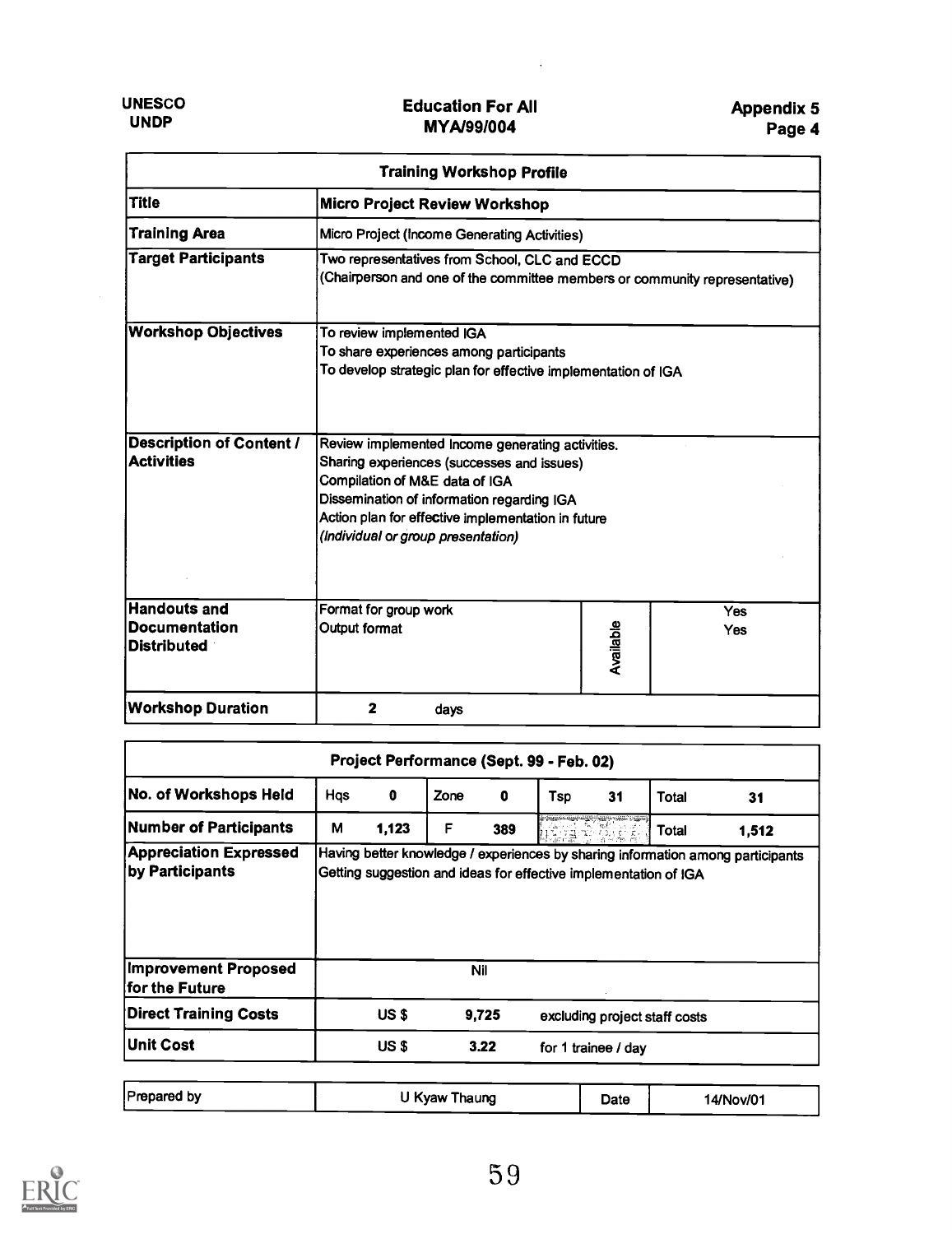| <b>Training Workshop Profile</b>                                  |                                                                                                                                                                                                                                                                     |           |     |  |  |  |
|-------------------------------------------------------------------|---------------------------------------------------------------------------------------------------------------------------------------------------------------------------------------------------------------------------------------------------------------------|-----------|-----|--|--|--|
| <b>Title</b>                                                      | <b>Small Scale Enterprise Training for Community</b>                                                                                                                                                                                                                |           |     |  |  |  |
| <b>Training Area</b>                                              | Micro Project (Income Generating Activities)                                                                                                                                                                                                                        |           |     |  |  |  |
| <b>Target Participants</b>                                        | Chairperson and one member of School MPC and ECCD MC<br>One CLC MC member and CLC Organizer                                                                                                                                                                         |           |     |  |  |  |
| <b>Workshop Objectives</b>                                        | To strengthen the capacities of IGA committee members for establishment<br>of small scale enterprise.<br>To achieve effective implementation regarding small scale enterprise.<br>To build up planning and management abilities<br>for income generation programme. |           |     |  |  |  |
| <b>Description of Content /</b><br><b>Activities</b>              | Small Scale Enterprise development<br>Planning and management<br>- Market survey and marketing<br>Costing and pricing<br>Keeping accounts<br>Competencies in business                                                                                               |           |     |  |  |  |
| <b>Handouts and</b><br><b>Documentation</b><br><b>Distributed</b> | Manual on small scale enterprise<br>(Manual in Myanmar language, adapted<br>from APPEAL documentation)                                                                                                                                                              | Available | Yes |  |  |  |
| <b>Workshop Duration</b>                                          | 3<br>days                                                                                                                                                                                                                                                           |           |     |  |  |  |

| No. of Workshops Held                            | Hqs | 1     | Zone | 0     | Tsp                                                                            | 15 | Total                         | 16                                                                            |
|--------------------------------------------------|-----|-------|------|-------|--------------------------------------------------------------------------------|----|-------------------------------|-------------------------------------------------------------------------------|
| <b>Number of Participants</b>                    | М   | 382   | F    | 186   | ECREAR REPAIR                                                                  |    | <b>Total</b>                  | 568                                                                           |
| <b>Appreciation Expressed</b><br>by Participants |     |       |      |       | They have learnt new things and are more confident to start their own business |    |                               | After receiving small scale enterprise training they know more about business |
|                                                  |     |       |      |       |                                                                                |    |                               |                                                                               |
| <b>Improvement Proposed</b><br>lfor the Future   |     |       |      |       | Not enough time for practical exercises: extend by 1 day                       |    |                               |                                                                               |
| Direct Training Costs                            |     | US \$ |      | 4.208 |                                                                                |    | excluding project staff costs |                                                                               |

| <b>Prepared by</b> | U Kyaw Thaung | Date | 14/Nov/01 |
|--------------------|---------------|------|-----------|
|                    |               |      |           |